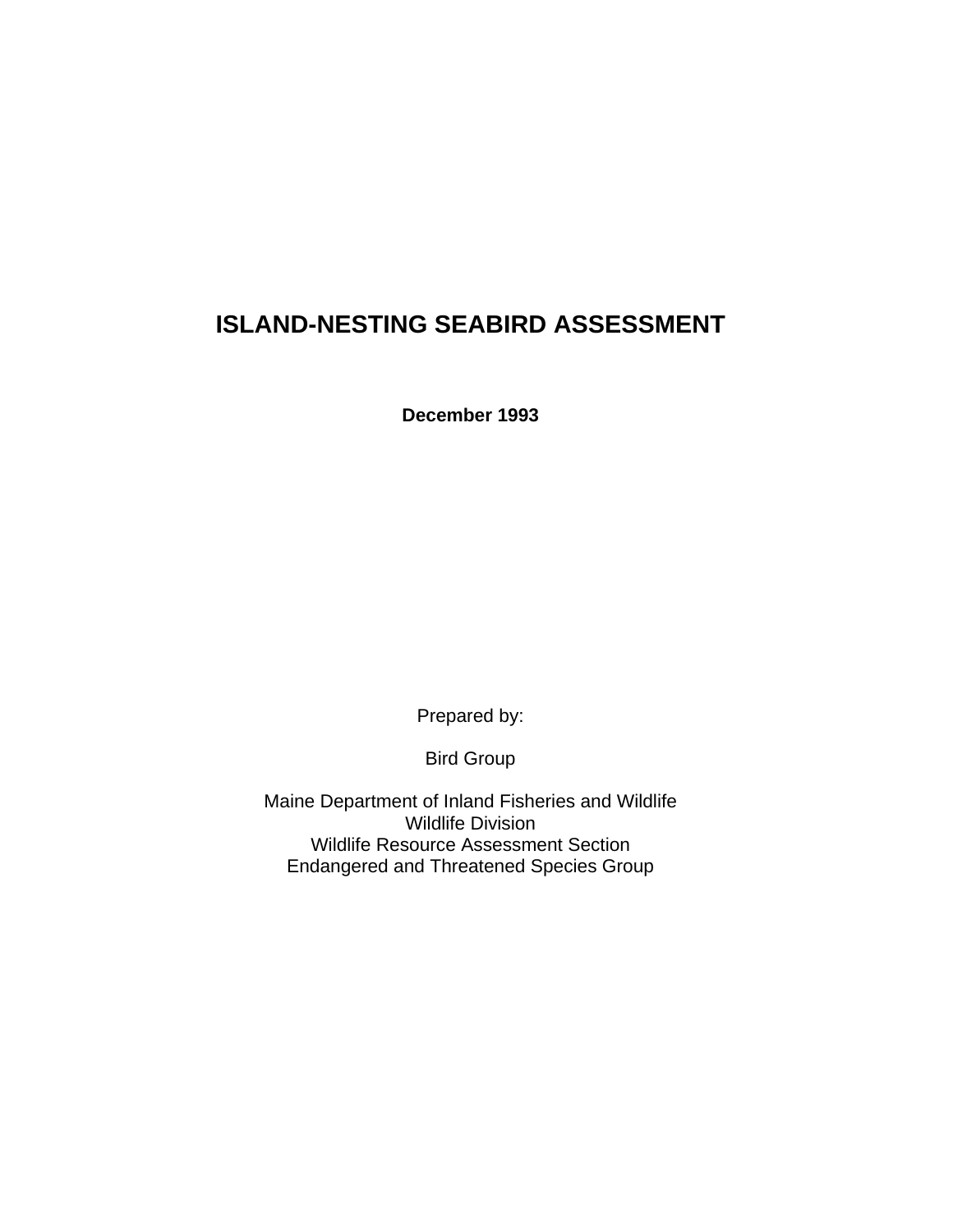# **TABLE OF CONTENTS**

| Page |
|------|
|      |
|      |
|      |
|      |
|      |
|      |
|      |
|      |
|      |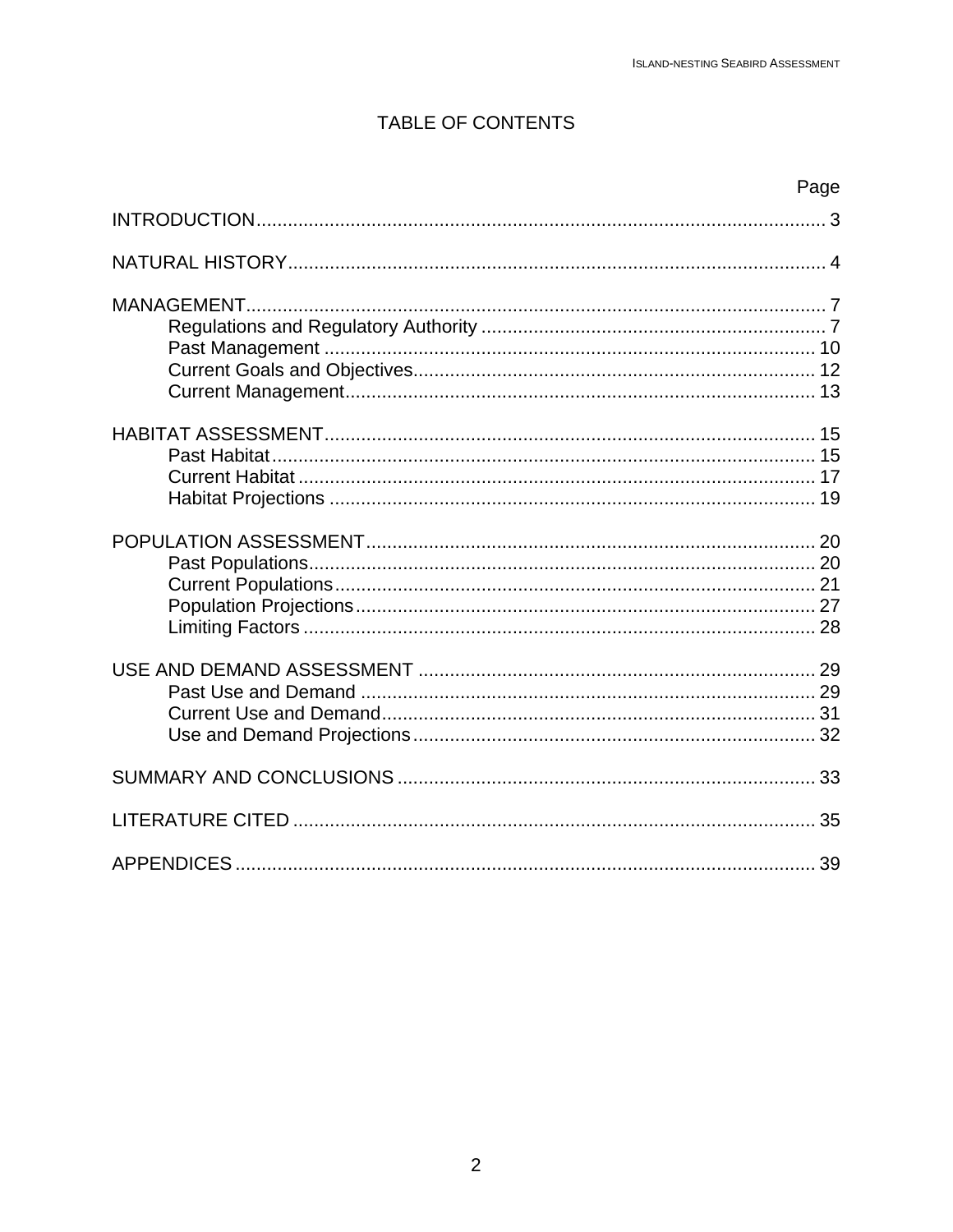#### **INTRODUCTION**

Since 1968, the Maine Department of Inland Fisheries and Wildlife (MDIFW) has aggressively pursued development and refinement of wildlife species assessments and implementation of cost-effective comprehensive programs that support selected goals and objectives for the next 15 years. Assessments are based upon available information and the judgments of professional wildlife biologists responsible for individual species or groups of species. Precise data may not always be available or are too limited for meaningful statistical analysis; however, many trends and indications are sometimes clear and deserve management consideration.

The assessment has been organized to group information in a user-meaningful way. The Natural History section discusses biological characteristics of the species that are important to its management. The Management section contains history of regulations and regulatory authority, past management, past goals and objectives, and current management. The Habitat and Population sections address historic, current, and projected conditions for the species. The Use and Demand section addresses past, current, and projected use and demand of the species and its habitat. A Summary and Conclusions section summarizes the major points of the assessment.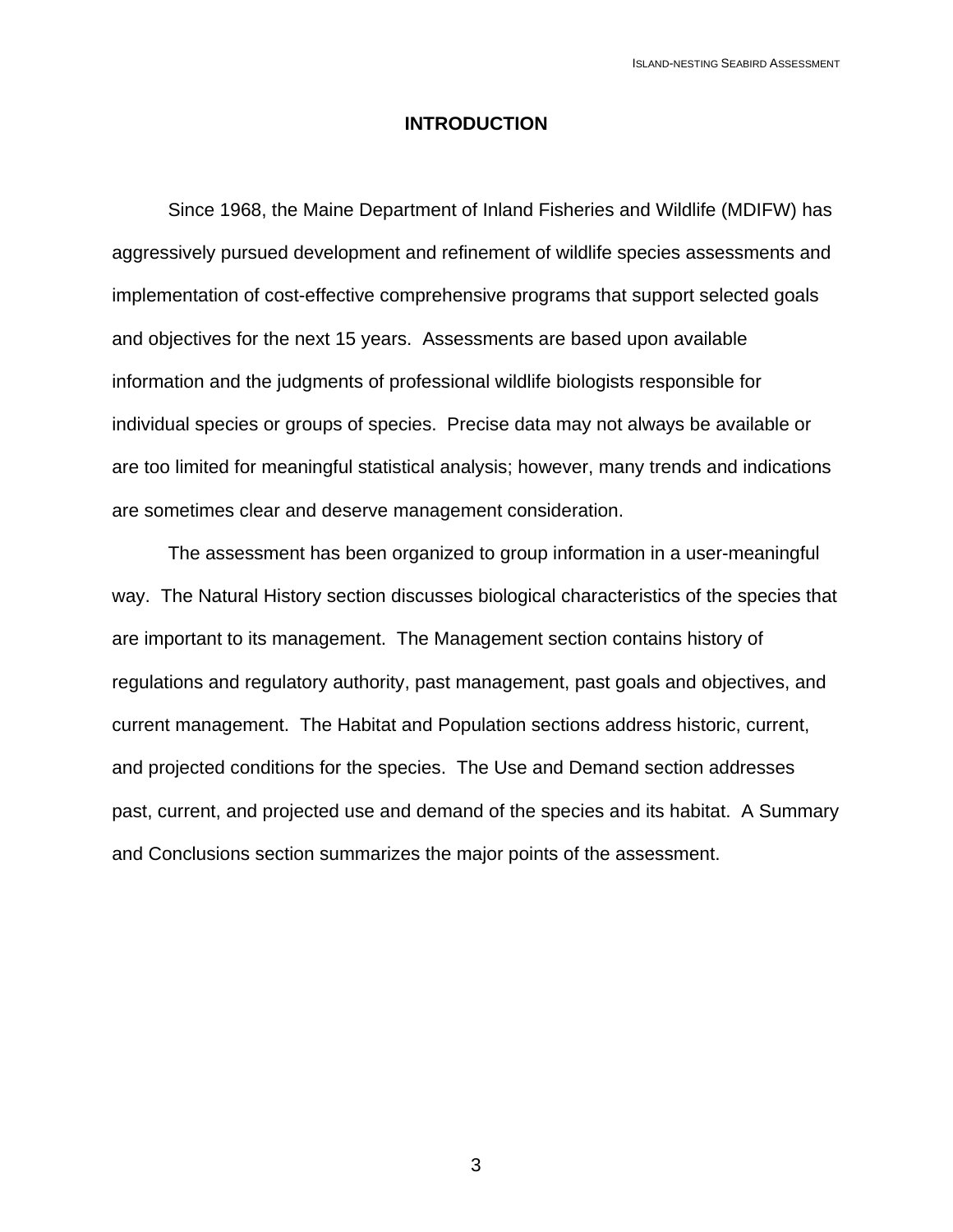#### **NATURAL HISTORY**

Colonial waterbirds are those waterbirds that gather into groups to nest at locations called colony sites (Parnell et al. 1988). This document focuses on 13 species that currently nest on approximately 10 percent of Maine's numerous coastal islands and ledges. The term "colonial waterbirds" encompasses a diverse assemblage of seabirds and waterfowl that belong to four taxonomic orders including: Procellariiformes - Leach's Storm-petrel; Pelicaniformes - Great and Double-crested Cormorants; Charadriformes - Laughing Gull, Herring Gull, Great Black-backed Gull, Common Tern, Arctic Tern, Roseate Tern, Razorbill, Black Guillemot, and Atlantic Puffin; and Anseriformes Common Eider; (scientific names are listed in Appendix I). The terms "colonial waterbirds" and "seabirds" will be used synonymously, although, at times, "seabird" may not be the most appropriate term to describe a species. Maine's island-nesting seabirds include 13 species of birds whose population status, distribution, and nesting habitat needs vary greatly (Appendix II). Some species occur in relative abundance on numerous coastal islands (e.g. Common Eiders, Great Blackbacked and Herring Gulls, Double-crested Cormorants), and these populations appear healthy. Other species have experienced population declines (e.g. Common, Arctic, and Roseate Terns {a federally listed Endangered species}). The remaining six species that nest on Maine's coastal islands including Atlantic Puffins, Razorbills, Black guillemots, Leach's Storm-petrels, Great Cormorants, and Laughing Gulls. Coastwide breeding population sizes of these species range from less than 100 pairs of Razorbills nesting at three sites in Maine to several thousand pairs at many sites.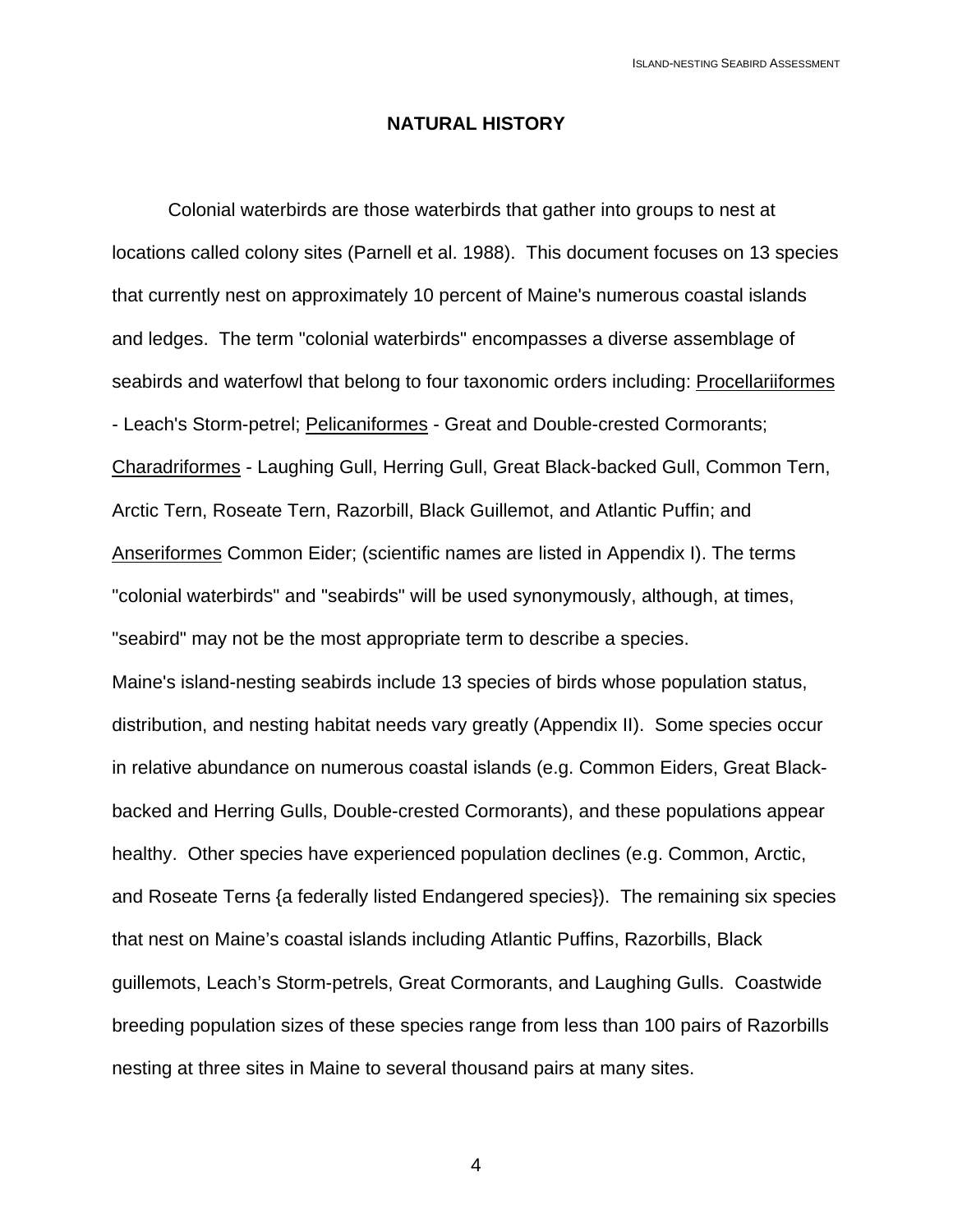No attempt will be made to detail the life histories of this diverse group of birds. MDIFW's species management plans for the island-nesting terns and Common Eiders (in the Waterfowl Assessment) provide the reader with life history information for the terns and Common Eiders. In this document, a brief description of each species past and present population trends, reproductive strategies, and population limitng factos (where known) is included in Appendix II. However, some generalizations about this group can be made. Life histories of most of these birds reflect adaptations to the marine environment (Ricklefs 1990). In general, they have long life spans (the oldes gull on record was reported to be over 30 years old), low reproductive rates, deferred maturity (Atlantic Puffins do not breed until they are 4 years old and then lay only I egg per year), and they usually nest in colonies.

Nesting socially is well established in colonial waterbirds, but the degree of coloniality varies (Parnell et al. 1988). Herring Gulls are an example of a species that generally nest in colonies, but also may nest as a single pair.

Explanations for colonial nesting include: limited nesting areas (e.g. when islands with suitable habitat are in short supply); avoidance of predation (e.g. adults of an entire colony may "mob" avian predators); and improved efficiency of exploiting patchy and unpredictable food resources (e.g. it is thought that birds pass on information about a locally abundant food source to other members of the colony (Kopachena 1991). The disadvantages of colonial nesting habits include: the potential for rapid spread of contagious diseases, increased susceptibility to avian and mammalian predators, and increased vulnerability to localized catastrophic events such as storms, oil spills, and disturbances (Parnell et al. 1988).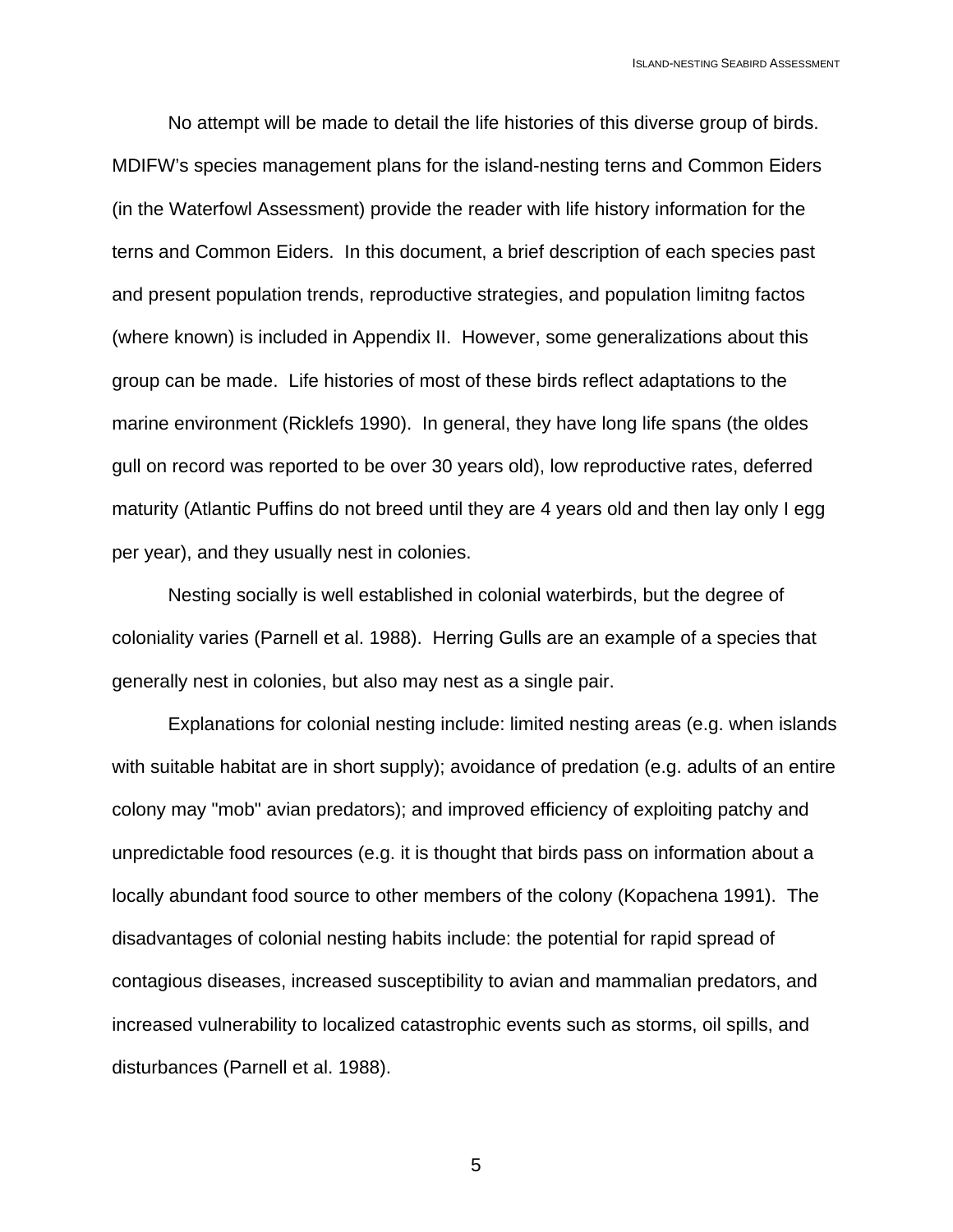Maine's seabird colonies include the southernmost nesting sites in North America for the Common Eider, Atlantic Puffin, Razorbill, Black Guillemot, and Great Cormorant and the northernmost nesting sites for Laughing Gulls (Woodward and Hutchinson 1986). Outside of the breeding season, many of Maine's seabirds range throughout the Atlantic.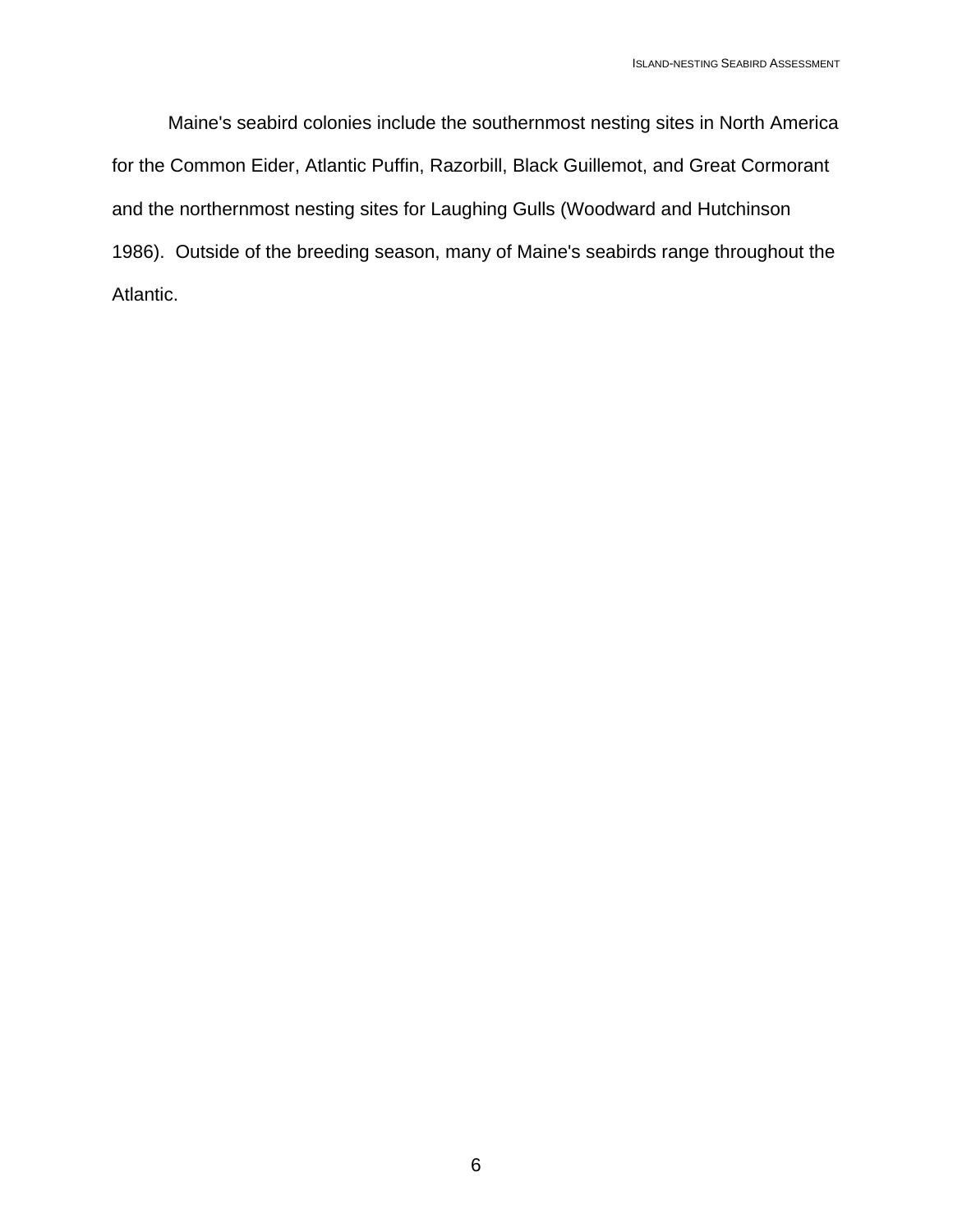#### **MANAGEMENT**

#### Regulations and Regulatory Authority

Prior to the 20th century, comprehensive laws to protect colonial waterbirds nesting on Maine's coastal islands were nonexistent. However, as regulatory initiatives were developed, protection was given fairly quickly (Palmer 1949). TernB were the first group to receive protection in the late 1800s but these early laws were largely unenforceable. In response to tern protection, plume hunters switched to other species, particularly gulls.

Nationwide, the American Ornithologist's Union (A.O.U.) developed 'model laws" for bird protection which were adopted by state legislatures around the turn of the century. A similar but amended version of the A.O.U. Model Law was adopted for nongame birds in Maine in 1901 (Dutcher 1902). Further initiatives aimed at the protection of the few remaining waterbird colonies on the Atlantic coast arose when members of A.O.U. and the National Association of Audubon Societies (now the National Audubon Society) established the "Thayer Fund". Monies from this fund were used for legislation and protection. In Maine, colony wardens (often the island owners themselves) were hired, and some lighthouse keepers volunteered, to enforce trespass laws on the few active colony sites that remained around the turn of the century (Dutcher 1902, Drury 1973). Only trespass laws could be enfor. d because non-game bird laws did not protect all the nesting species, and more importantly, the laws that did exist were not always enforced. It is the early reports of these colony wardens that document the historic low points for many colonial waterbird populations on the coast of Maine.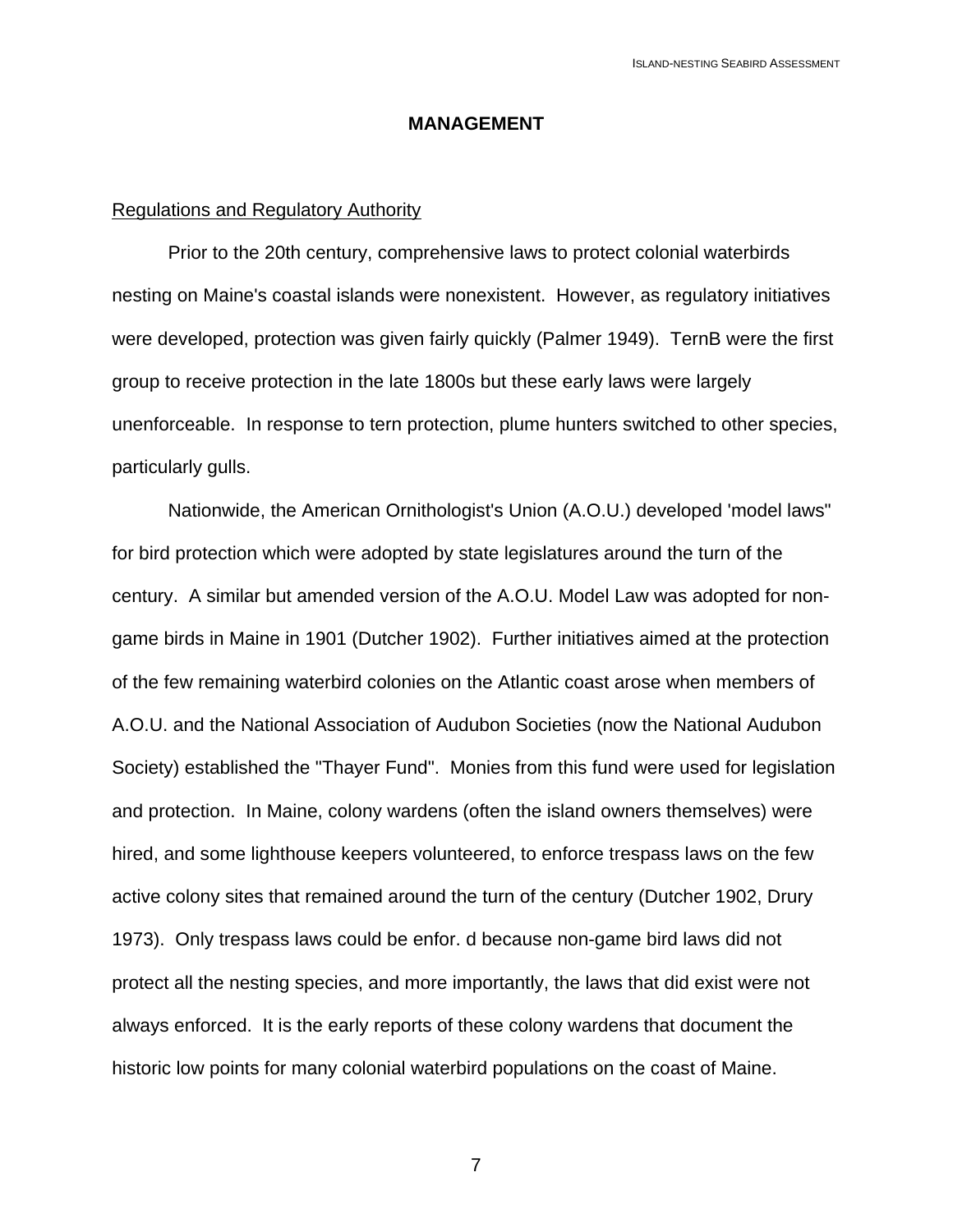These early measures for protecting colonial waterbirds and their nesting islands evolved at a time when other conservation initiatives were taking place. More specifically, public sentiment was urging legislatures to prevent 'legging" and prohibit spring shooting (Parnell et al. 1988). The Lacey Act of 1900, which prohibited the interstate transport of animals killed illegally, was the first federal law to address bird protection (Parnell et al. 1988). Congress first attempted to assert federal authority to conserve and manage migratory birds by passing the migratory Bird Treaty Act of 1913 (Audubon Wildlife Report 1985). The 1913 Act was quickly challenged as a violation of the states' constitutional power to manage wildlife and was found unconstitutional by lower courts. Senate supporters for federal authority over migratory birds passed legislation authorizing the President to negotiate a migratory bird protection treaty with Great Britain on behalf of Canada. They believed that the federal government's authority to negotiate treaties would ensure that future challenges based on state's rights would fail. The treaty with Great Britain was completed in 1916 and ratified as part of the Migratory Bird Treaty Act of 1918. Ultimately, protection of migratory birds in North America was provided by three additional Conventions between the United States and: Mexico in 1936 and amended in 1972; Japan in 1972; and the Soviet Union in 1976.

Today, protection and management of the migratory bird resource in the United States is provided by the Migratory Bird Treaty Act of 1918 and subsequent amendments, authorizing the implementation of the various Conventions. The above agreements prohibited hunting of many birds (except for certain species taken by Native Americans for subsistence), described which birds could be hunted, limited hunting to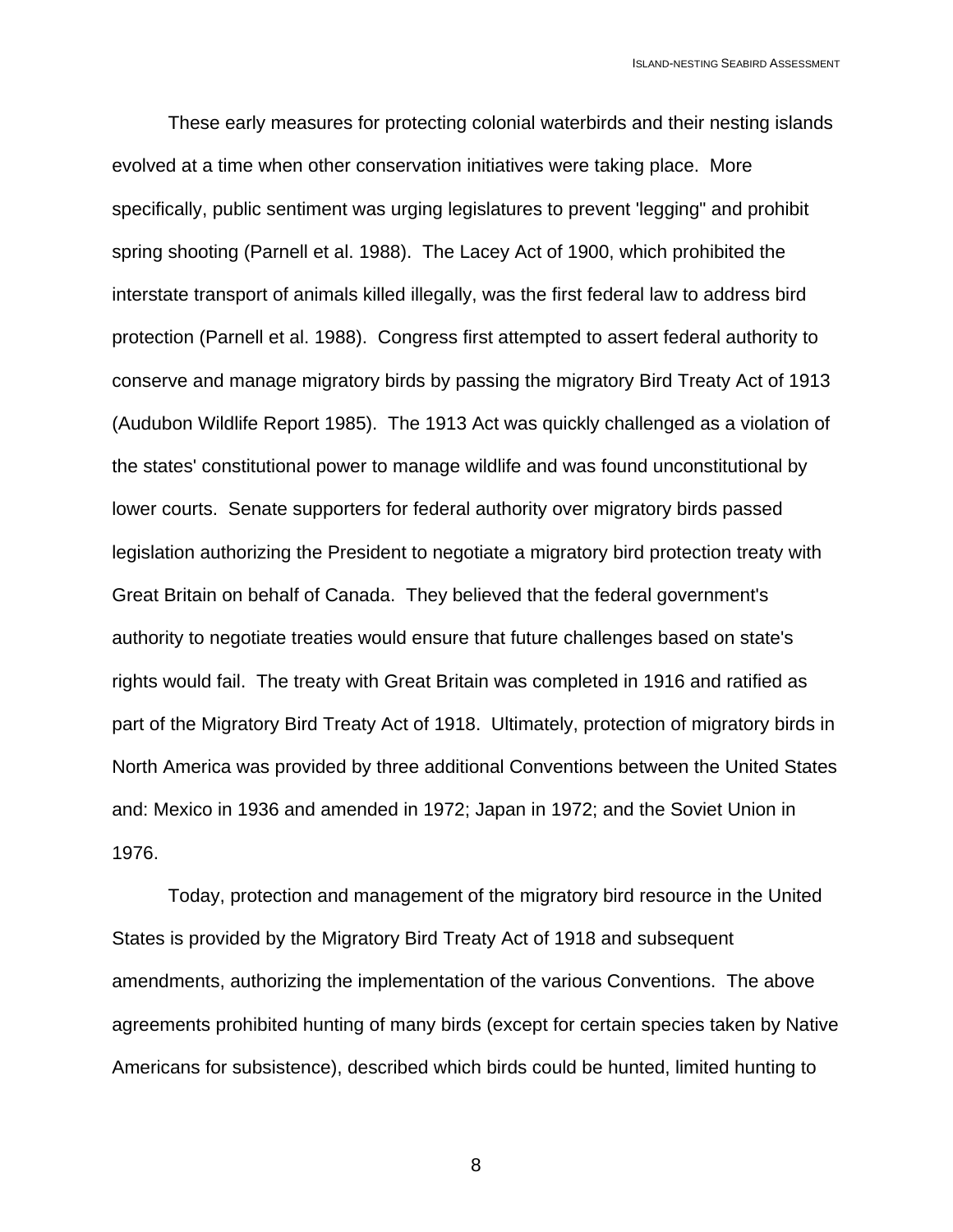fall and winter, and prohibited market hunting (Audubon Wildlife Report 1985, Brown 1986). The Migratory Bird Treaty Act of 1918 afforded special protection for the only game species covered in this assessment, the Common Eider, and a nationwide 10 year hunting moratorium was established for this species. In Maine, the Common Eider hunting season was completely closed beyond the 10-year moratorium until 1933 (Mendall 1969).

Another group with an important role in seabird island regulations in Maine is the Maine Land Use Regulation Commission (hereafter referred to as IFLLTRCII). LURC administers land use planning and zoning responsibilities for areas without local government, and thus has regulatory authority over land use planning, zoning, and development activities on a number of seabird islands. LURC, in its Comprehensive Plan and Section 10.16,C of its Land Use Districts and Standards, gives special consideration to seabird nesting islands considered essential to the maintenance of seabird populations.

Lastly, all seabird nesting islands are now resources of state significance and are eligible to receive protection as Significant Wildlife Habitats in Maine's Natural Resources Protection Act (NRPA).

As has been noted by numerous authorities on seabirds in Maine, the response of many of seabird populations to the protection initiatives indicated above, and subsequent freedom from human-related disturbances, was spectacular.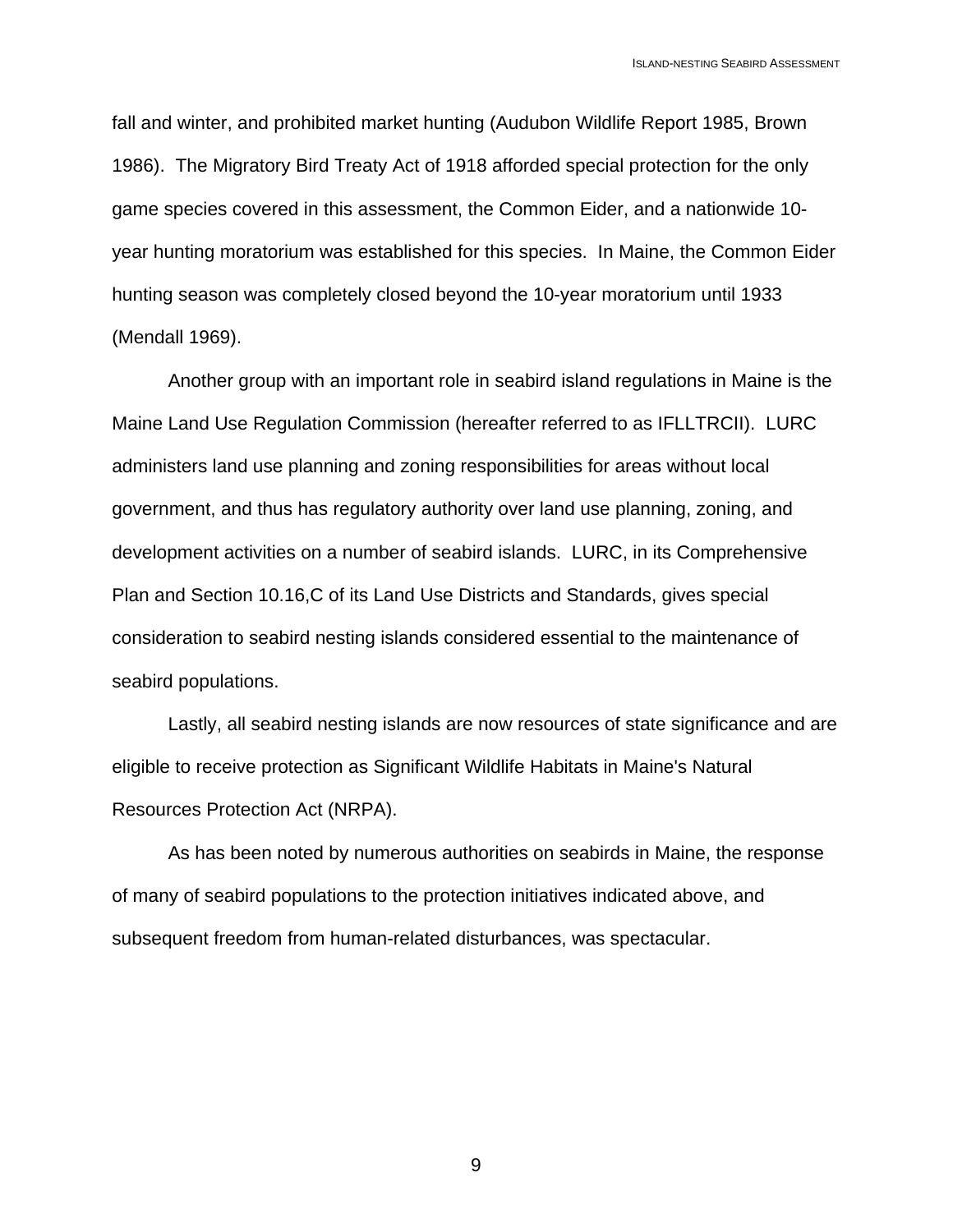#### Past Management

While somewhat loosely defined, past management of seabirds was first conducted by Native Americans who utilized seabirds and their eggs for food. Conkling (1981), having reviewed historical documents, reported that the Indians purposely harvested eggs and birds off certain islands and would not return to that general area again for 1-3 years, presumably to allow the colony to' recover from those losses. The early Europeans also frequented seabird islands for eggs and meat, but they were apparently less judicious in their "management" of the resource. One account in the late 1800s describes fishermen arriving on a seabird island, destroying all eggs, and returning a few days later to collect all the fresh eggs, knowing that these eggs must have been laid since their prior visit. Few Maine citizens realize that the ubiquitous Great Black-backed Gull and Double-crested Cormorant were, at one time, both extirpated from the State's seabird nesting islands.

By 1900, management of colonial waterbirds focused on enforcement of protective legislation. In addition, a few specific colony sites were also managed and trespass laws invoked (see Regulations and Regulatory Authority section above). Some populations responded so well to protection that a gull and cormorant control program was believed necessary and initiated in 1934 on the New England coast. These egg-spraying efforts appeared to markedly decrease the number of young produced on the 10 Maine islands where A. Gross personally supervised the program (Kadlec and Drury 1968). After the egg-spraying program was terminated in 1953, gull and cormorant populations once again increased.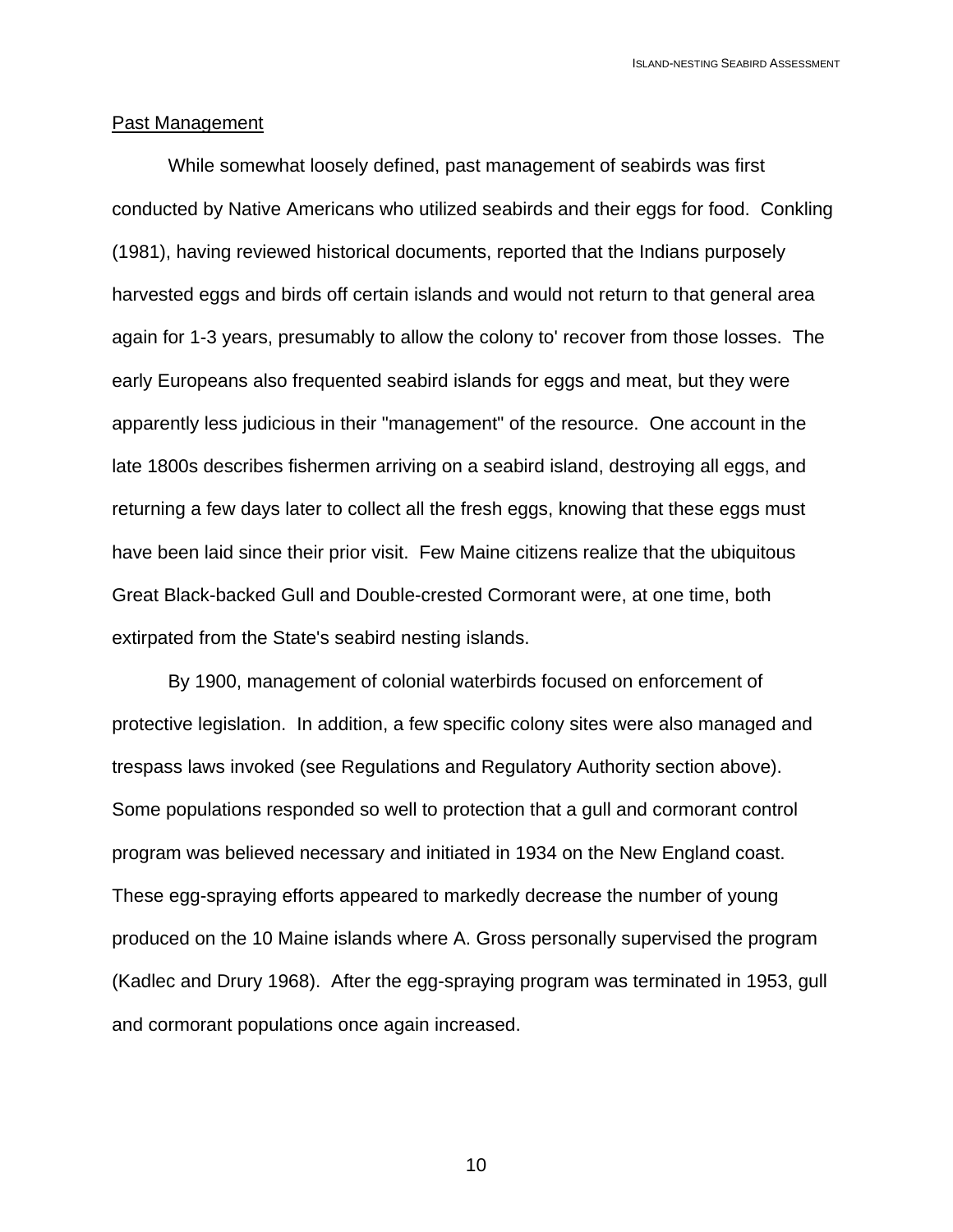Numerous federal, state, and private conservation agencies (e.g. The Nature Conservancy, National Audubon Society, and Maine Audubon Society) have played an important role in the acquisition and management of seabird nesting islands in Maine. As early as 1908, Little Duck Island in Hancock County was purchased to serve as a bird sanctuary. Little Duck Island was later given to the-National Audubon Society, the current owner. while each landowner's management goals and objectives differed, one underlying goal was simply to protect the nesting islands.

Other management initiatives involved a number of spe cific species-oriented research and life history studies on seabirds and their habitats. As early as 1929, Jackson and Allan (1931) attempted to recolonize Common Terns to Appledore Island. Other noteworthy examples, and by no means is this list complete, include: valuable writings and survey records contributed by A. Norton; life history studies by R. Palmer; survey and research data collected by A. Gross, FWS; tern and Atlantic Puffin research by S. Kress et al., National Audubon Society and FWS; gull studies by W. Drury et al., Massachusetts Audubon and the College of the Atlantic; cormorant and Common Eider studies by H. Mendall et al., Maine Cooperative Wildlife Research Unit (FWS), and University of Maine, and more. In addition, our knowledge of colonial waterbirds increased considerably through survey and inventory activities in the 1970s (Erwin and Korschgen 1979) and MDIFW surveys and management plans in the 1980s (A. Hutchinson et al. MDIFW 1981-1991, Spencer and Hutchinson 1980). For more information on these writings, the reader is encouraged to reference the publications by these authors listed in the Literature Cited section.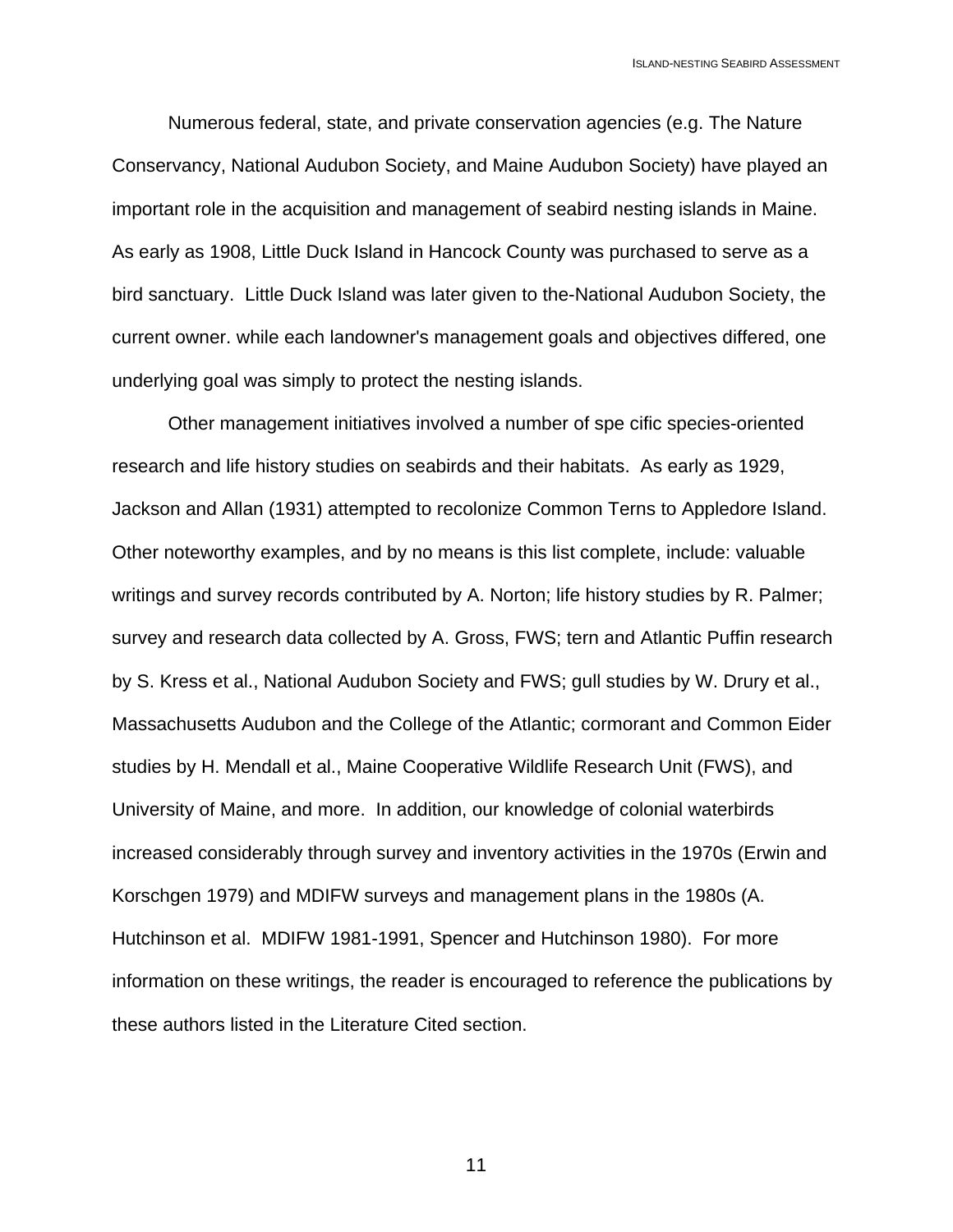Most of Maine's seabird populations responded well to these previously mentioned levels of protection, habitat acquisition, and management. Concurrently there has been a general reduction in human disturbance (discussed in detail later in this document) on many seabird nesting islands. Had people not emigrated from seabird islands for economic reasons and restricted their uses of other nesting islands, waterbird recolonization would not have been so spectacular.

#### Past Goals and Objectives

Beginning in the late 1970s, MDIFW developed a management plan for marine birds that use coastal islands (Spencer and Hutchinson 1980). In the original plan, the stated goal was to "maintain and in some cases (i.e. terns) increase supply and to increase use-opportunity". The stated management objective was to "ensure the continuation of marine bird populations at or above existing levels in order to provide for an increasing demand (nonconsumptive) in the future". A sequent plan was developed for Department-managed islands and was called the Coast of Maine Wildlife Management Area Plan (Woodward and Hutchinson 1986, Woodward et al. 1991). Here, the primary goal was "to maintain or enhance wildlife diversity and abundance". The stated objectives for nesting islands were: (1) to provide adequate breeding habitat for coastal island-nesting species, (2) to protect nesting birds (and seals) from human or other disturbance, and (3) to provide for public use.

Today, goals and objectives exist for Roseate, Common, and Arctic Te=s (MDIFW 1992) and Common Eiders (MDIFW 1988). However, more specific goals and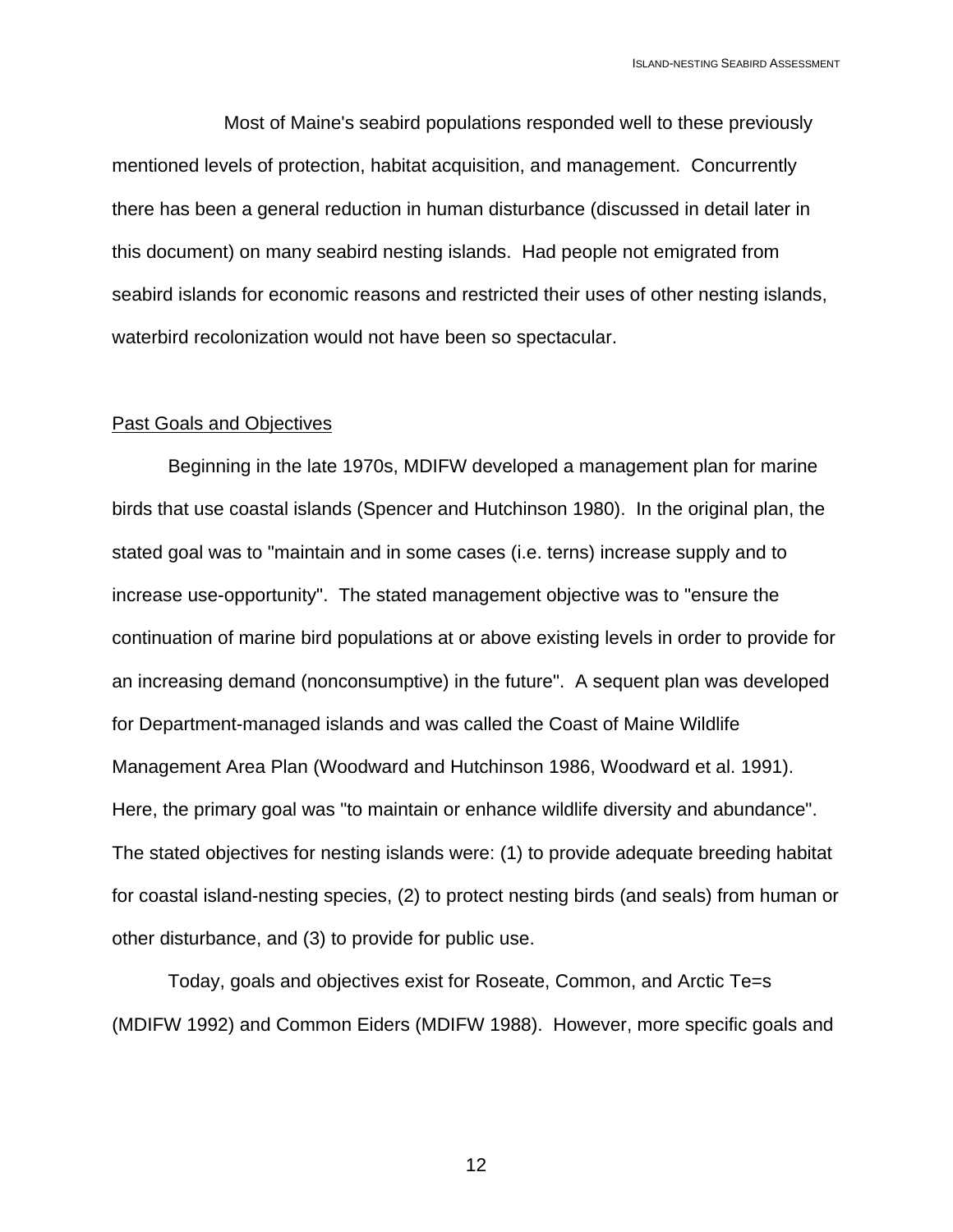objectives are warranted to guide the management decision-making process for the other species nesting on Maine's coastal islands.

#### Current Management

Current management of the colonial waterbird resource in Maine is the joint responsibility of the U.S. Fish and Wildlife Service (FWS) and the Maine Department of Inland Fisheries and Wildlife (MDIFW). However, numerous private conservation agencies and colleges and universities annually contribute valuable information, monies, staff time, etc. and thus play an important role in current seabird management.

In general, colonial nesting behavior enhances management of these birds and management generally consists of; (1) an understanding of the life histories of the species involved, (2) preservation of nesting habitat, and (3) provisions for a disturbance-limited environment during the nesting season. In Maine, current management of seabirds and their habitats includes: reintroductions, life history research, population regulation and manipulation, assessing reproductive success, hunting, habitat assessment, habitat enhancement, habitat acquisition, habitat zoning, and lastly, the major task of population monitoring.

FWS conducted a comprehensive survey of coastal waterbird colonies from Maine to Virginia during the springs and summers of 1976 and 1977 (Erwin and Korschgen 1979). This survey in Maine was the first statewide seabird Population assessment in recent years. These survey data serve as the baseline population data for colonial waterbird management today. Since 1977, MDIFW (often with the assistance of personnel from numerous private conservation agencies and FWS) has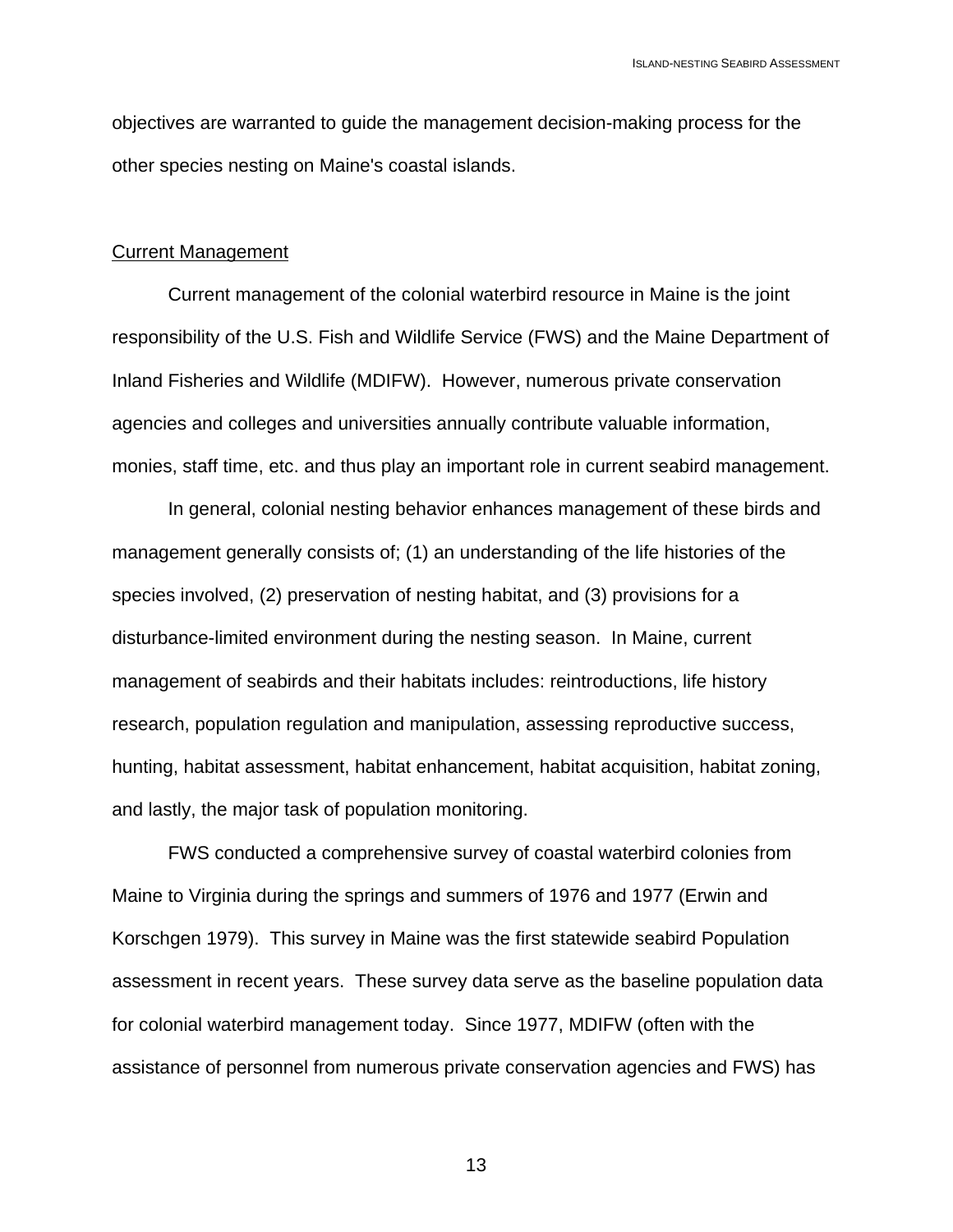re-inventoried all seabird islands coastwide, from west to east, between 1981 and 1991 (Hutchinson and Ferrero 1981, Hutchinson and Lovett 1983, Hutchinson and Lovett 1984, Woodward et al. 1987). These data are stored in a Wildlife Resource Assessment Section's - MDIFW Coastal Island Database and serve as the source of information for this document. MDIFW also maintains an updated Coast of Maine Wildlife Management Area Plan for over 172 seabird nesting islands that MDIFW owns or manages.

Current seabird management involves a more comprehensive planning process. Beginning in the mid1980s, MDIFW revised the Waterfowl Management Plan and developed goals and objectives for waterfowl populations (with reference to Common Eiders) (MDIFW 1986). More recently, an assessment and management system for the three species of island-nesting terns was developed (MDIFW 1990). Through this planning process, goals and objectives for the remaining seabird species that nest on Maine's islands will be established.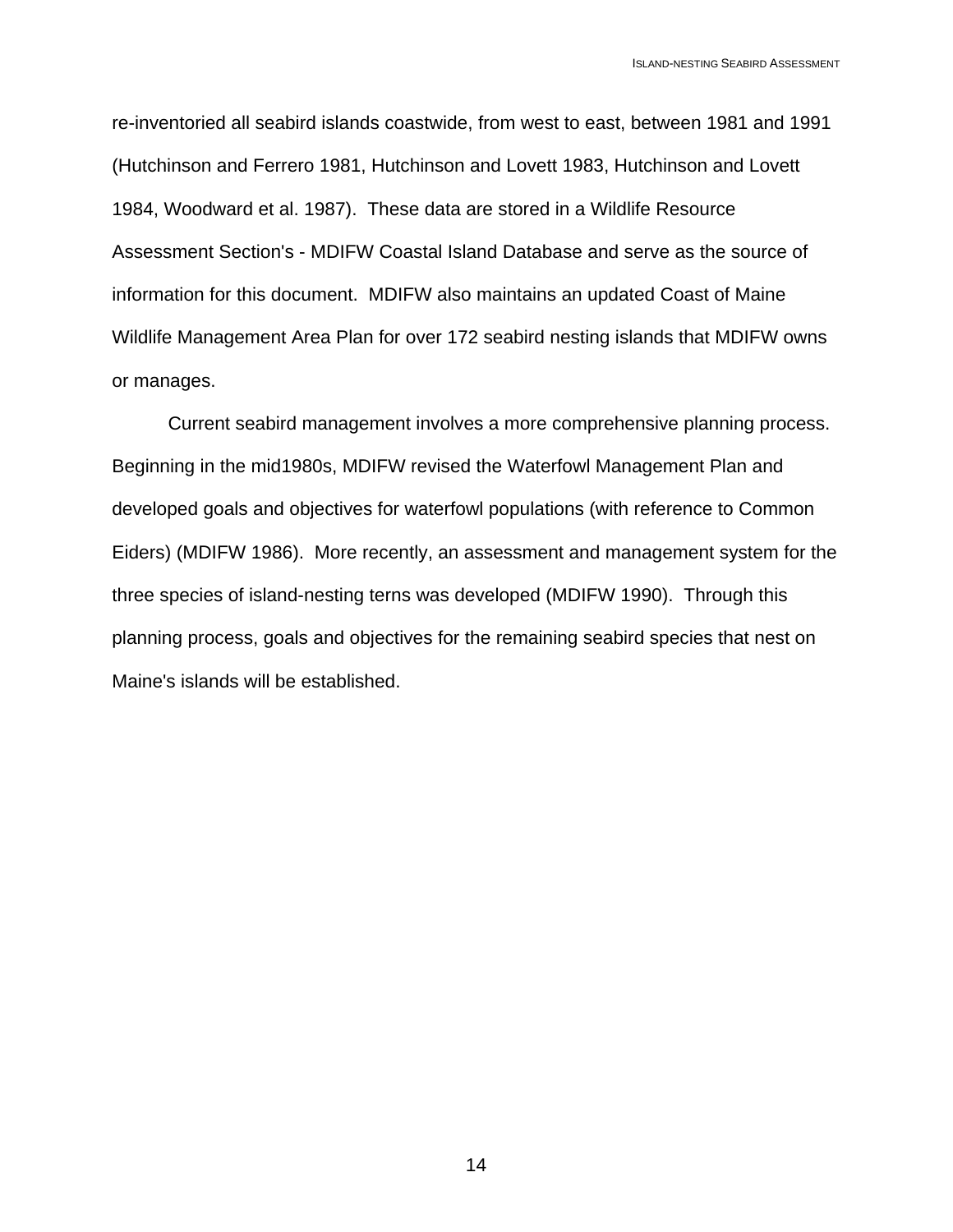#### **HABIITAT ASSESSMENT**

#### Past Habitat

Worldwide, colonial waterbirds commonly nest on islands. Maine's assemblage of colonial waterbirds utilize a wide range of habitats for nesting. Because of this wide variability, a comprehensive discussion of nesting habitat carrying capacity for this group is difficult.

For instance, cormorants will nest in trees on islands adjacent to feeding areas, therefore forested sites are preferred. Maine has hundreds of forested islands, but very few are used by colonial waterbirds, perhaps because these islands are too far from optimal feeding areas. Leach's Storm-petrels require soil conditions suitable for burrowing on offshore islands. These nesting conditions may be limiting in Maine. Black Guillemots need rock crevices and Razorbills a cliff ledge, common features on the Maine coast, but, in order to be suitable to nesting birds, these sites must be relatively disturbance-free, particularly from predators. Many of the other colonial nesters prefer the grassy islands that, prior to European colonization, may have been heavily forested. Regardless, the coast of Maine has numerous islands and exposed ledges, but seabirds nest on a relatively small proportion.

There are between 3,000 and 4,000 islands and exposed ledges off the Maine coast. Prior to the last ice age, these exposed features were actually the tops of ancient mountains. While the larger forested islands are easy to count, the discrepancy in island numbers results from a combination of either counting each ledge independently, lumping ledge complexes as one, or including small ledges with a nearby island. The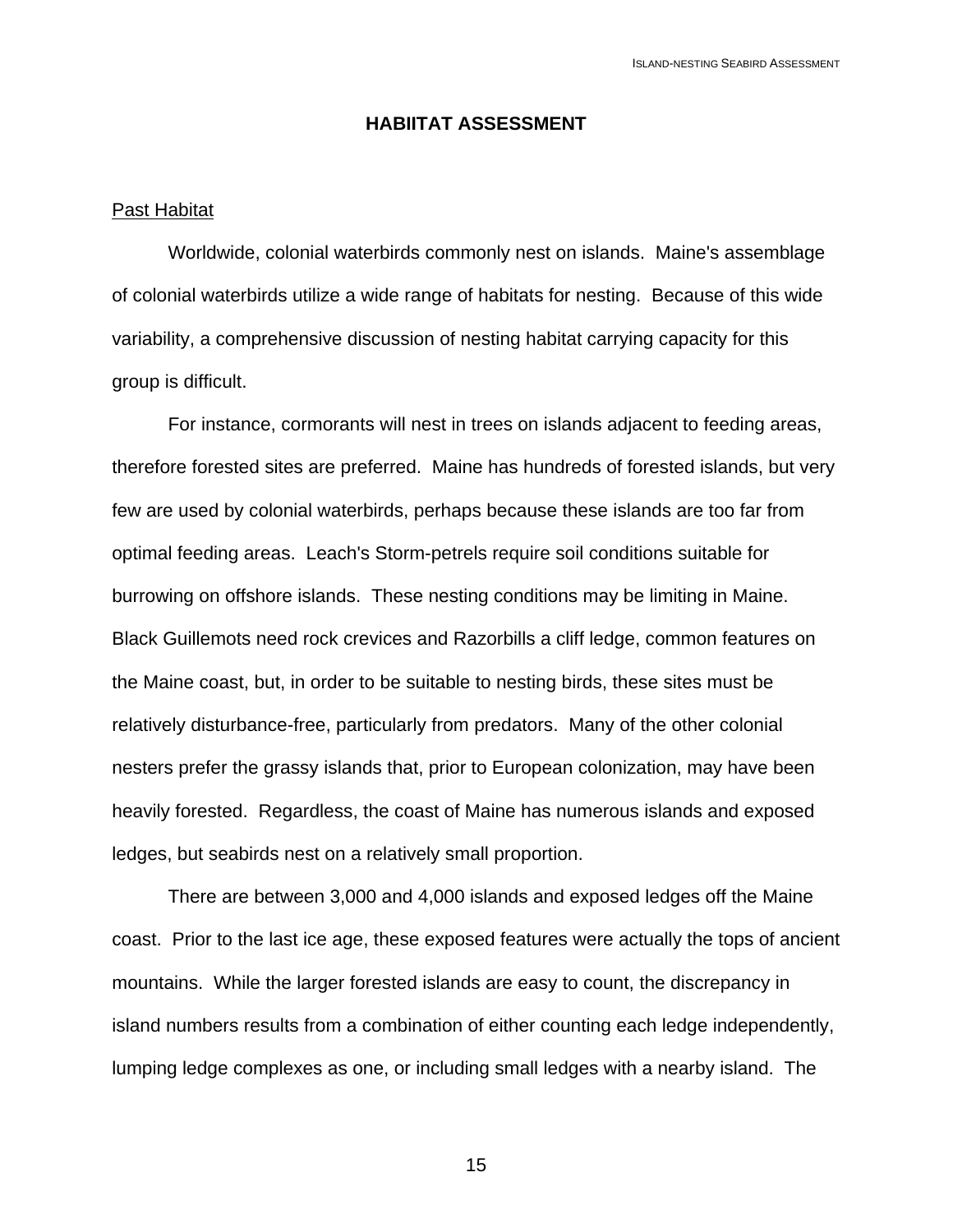Coastal Island Registry, created in 1973 by the 106th Legislature to, among other things, clarify title to the islands along the coast, lists roughly 3,300 islands and ledges.

Many islands consist only of bare rock and are devoid of soil and vegetation. Gross (1944) estimated that 1,700 islands are vegetated. These vegetated islands range in size from 1/4 acre, supporting only grasses, forbs, and shrubs, to Maine's largest island, Mount Desert Island, at 107 square miles (Attwood 1973). Spruce and fir are the dominant tree species on larger islands. The smaller islands with the grass/forb/shrub vegetative component receive the greatest use by nesting seabirds (Mendall 1976, A. E. Hutchinson pers. comm., MDIFW).

Since the 16th century, Europeans and their descendants have had considerable impact (some positive and some negative) on Maine's seabird nesting habitat and it's ability to support seabirds. The first permanent settlements were established on the offshore seabird islands such as Monhegan and Matinicus. Damariscove Island, the site of one of Maine's largest nesting eider populations, had year-round occupants as early as 1614. With permanent habitation came a need for wood and pasturage. Consequently, many island forests were cutover and/or burned, and the grasses and forbs grazed by livestock. During the 1800s, human populations on the islands rose, and seabird numbers declined. Not only were the birds and their eggs consumed, but their habitat was drastically altered. During the 20th century, human use of the islands diminished. Laws protecting migratory birds were established, and nesting conditions improved and resulted in increases in seabird numbers.

#### Current Habitat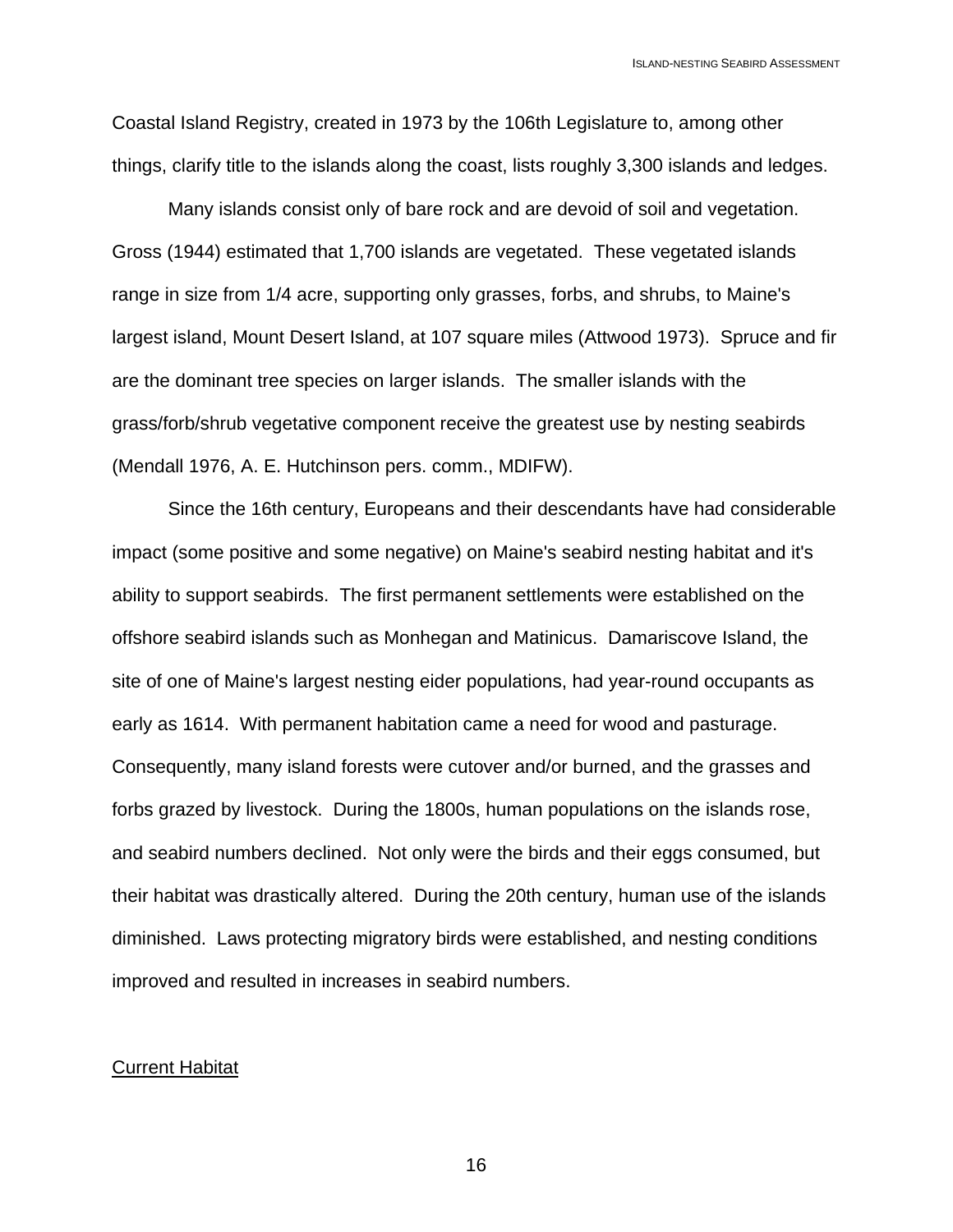Today, fewer than 500 islands are documented as seabird nesting islands along the Maine coast. Korschgen (1979) identified nesting islands and provided estimates of nesting pairs for Maine in 1976 and 1977. Subsequent surveys of nesting islands have provided additional population trend information and identification of other nesting islands.

Korachgen (1979) reported colonial wat6rbird nesting on 353 islands and ledges, approximately 10% of the Maine's islands and ledges coastwide. Today, the coastal island database tracks 453 sites with recent (last 17 years) records of nesting seabirds. This total reflects those sites reported in Korschgen (1979) and an additional loo sites with documented nesting records of one or more seabirds. In addition, this database also tracks sites with no records of seabird use, and sites used by other non-seabird species (i.e. seals and wading birds). The number of nesting pairs on these 99 "additional" sites range from I to over 1000 nesting pairs and average over 50 pairs per colony. Several of these "new colonies" are essential for the long-term health of regional seabird populations. New colonies may be the result of one or more of the following reasons: (1) a colony may have shifted from a previously used site to a site not used in 1977, (2) nesting females may have pioneered into new habitats, (3) some islands may have been inadvertently missed in the 1977 survey, (4) more suitable nesting conditions may exist today than during the 1977 survey, or (5) some species may be expanding in numbers or in range.

Many of the islands tracked in the database and used by seabirds are nonforested and are vegetated by grasses, forbs, and shrubs. These islands typically lack mammalian predators. While most seabird islands tend to be treeless, the forested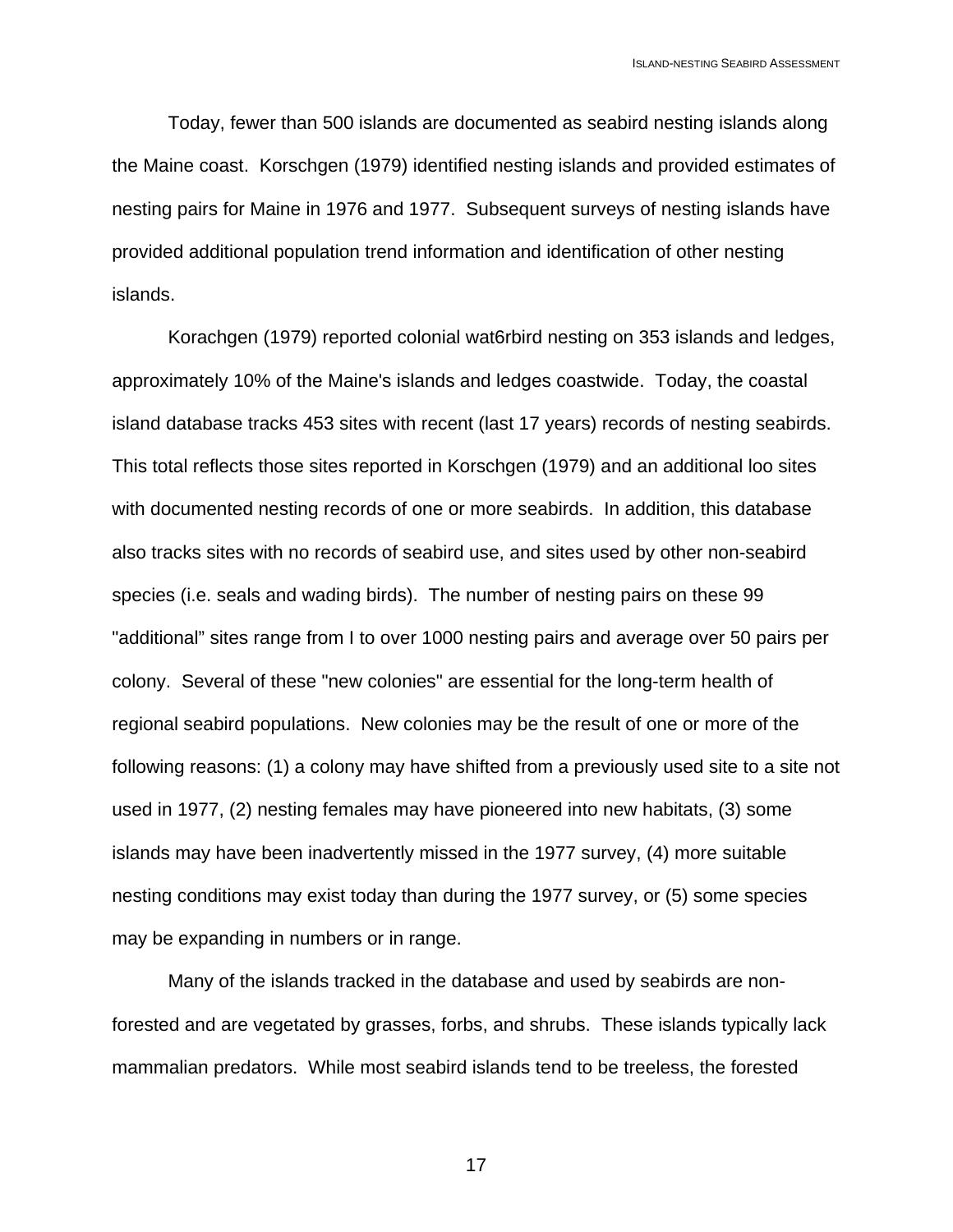islands support nesting populations of petrels, Black Guillemots, and occasionally gulls and Common Eiders.

#### *Island Ownership Patterns and it's Relevance to Seabird Habitat*

The ownership patterns of islands used by nesting seabirds profoundly influences seabird management in Maine. Beginning in the 1600s, the British and French crowns both staked claims to the islands. Since these early times, demand for owning coastal islands has varied. once highly sought in the 17th century, there were numerous times since Maine's statehood (1820) when "the state couldn't give them (the islands) away" (Caldwell 1981). However, by the mid-1960s, when demand for coastal property was rising, state officials tried to determine which islands the state owned. The Legislature enacted a law that required owners of islands to file claims of ownership with the local registrar of deeds. Once this activity was concluded, the Coastal Island Registry was established, which showed that 1,700 islands were privately owned. The remaining 1,299 unregistered islands and ledges were retained in state ownership.

Acquisition of seabird islands, or groups of islands, by state, federal, and private conservation agencies have made impressive gains in the last 20 years. Today, seabirds are nesting on 227 state, federal or municipality-owned islands. Twenty-five seabird islands are owned and managed by the National Audubon Society, Maine Audubon Society, The Nature conservancy, or private Land Trusts. The remaining 201 seabird islands are owned by private individuals (183) or the ownership is unknown (18) to this author (Appendix III). Lastly, conservation easements and municipal resource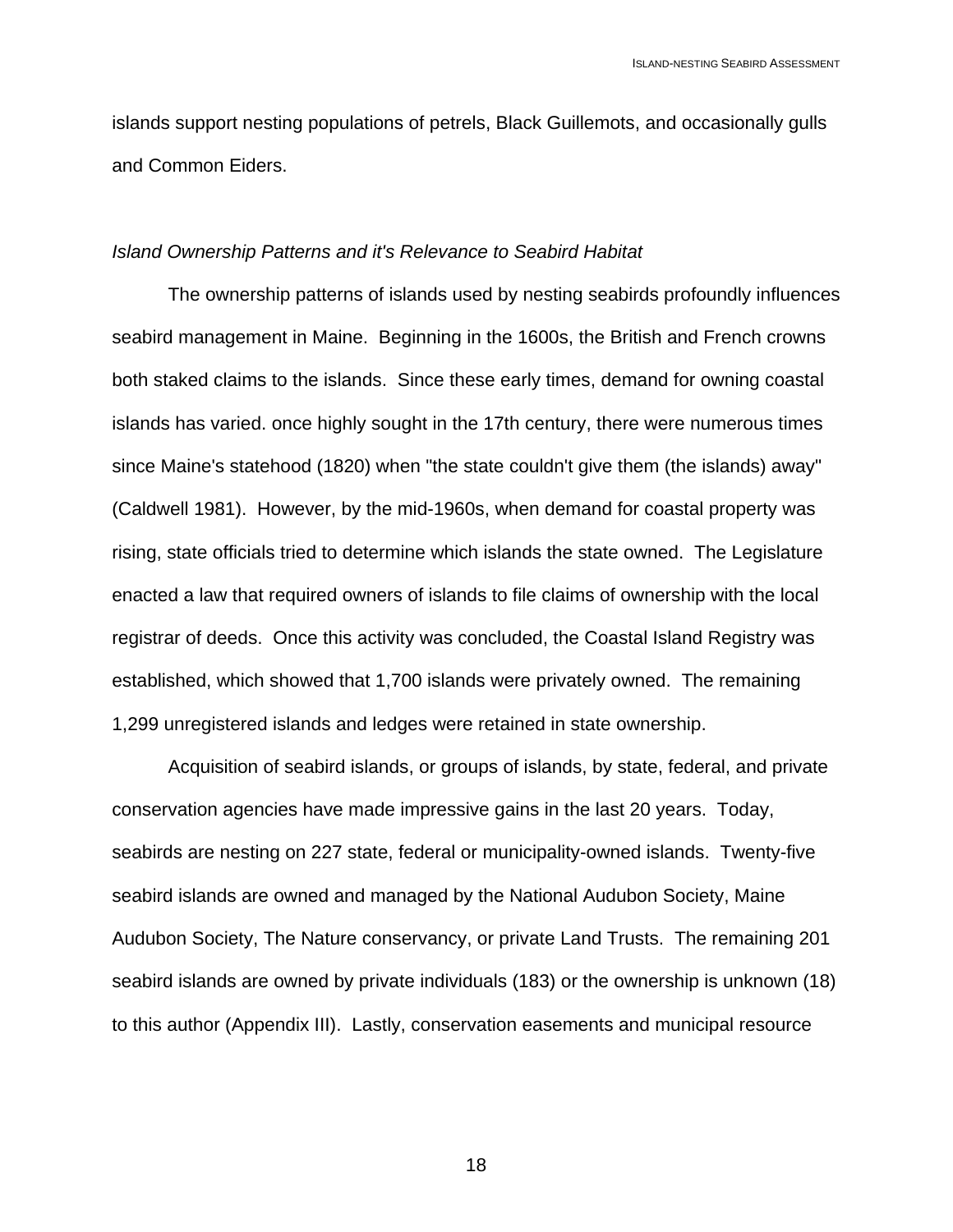protection zones have been established for wildlife resources and aesthetic reasons on both private and state-owned coastal islands.

#### Habitat Projections

Having been "protected" since the early decades of the 20th century, some seabird populations are once again numerous (e.g. Common Eiders, gulls, and Doublecrested Cormorants) and have recolonized many coastal islands in Maine. Other populations, e.g. Atlantic Puffins, Razorbills, and terns are not presently at historic (pre-1800s for the puffins and auks and 1930s for terns) high population levels and distributions. Consequently, the islands that have historically been seabird nesting islands and those islands that have yet to be recolonized will provide the nucleus for seabird nesting populations in Maine. While protection of current nesting islands is paramount, other nearby suitable nesting islands may become important and should not be overlooked. These sites may be necessary to accommodate colony shifts or increasing populations because it is not known whether nesting habitat in itself, is limiting seabirds in Maine.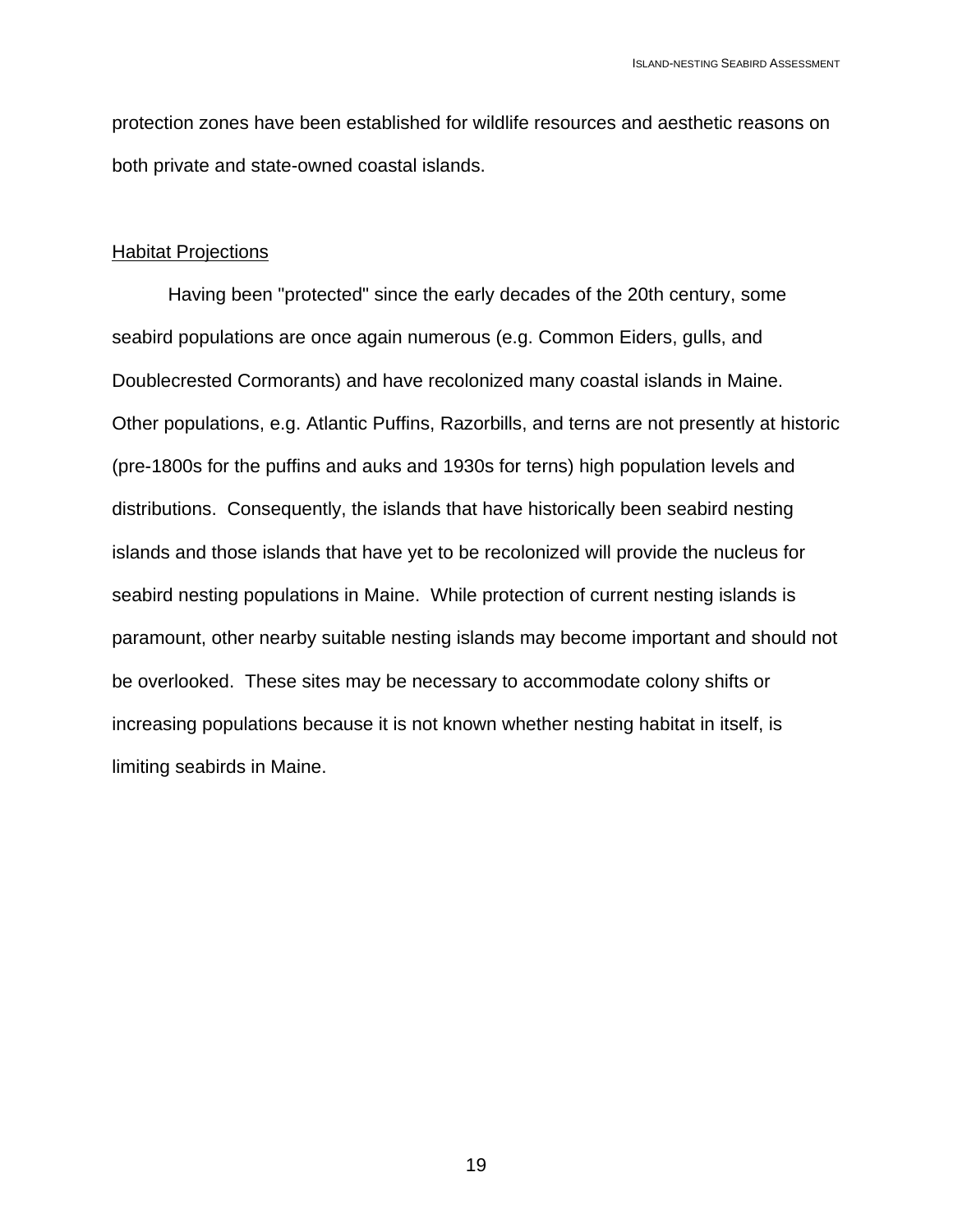#### **POPULATION ASSESSMENT**

#### Past Populations

Just how numerous past nesting seabird populations were, prior to European settlement, is not known. However, records of seabird population demise has been documented. According to Drury and Hatch (1985), nine species of nesting seabirds were extirpated from the New England seacoast in the 18th and 19th centuries. Two of these species, the Labrador Duck and the Great Auk, are now extinct. Four species, the Great and Double-crested Cormorants, Great Black-backed Gull, and Razorbill have recolonized Maine's nesting islands. Northern Gannets, Common Murres, and Blacklegged Kittiwakes occur in the Gulf of Maine but remain absent as nesters on Maine islands (Drury and Hatch 1985). This may change in the very near future as National Audubon Society researchers are attempting to attract Common Murres to Matinicus Rock (Egg Rock Update 1993).

Seabird populations experienced drastic population declines in the 1800s when human populations on islands peaked. As early as the 1830s, Audubon traveled through Maine's waters and was quoted as seeing "birds few and far between" (Caldwell 1981). By the late 1800s, nesting Double-crested and Great Cormorants and Great Black-backed Gull were extirpated. Herring Gulls occurred only on off-shore islands (Drury 1973). By 1907, Norton (1907) reported that only one Common Eider colony remained on the coast in Washington County (Norton 1907, Gross 1944).

At the beginning of the 20th century, laws had been passed to stop the exploitative use of colonial waterbirds. Important colonies were protected against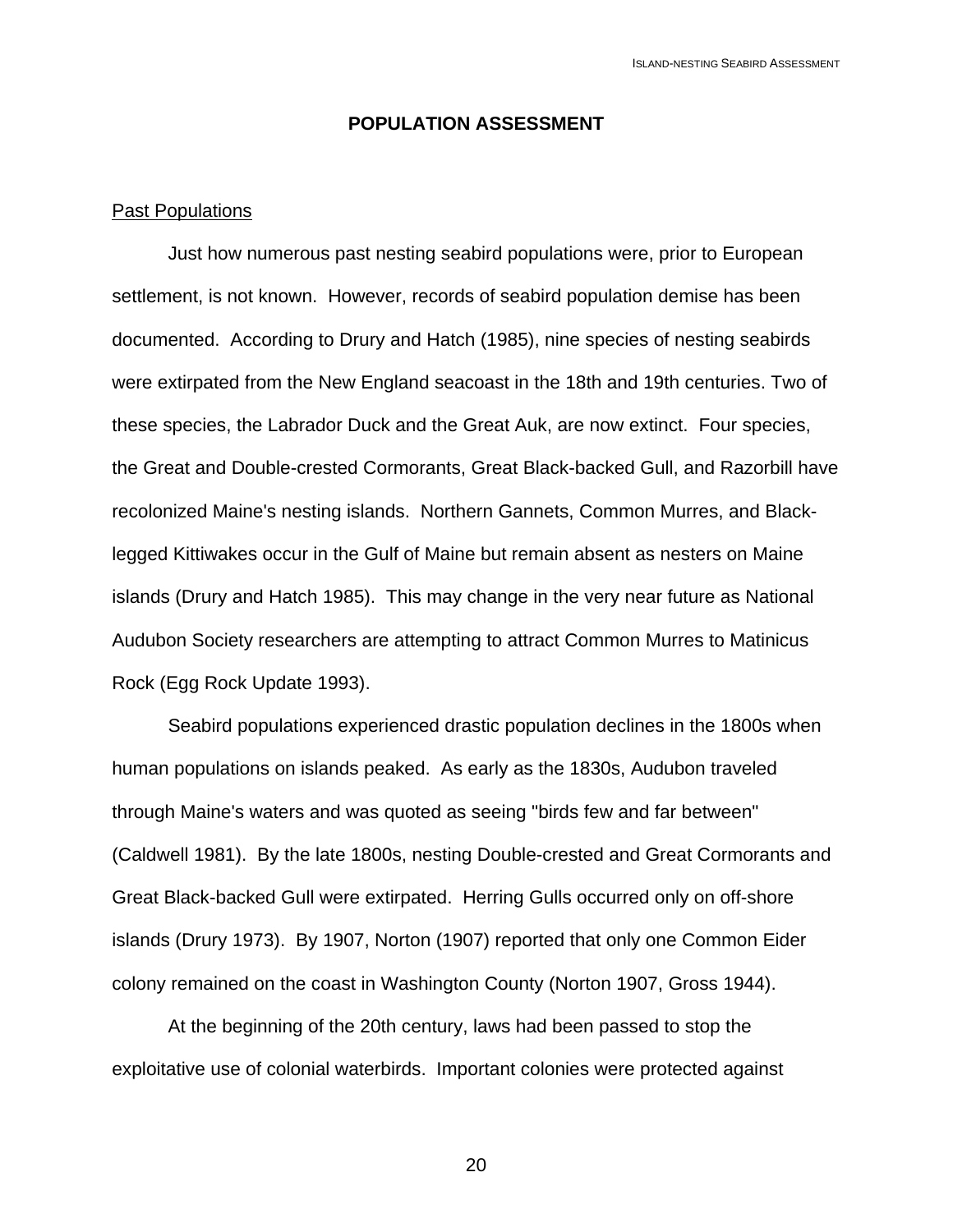trespassers by colony wardens. Human use of the islands and the resources began to abate and, with time, breeding birds immigrated from remote islands off Maine and Canada and seabirds multiplied. Double-crested Cormorants returned to nest on Maine's islands around 1925; however, it wag 1983 before Great Cormorants returned to Maine to nest on a few offshore islands.

Initially, population recovery for most seabird populations was slow, but steady (Drury 1973). Island-nesting terns were exceptions. Tern populations increased after protection, peaked in the 1940's and began declining thereafter, and has improved in recent years with intensive management. Their recovery and subsequent decline is believed related to excessive predation by the burgeoning gull population, human disturbance, habitat loss, and competition by gulls for traditional nesting sites (MDIFW 1990).

Unlike terns, many of Maine's seabird populations are relatively healthy today despite occasional losses of colonies to predation, avian cholera, and human disturbances associated with recreation and development. Common Eiders, Doublecrested Cormorants, and some gull populations may still be growing, and other species such as Razorbills, Atlantic Puffins, and Laughing Gulls exist in Maine in small numbers on protected and managed islands.

#### Current Populations

Considerable knowledge has been gained on the status of colonial waterbird populations in Maine since the 1970s. Erwin and Korschgen (1979) data serve as the baseline for recent colonial waterbird numbers in Maine. It is important to note that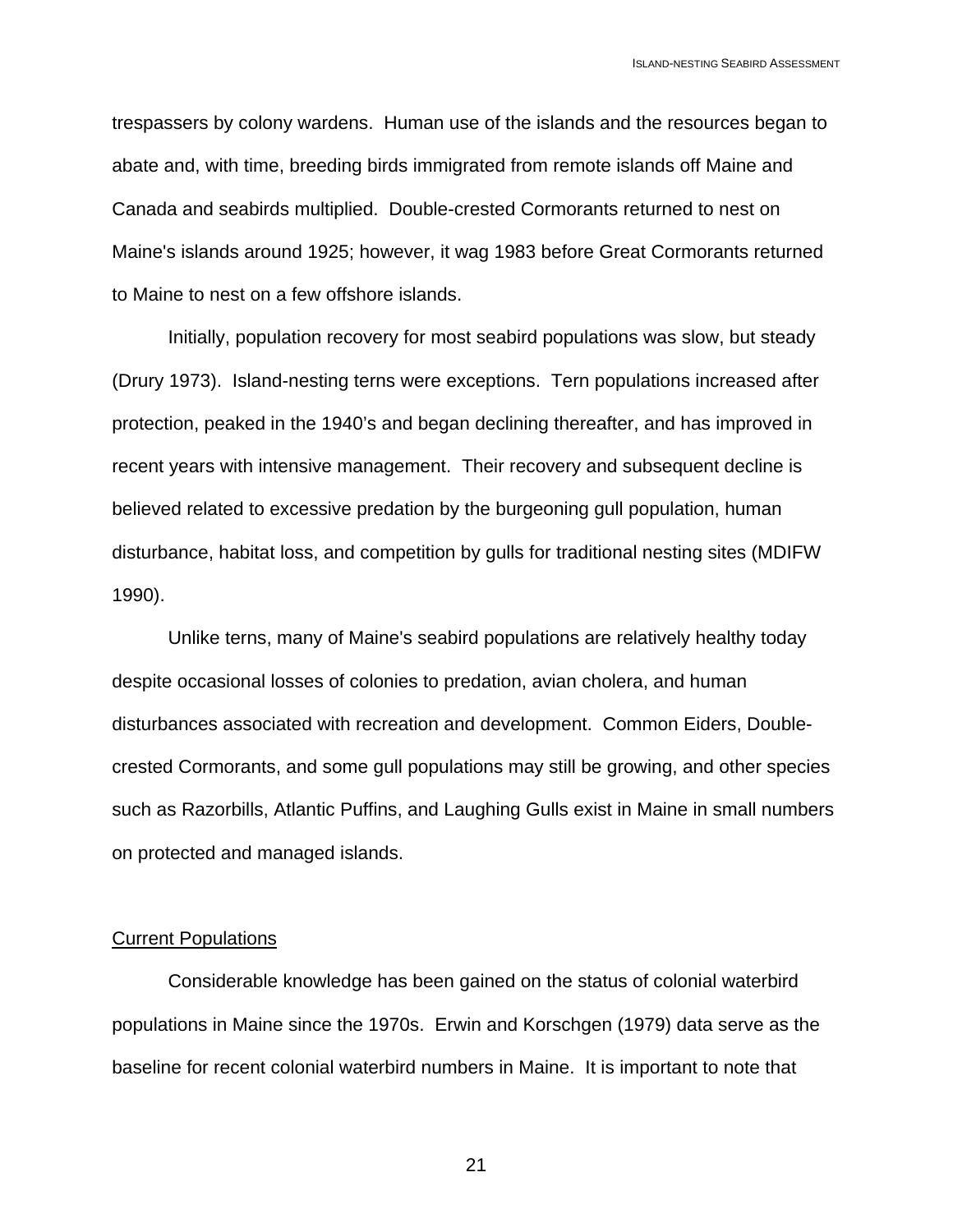current (1991) population data reported here are an aggregation of data collected from a variety of state, federal, and private sources; but are primarily from MDIFW surveys conducted coastwide between 1981 and 1991 (Table 1).

These data should be interpreted cautiously. First, several different survey techniques were used to collect these data. Accuracy of each survey varies with the species surveyed, survey conditions, timing of the survey, and perhaps most importantly, the objectives of the survey. Most of these data were collected by just a few individuals which improves conformity. Most surveys were actual counts of nests, were conservative, and thus provide useful population trend data.

 Today, 13 species of seabirds are recorded nesting on Maine's coastal islands, an increase of 1 specie since 1977. In 1983, Great Cormorants returned to nest on a few outer islands in mid-coast Maine, and their nesting numbers now exceed 200 pairs. The rise in Great Cormorant numbers is believed to be a function of adult birds immigrating to Maine and their Maine-hatched chicks subsequently returning as breeding adults (Folger 1986).

Five species of seabirds were common i n 1977 and are still today. This list includes the: Double-crested Cormorant, Common Eider, Herring Gull, Great Blackbacked Gull, and Leach's Storm-petrel. Reliable population trend data are available for the first 4 species and, when graphed on a logarithmic scale, suggest that Common Eider and Herring Gull populations **may** be leveling out. However, this should be interpreted with caution as more data will be necessary to understand the true shape of the curve, because, as mentioned previously, the last data points are an aggregation of data collected over a wide range of years. Great Black-backed Gull and Double-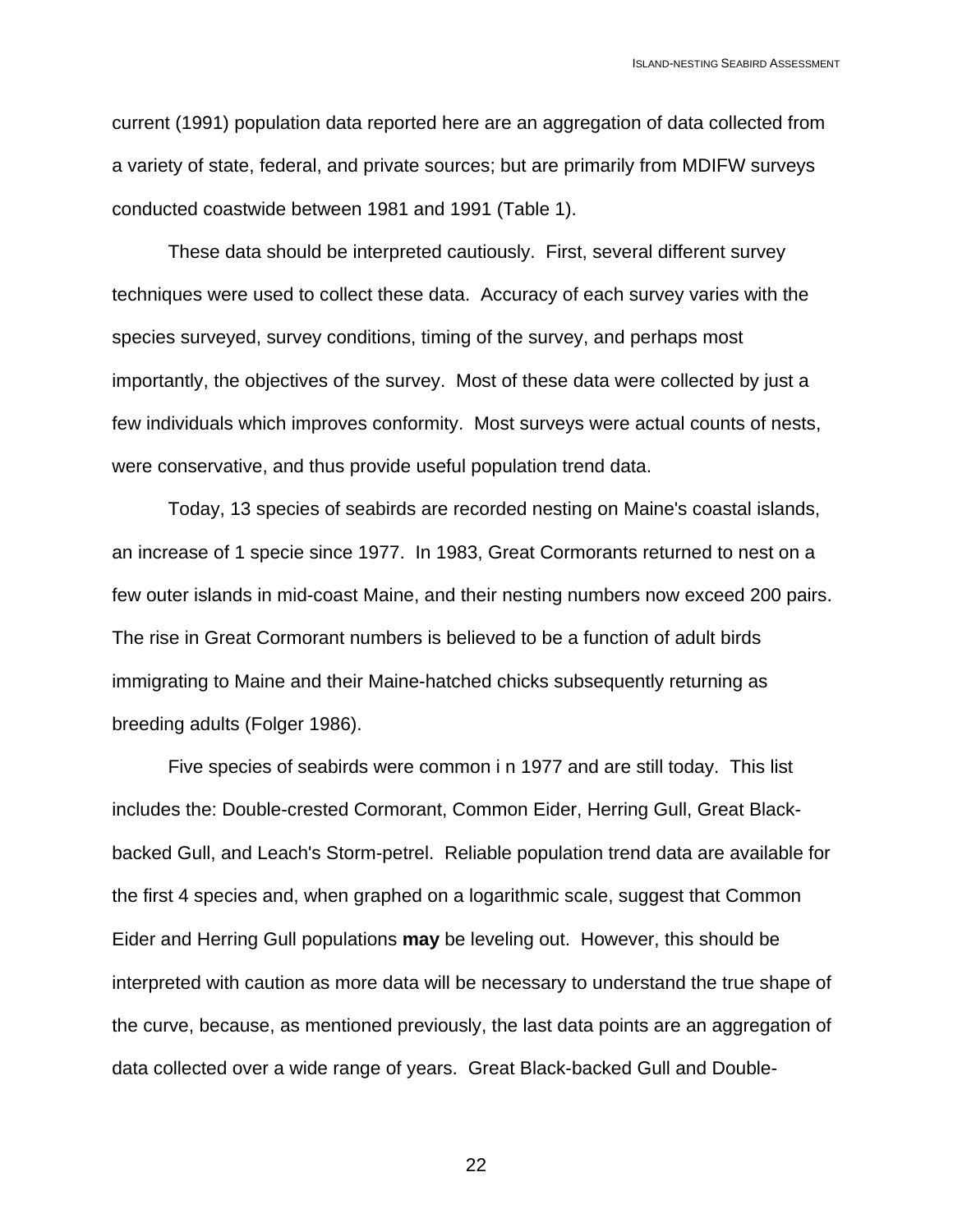Table 1. Estimated number of colonies and nesting pairs of colonial waterbirds on coastal islands in Maine, 1977 and 1993\*\*. 1977  $1993**$ Number of Nesting Number of Nesting Species colonies pairs colonies pairs Common Eider 241 22,390 323 29,048 DC Cormorant 103 15,333 133 26,404 Herring Gull 223 26,037 251 23,137 GBB Gull 220 9,847 253 13,805 Arctic Tern 9 1,640 10 2,255 Common Tern 24 2,095 28 4,250 Roseate Tern 5 140 3 80 Laughing Gull 6 231 8 1,129 Puffin 1 125 4 135 Petrel 17 19,131 19 19,376 Guillemot 115 2,668 135 2,895 Razorbill  $\mathbf{z}$ 25 3 87 Gt Cormorant 0 9 206 0

\*\* These data represent an amalgamation of 12 years of data and in the truest sense do not represent an accurate assessment of the "1993" populations.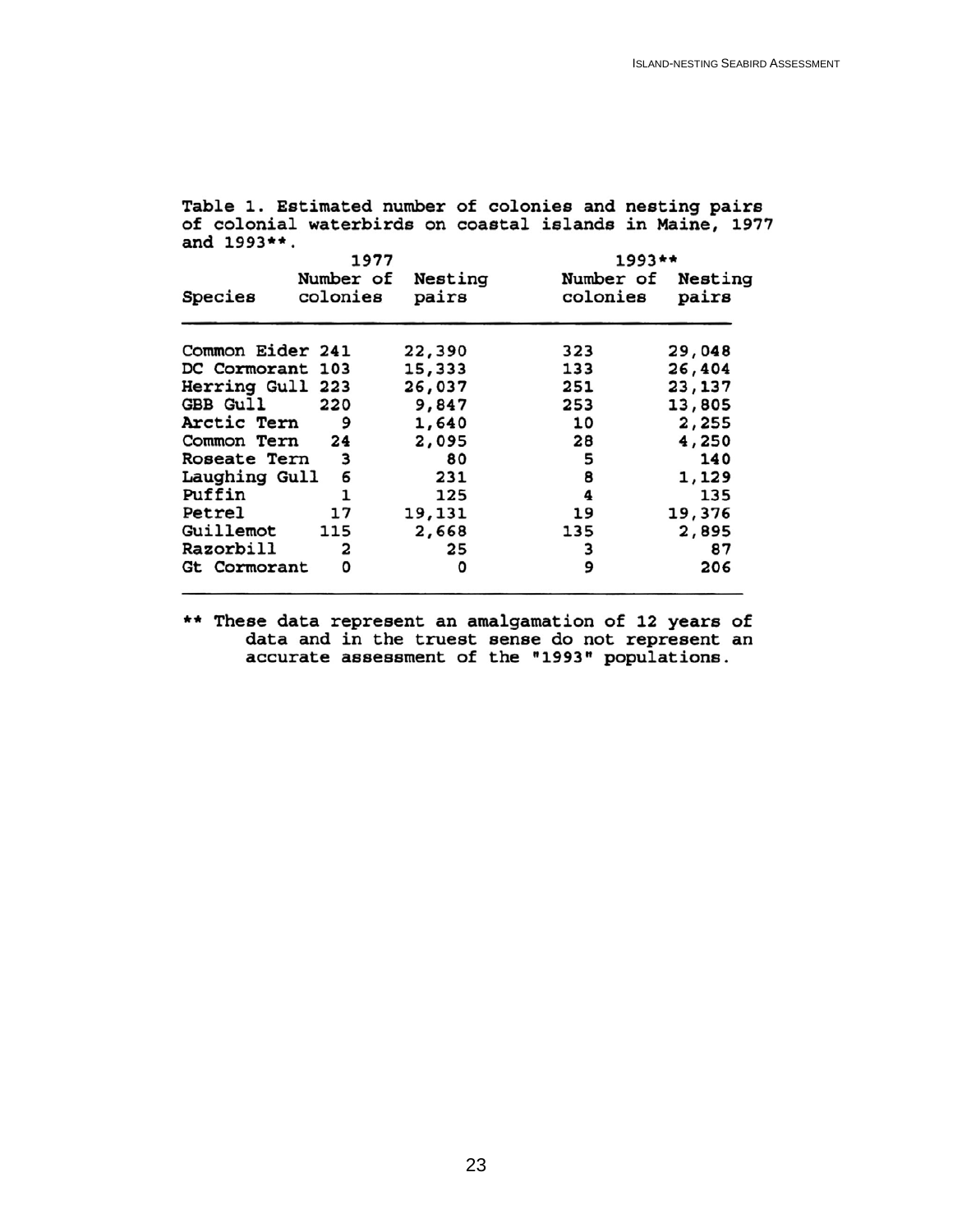crested Cormorant numbers still appear to be increasing (Figure 1). Recent data show that the number of nesting pairs of Double-crested Cormorants has nearly doubled to 26,000 at 133 sites since 1977. This trend has also occurred in other Atlantic States; Andrews (1990) reported a 100k increase between 1977 and the mid 1980s in total Double-crested Cormorant numbers from data assimilated from Maine to Virginia.

The number of nesting pairs of eiders has increased since 1977 (Figure 1). The estimated breeding population has increased to 29,000 pairs and eiders are now reported nesting on 323 sites, up 25t from 1977. Blumpton et al. (1988), using data collected through the mid-1980s, reported that the eider population was stabilizing. Krohn et al. (1992) suggest that the steady decline in the mean number of nesting females per island between 1979-89 further indicate stabilization-, but this is speculative given the large increase in the number of additional eider nesting sites since 1977.

Herring Gulls are still abundant in Maine, with an estimated 23,000 pairs nesting at 251 sites. However, while the number of sites is higher than 1977, the number of nesting pairs show a decline since 1977. Maine's subadult Herring Gull may be moving south. This population reduction may be the result of reduced food availability in Maine caused by closure of open dumps and fish and chicken processing plants. In addition, it is likely that Herring Gulls are competing for food and nesting space with an increasing Great Black-backed Gull population which is currently estimated at over 13,000 pairs.

An accurate population estimate for Leach's Storm-petrels is difficult to obtain. Consequently, there are no new nesting population estimates for Leach's Storm-petrels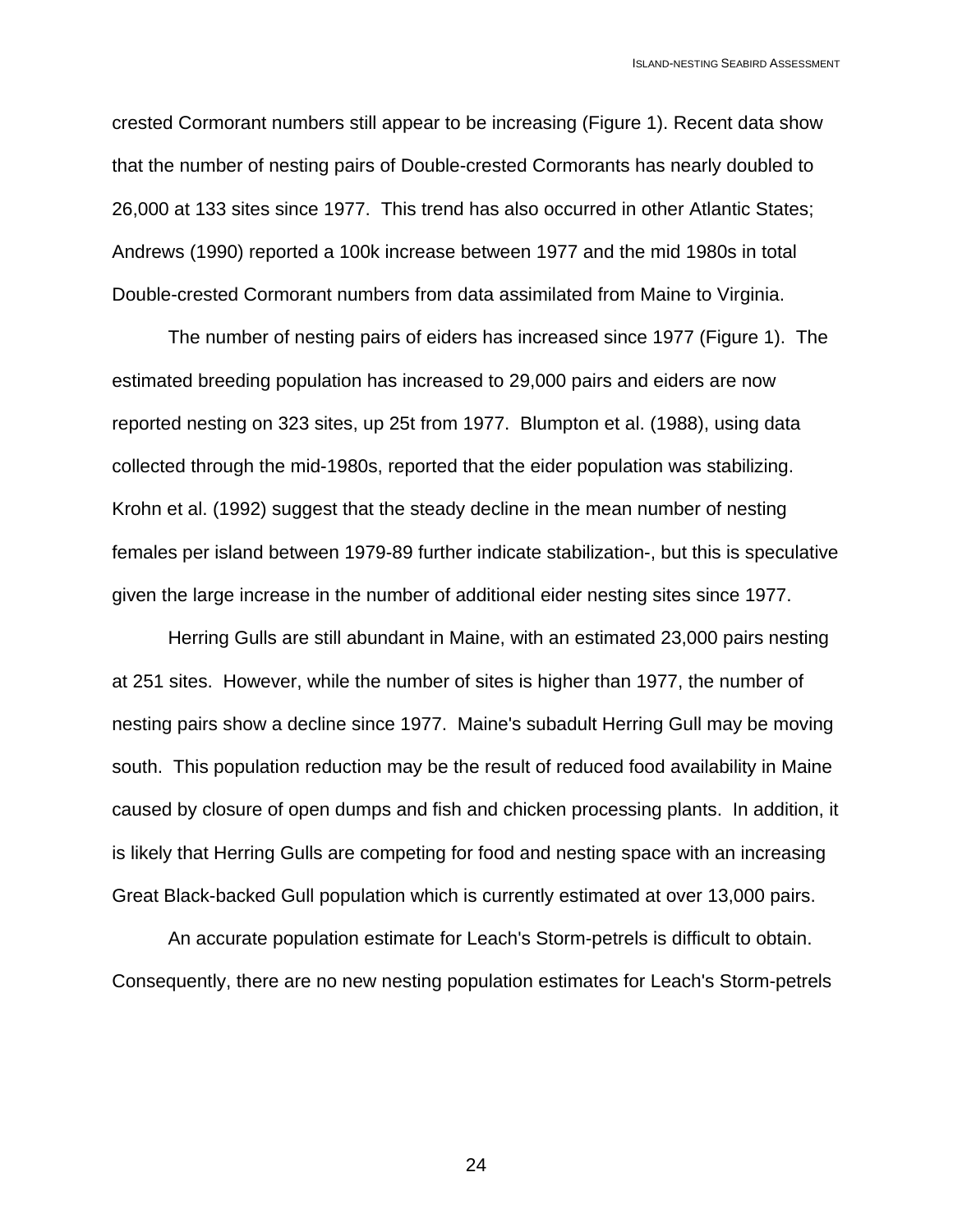Figure 1.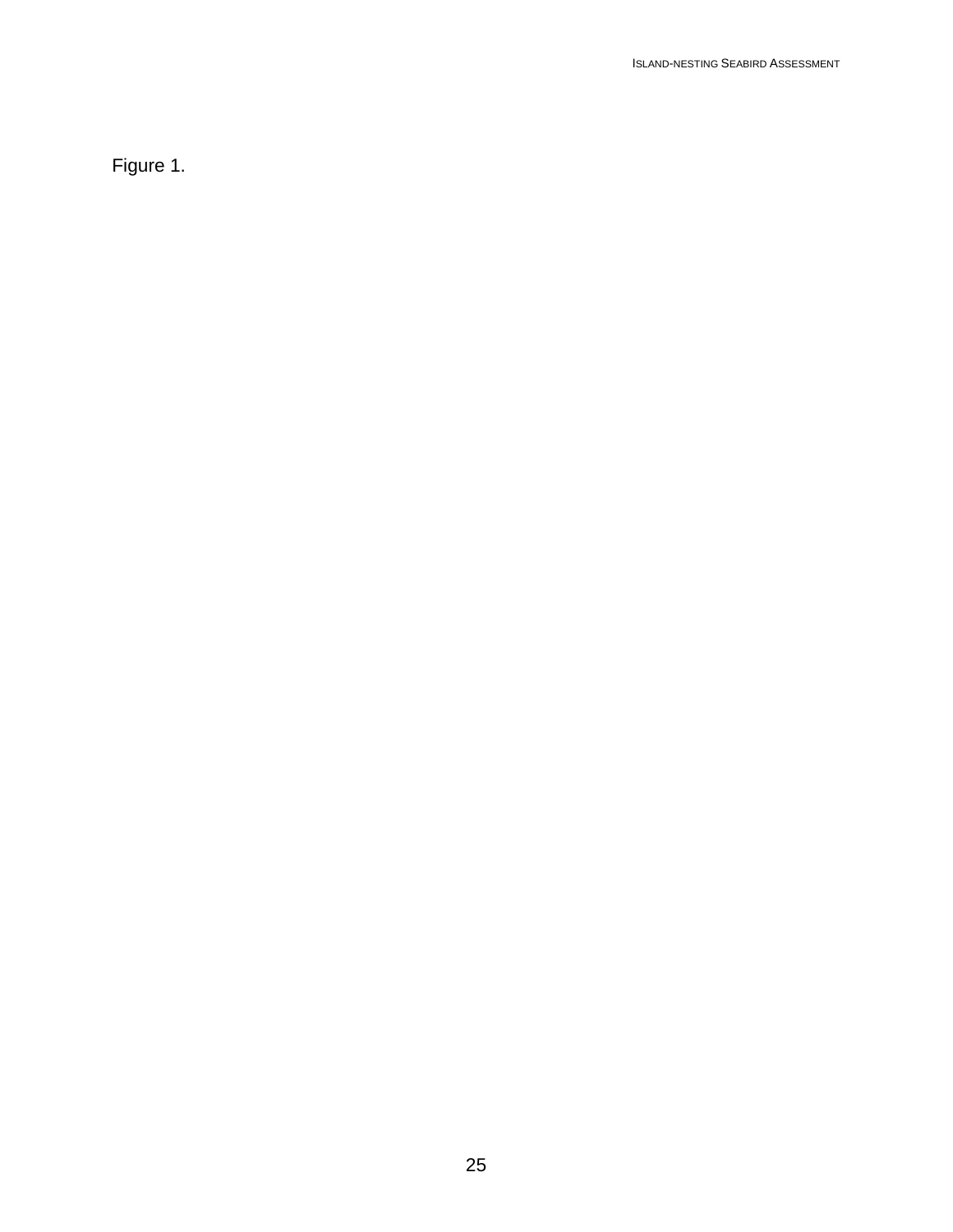since Korschgen (1979). while petrel burrows have been documented on 18 offshore islands, over 90t of the known statewide population nested on Great Duck and Little Duck Islands in the 1970s (Korschgen 1979).

Alcid populations have remained stable or have increased since 1977 (Figure 2). Razorbills now nest on three islands, one new site since 1977. Atlantic Puffin numbers have increased because translocated puffin chicks from Newfoundland have matured and have returned to nest at a few former sites in Maine. While the total numbers of nesting Razorbills and Puffins is still low, nesting has been documented at additional sites, primarily where gull control is an annual management practice. Black Guillemot numbers do not appear to have changed much over the last 2 decades because little new information on the status of breeding populations has been gained since the mid-1970s. Obtaining nest counts for this species is also difficult because of their habit of laying eggs in rock crevices. An improved survey methodology, which yields accurate data, is required for this species and the Leach's Storm-petrel (Nettleship and Birkhead 1985).

The nesting population of-Common, Arctic, and Roseate Terns, and Laughing GUllB has improved in recent years because of gull control activities on managed islands. However, fewer than 10 large, stable, and productive colonies exist in Maine and populations are well below those reported in the 1930s (MDIFW 1990).

Lastly, Korschgen (1979) expressed concern that the majority of Maine's seabirds and wading birds nested on privately-owned land. Subsequent to the surveys of the 1970s, numerous island acquisition initiatives by state, federal, and private conservation agencies have occurred. Today, approximately 68t of Maine's colonial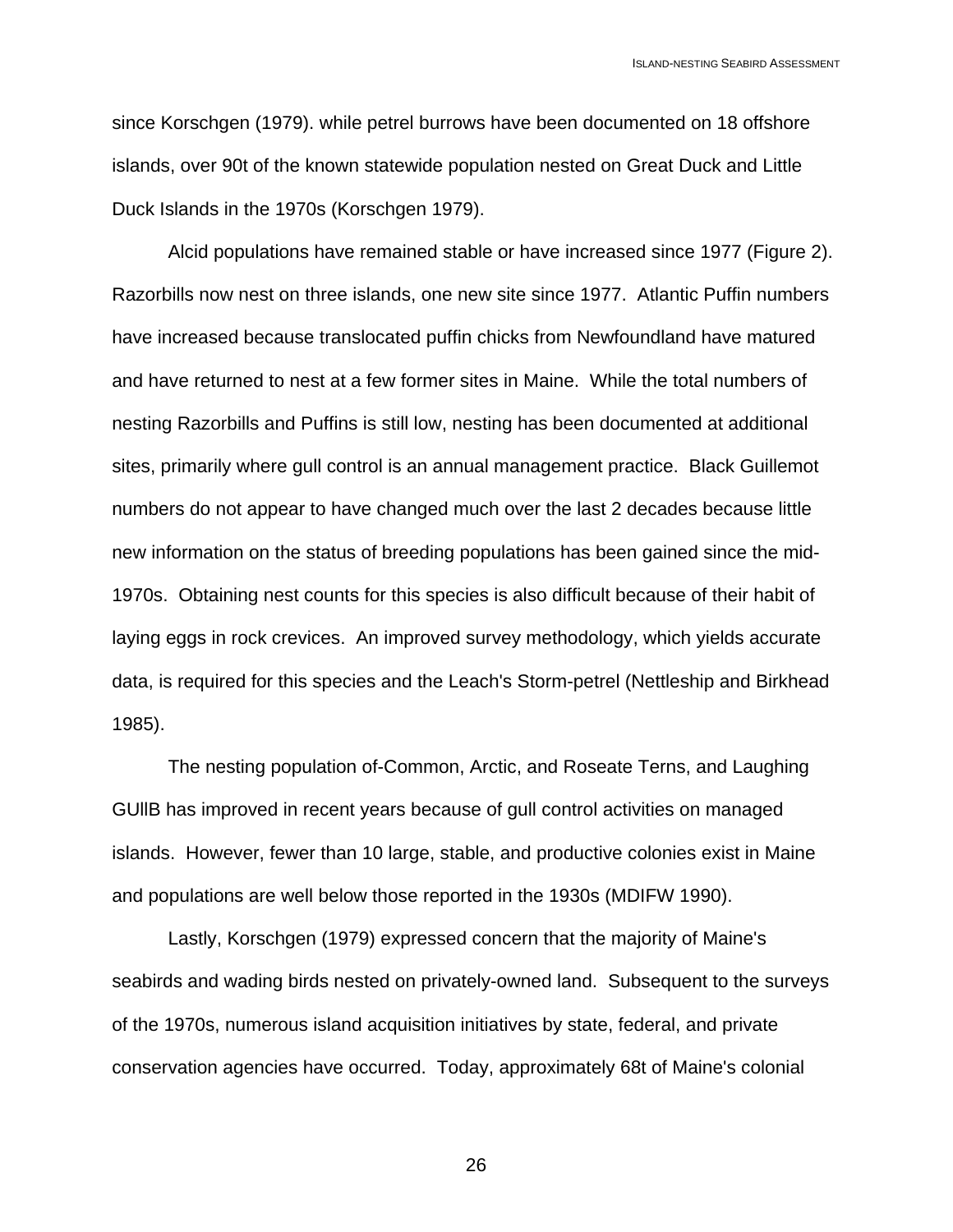waterbirds (which includes islands with nesting wading birds) nest on islands owned by the public or by private conservation agencies, a va--t improvement in the last 14 years. Further, habitat protection has been afforded the wildlife resources on numerous privately-owned islands as well through LURC zoning and Resource Protection Plans, conservation easements, and municipal resource protection zones.

#### Population Projections

Assuming current management levels, nesting populations of seabirds on Maine's coastal islands and ledges are projected to remain stable or improve in the next 15 years. Hu man-induced negative influences could be greatly offset by increased habitat protection and acquisition initiatives, management, and increased public awareness of seabird issues.

Statewide populations for Common Eiders and Great Black-backed Gulls **may**  increase if present trends continue. Herring Gull numbers **may** decline somewhat if the current trend continues and human garbage and commercial fishing waste continues to be less available for foraging gulls. Double-crested and Great Cormorant numbers will likely increase over the next 15 years.

More precise estimates of Black Guillemot and Leach's Storm-petrel numbers are contingent upon the development of an appropriate survey methodology. . Puffin and Razorbill numbers should continue to increase over the next 15 years and improved reproductive success is anticipated for these birds on islands with active gull control activities.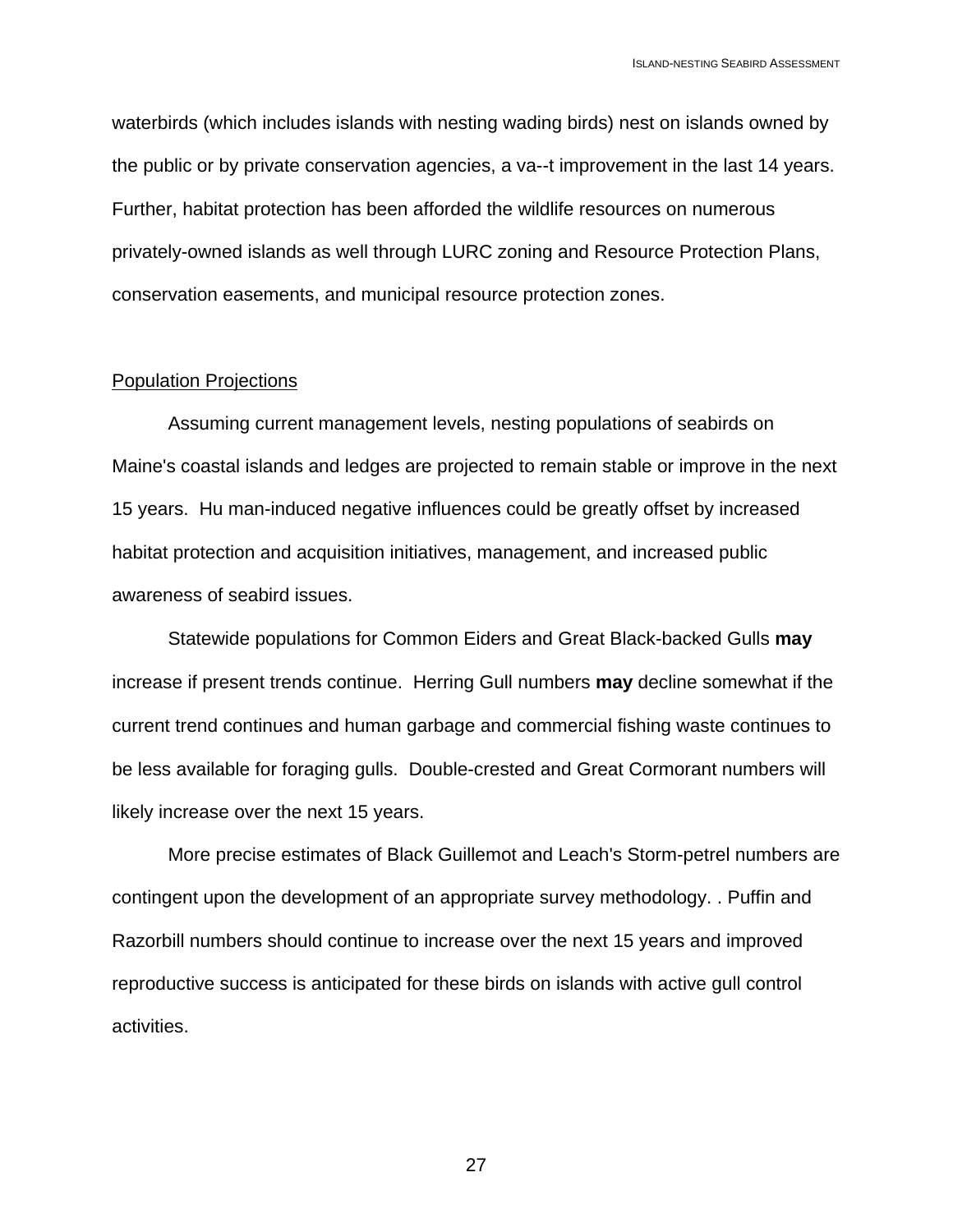During the next 15 years, if current levels of management are maintained, populations of Common, Arctic, and Roseate Terns and Laughing Gulls can be expected to remain at or near the current level (MDIFW 1990). If existing management programs are reduced or eliminated, tern and Laughing Gull numbers can be expected to decline (MDIFW 1990).

#### Limiting Factors

In general, loss of food resources, catastrophic weather, habitat degradation, pollution away from the nesting islands, avian and mammalian predation, competition, and human disturbance, may limit seabird populations. Birt et al. (1987) believe that, in general, seabird populations are limited by food resources during the breeding season. While this may be the case, other factors may also limit seabird numbers, including; displacement by gulls for preferred nesting sites, habitat availability, human disturbance, over-hunting, oil spills, chemical poisoning, avian cholera, and the major influence of human overexploitation of many important marine resources.

Factors limiting seabird numbers in Maine are many, and for some species, are not well understood. Because this assessment deals with life histories and life requisites of 13 species, population limiting factors are, when known, diverse. The reader is referred to the species accounts in Appendix II for a brief discussion of some species-specific limiting factors, as are reported in the literature.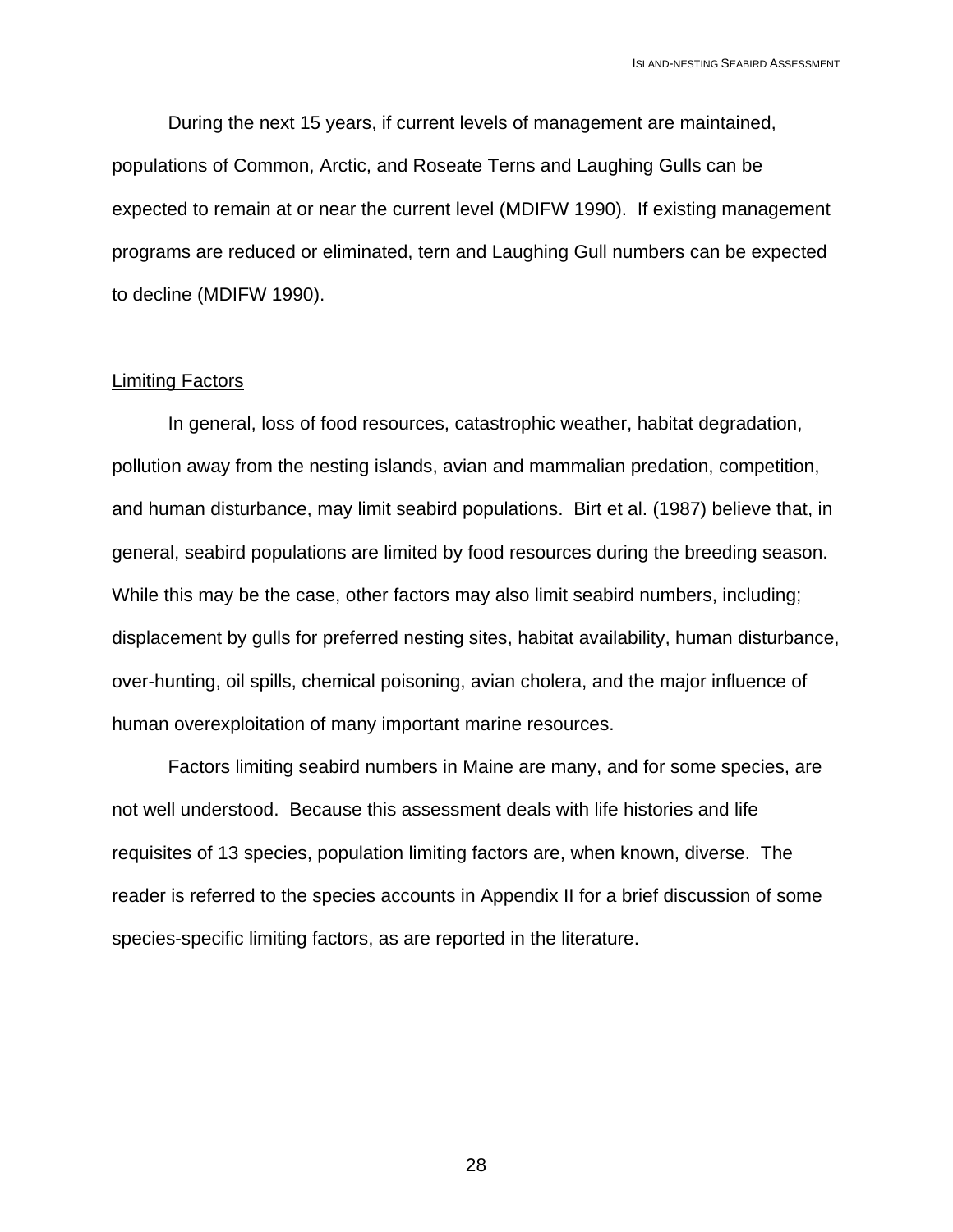#### **USE AND DEMAND ASSESSMENT**

#### Past Use and Demand - Habitat and Seabirds

In the past, seabird populations were influenced by both the exploitative human use of nesting islands and the seabirds and their eggs. Maine's cultural and economic history is closely linked to the coastal islands, the island resources, and particularly the resources in the marine environment. Native Americans used the seabirds for food as evidenced by faunal remains preserved in coastal shell heaps. Use and exploitation of the insular resources by Europeans began almost 500 years ago when explorers plied the Gulf of Maine in search of riches. The most significant wealth they found was a diverse and abundant fishery. As early as the 17th century, year-round settlements on offshore islands existed so fishermen could be close to these seemingly inexhaustible fish stocks. And, according to Conkling and Timson (1979), major island settlement began around 1750 after the French and Indian Wars.

Historical use of seabird habitat shaped the nesting conditions that exist today, nearly 400 years after European settlers first established permanent settlements on Maine islands. Conkling (1981) suggested that every island along the coast which was over 25 acres in size housed people or livestock at one time. Many of the smaller islands were likely used as well. Principal human-induced impacts (both positive and negative) on the nesting habitat included: developing fishing and shipping communities, habitat alteration caused by granite quarrying; building military and lighthouse installations; timber harvesting for lumber, firewood, kilnwood, and pulp; and the more subtle, but important, effect of grazing livestock on the vegetation.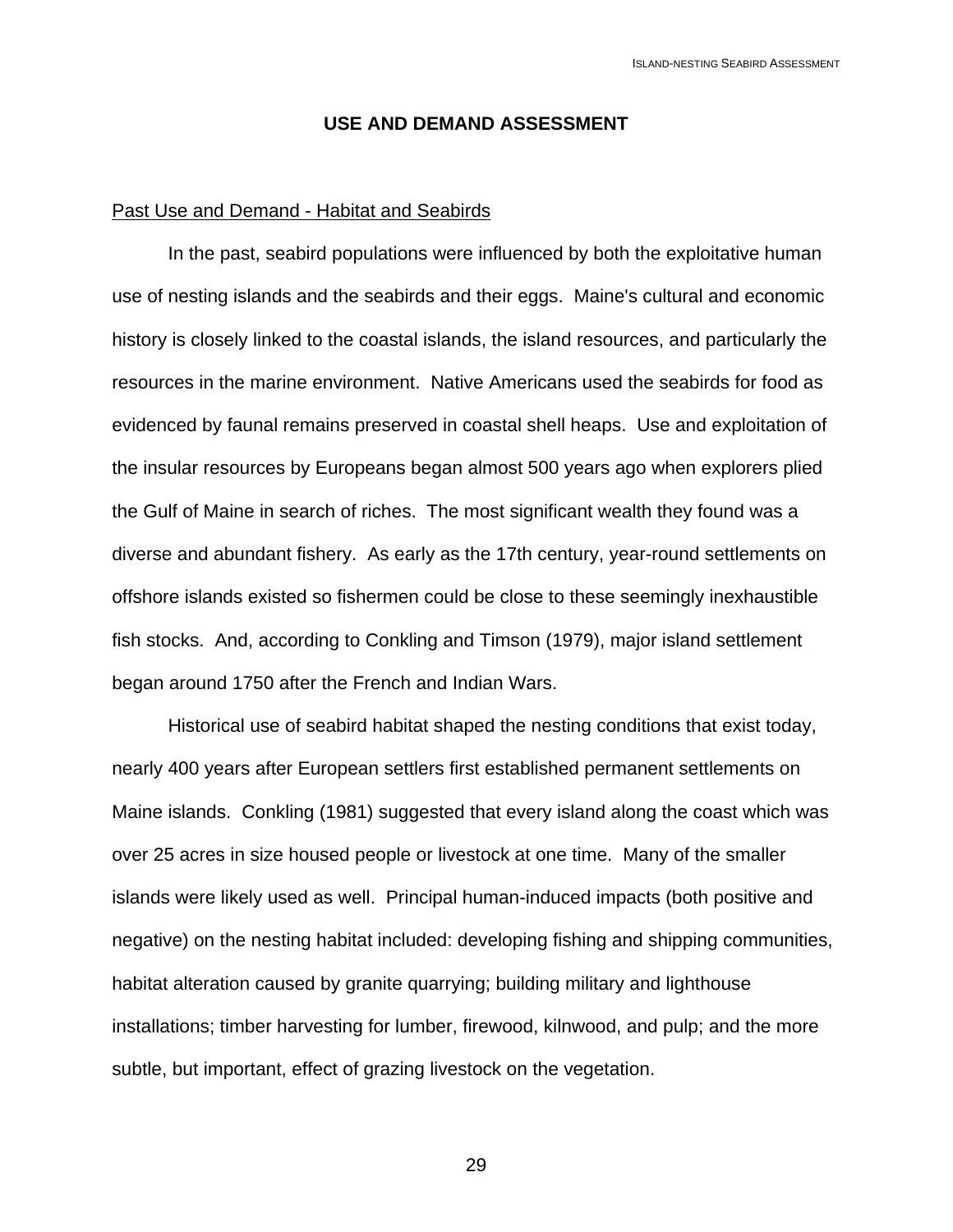Historical use of and demand for seabirds themselves included: subsistence hunting and gathering by native Americans dating back more than 4000 years; subsistence use of the birds and their eggs by island residents; exploitative market hunting of birds for their feathers to decorate women's hats; legal harvest by hunters; and recreational use by bird watchers.

A great deal has been written on the demise of seabirds along the coast of Maine (Palmer 1949, Drury 1973, Mendall 1976, Conkling 1981). The decimation was so complete that many feared these birds were headed to extinction (Audubon Wildlife Report 1985). The Great Auk (a common resident in Maine waters, but its status as a breeder is debated) was harvested for meat, feathers, and oil, until it eventually became extinct in 1844 when the last bird was taken for a museum collection. This event provides the most unfortunate testimonial to the consequences of man as predator in a seabird colony. Protection also came too late for the Labrador Duck, as this species too is extinct.

Drury (1973) summarized numerous historical accounts by suggesting that during the 18th and 19th centuries, seabirds were almost "eaten off" Maine's outer islands.. Populations of other seabirds of little food value were also decimated; they were used as fish bait, their feathers were fashionable for hats (a pair of gull wings brought  $$ 0.40$  at the end of the 19<sup>th</sup> century), or their habitat was altered. Others were killed for sport shooting or because people believed the birds competed with commercial fishing activities. Gull control was enacted, because gulls preyed on more favored bird species such as terns and eiders. Bird predators, such as dogs, cats, raccoons, and rats, were purposely and inadvertently introduced into many colonies,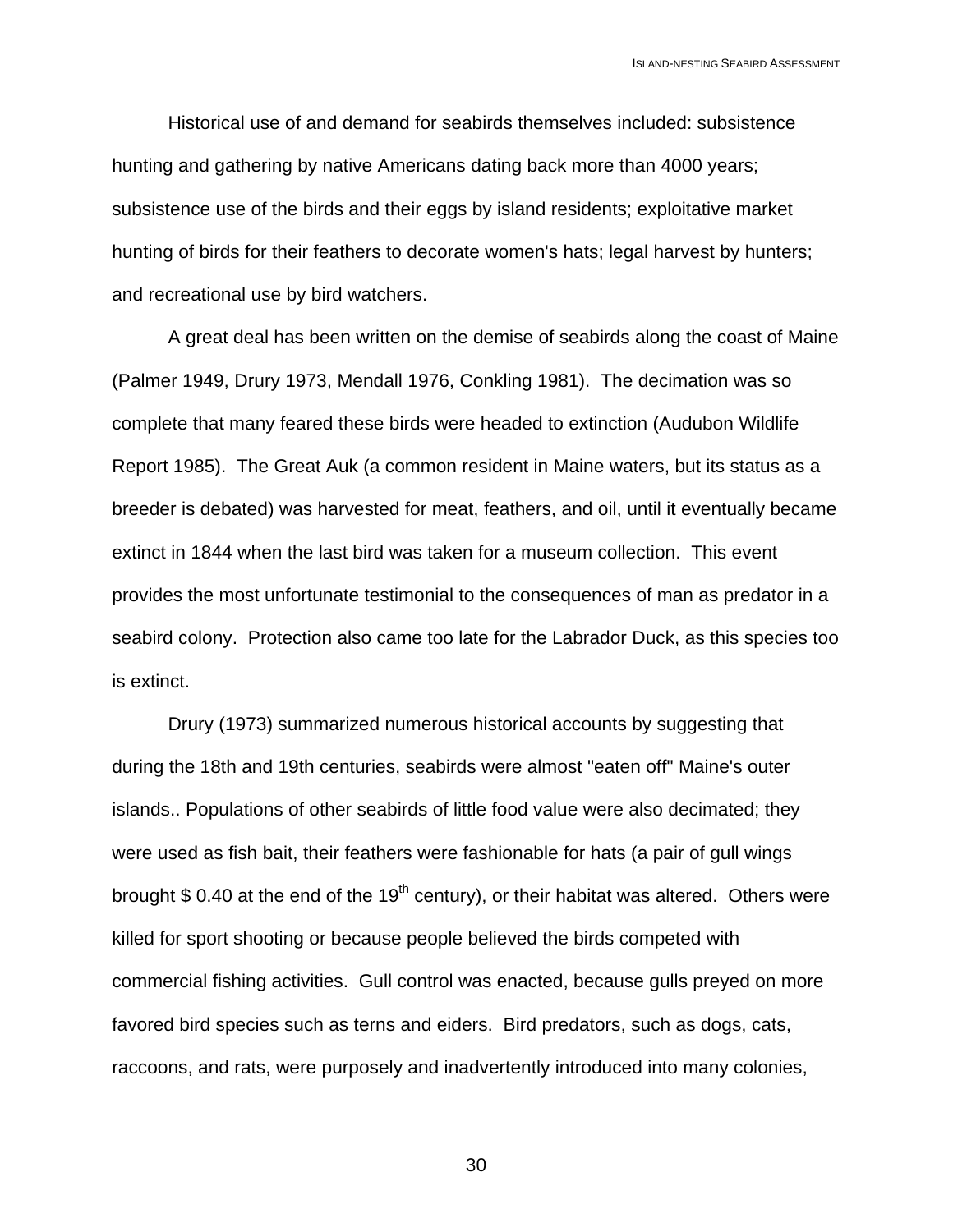with damaging results. Seabirds were killed because their excrement soiled water supplies and some colonies were simply vandalized. Undoubtedly these species would not have returned to nest on the islands of Maine without protection.

Recolonization and population growth by seabirds occurred because of changes in the use and demand for seabirds and their habitats through changes in laws, technology, and failing economies. The need for humans to live on islands near fish stocks decreased when boats with gasoline engines carried fishermen to offshore waters. Development and availability of concrete lessened the demand for granite. Rails and roads replaced coastal schooners. Commercial fisheries and island forests had been exploited, and most seabirds became legally protected. For these and other reasons, people moved to the mainland.

Kress (1982) stated that "this combination of life style changes and protective legislation made the islands suitable for nesting once again". Prior to these events, Maine's seabirds and their habitats were exploited beyond their ability to replace annual losses.

#### Current Use and Demand

Current use of colonial waterbirds in Maine has both nonconsumptive and consumptive components. The nonconsumptive users include birdwatchers, photographers, and the general public. Each summer, numerous individuals pay for sight-seeing cruises to many nesting colonies, including Matinicus and Eastern Egg Rocks. While limited amounts of data exist to accurately assess seabird use and demand, general "nongame wildlife" statistics are available.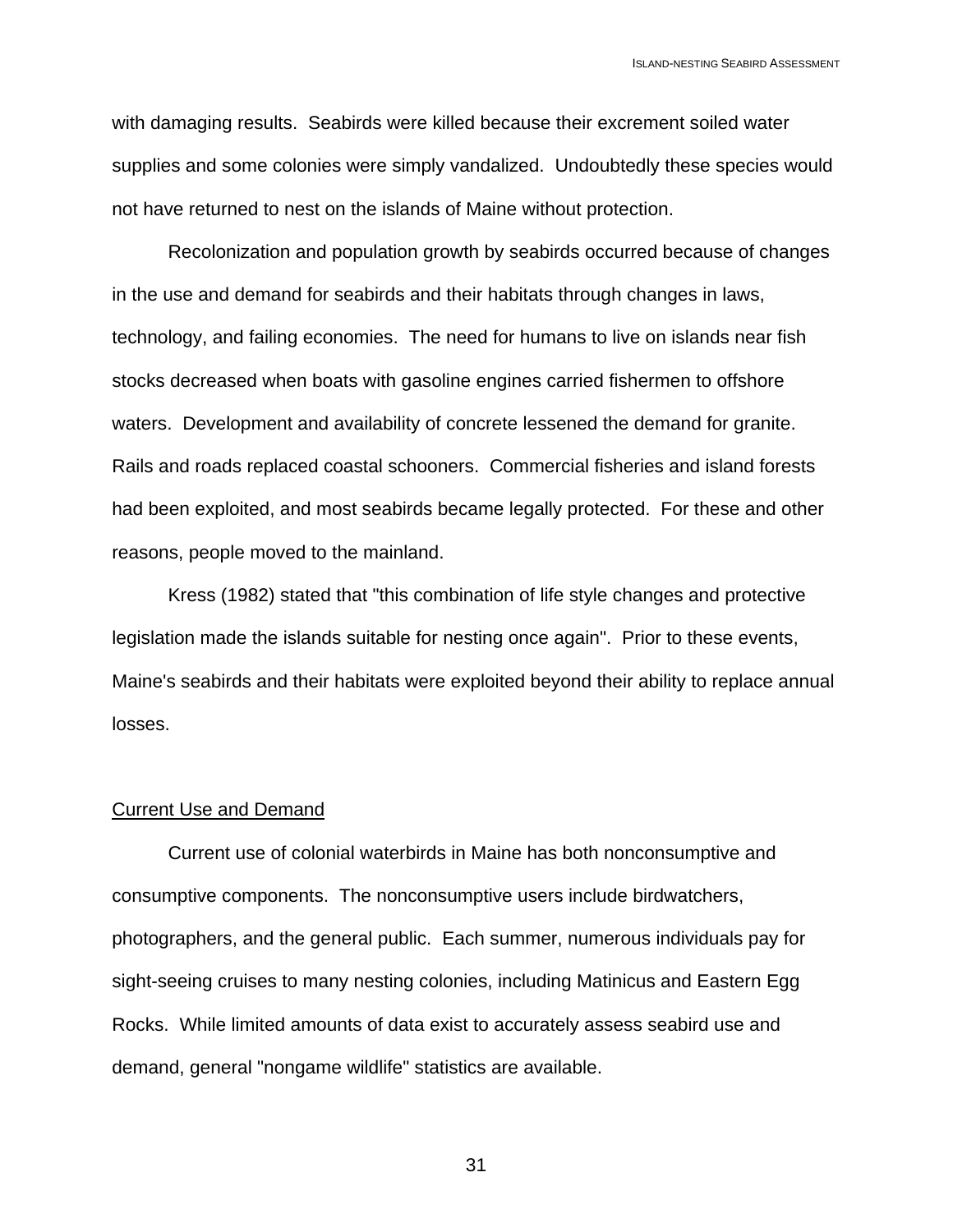Researchers estimate that between 73t (FWS 1982) and 91k (Boyle et al. 1990) of the state's adult population are nonconsumptive users of fish and wildlife.

The Common Eider is the only harvested seabird in Maine covered by this assessment. In Maine, and elsewhere in New England, hunter interest in eiders is increasing. The percentage of eiders in the Maine waterfowl harvest has increased from 3-4% in the mid1960s to over 20t in the mid-1980s (Corr et al. 1988). Currently, Atlantic Flyway hunting regulations for eiders are liberal. The hunting Beason generally runs from early October through the middle of January. The daily bag limit for eiders is 7. 136cause eiders are the only harvested species colonially nesting on Maine's islands and exhibit low reproductive potential, close monitoring of their status is particularly warranted.

There is major cause for concern that some of these seabirds continue to shot south of United States borders.

#### Use and Demand Projections

Consumptive (eider hunting) and nonconsumptive use and demand for seabirds, and perhaps more importantly, their nesting habitat, is expected to increase over the next 15 years. Administrators with regulatory authority for wildlife issues are aware that interest in these birds and the islands has increased. The integrity of seabird colonies is projected to be threatened by modern and diverse development and recreation pressure as well as exploitation of marine fisheries in Maine's waters and beyond.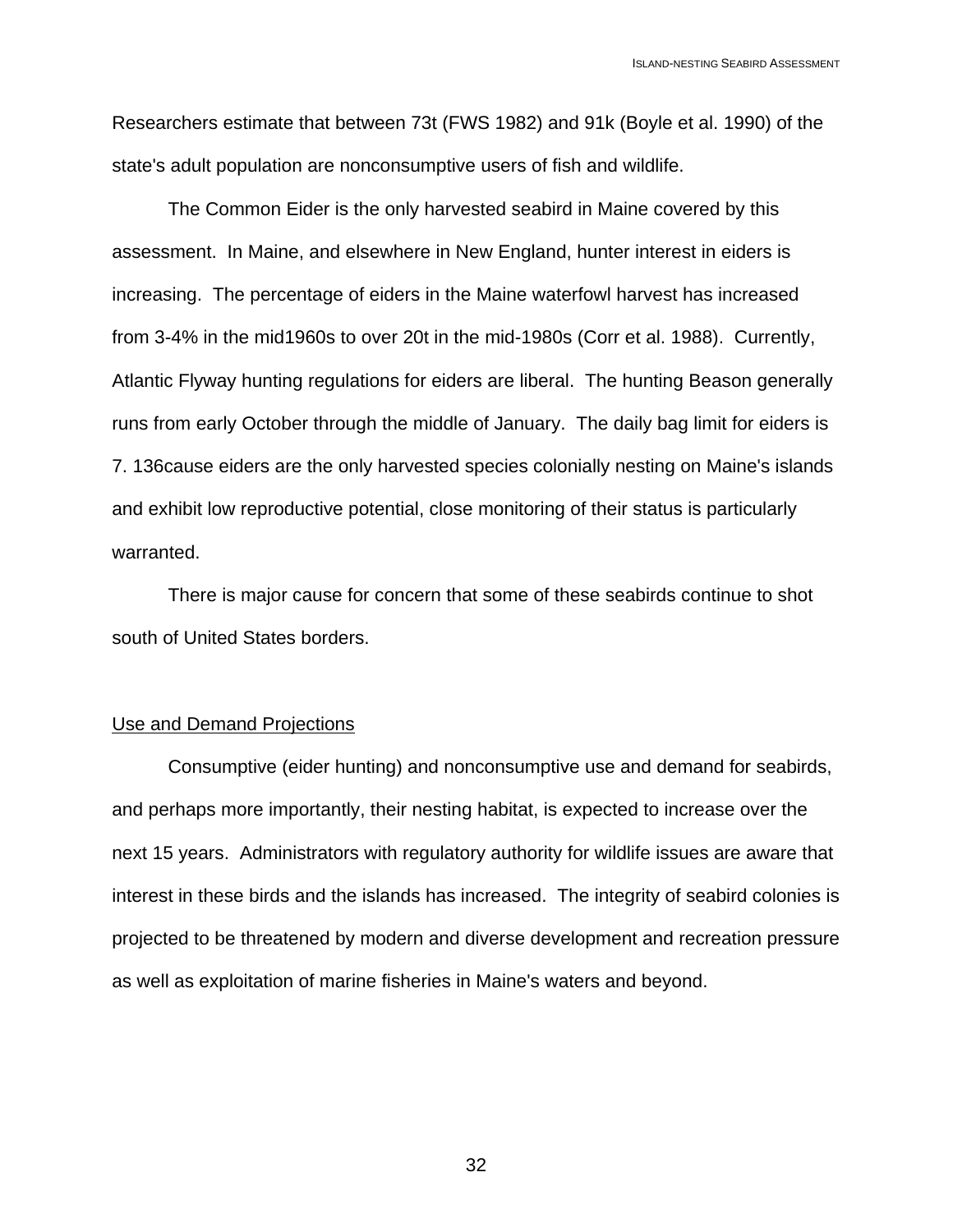#### **SUMMARY AND CONCLUSIONS**

Colonial waterbirds are those waterbirds that gather into groups to nest at locations called colony sites. This document focuses on 13 species of seabirds and waterfowl that currently nest on roughly 10 percent of Maine's numerous coastal islands and ledges.

Seabird populations experienced drastic population declines in the 1800s when island human populations peaked and island resources were exploited. However, by the beginning of the 20th century, laws had been passed to stop the exploitation of seabirds.

Fortunately, most of Maine's seabird populations responded well to protection, habitat acquisition, and management of the twentieth century. Today, 13 species of seabirds are recorded nesting on Maine's coastal islands, an increase of I specie since the last coastwide survey conducted in 1976-77. of the species that occur in relative abundance (e.g. eiders, gulls, and Double-crested Cormorants) current populations are projected to be stable or improve over the next 15 years. Species that have experienced recent population declines (e.g. terns ) are receiving management activities aimed at halting the decline and improving future nesting conditions.

From reviews of past and recent information, it is apparent that an important subset of islands in Maine have supported past and current seabird populations. Protection of these islands is needed to assure the long-term health and facilitate management of most of the seabird populations discussed in this assessment. When appropriate, species-specific management at certain sites (islands or island groups) will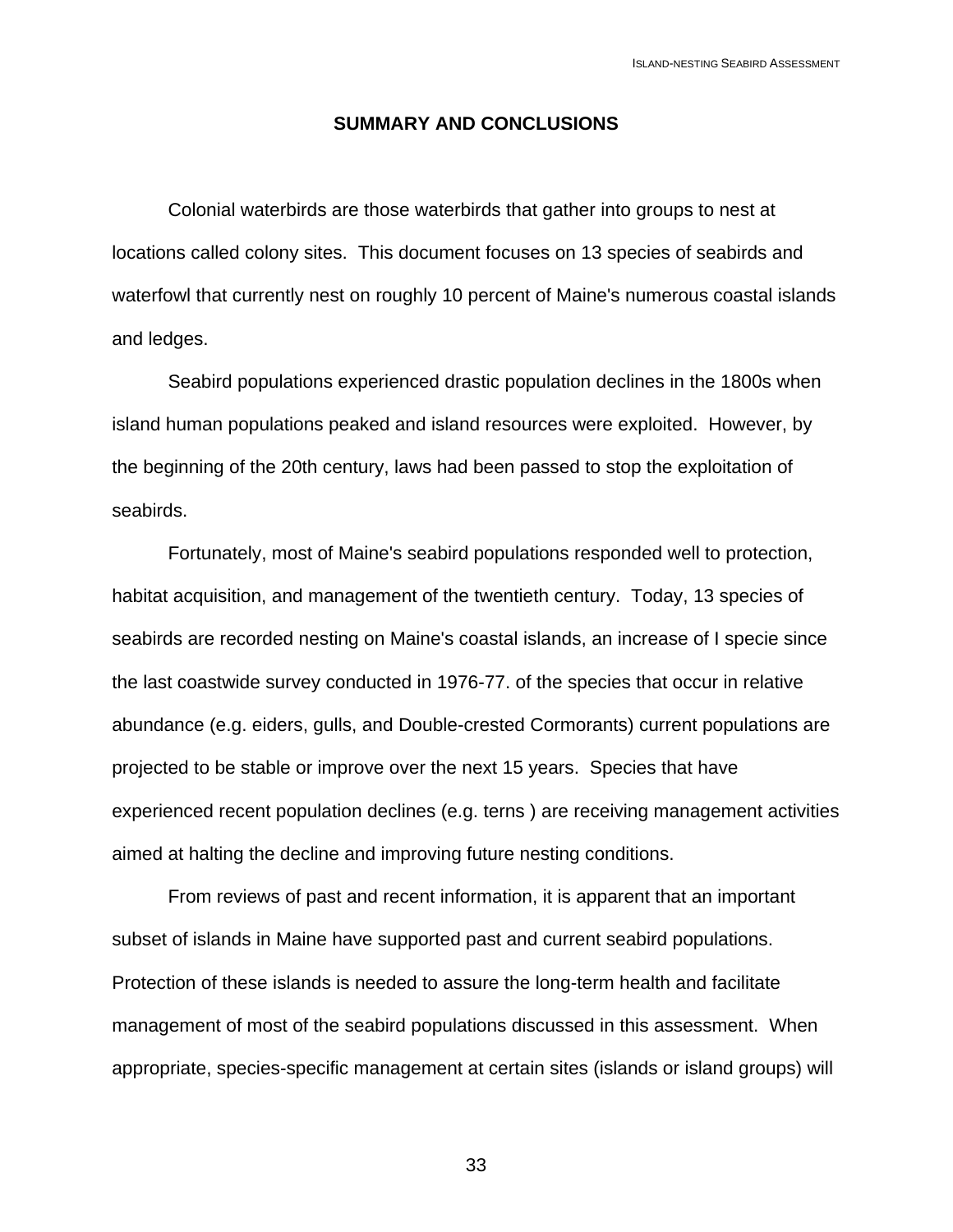be necessary to meet assessment goals and objectives for some species. Controlled and restricted human use on other nesting islands will be necessary for the long-term well-being of the remaining species.

In the last decade of the 20th century, seabird management will change as species-specific goals and objectives are developed. Providing protection for the nesting birds at certain colony sites is a giant step but may not be totally adequate management because the activities of man continue to influence the island resources. While acquisition of important nesting islands and seabird surveys and inventories will be ongoing initiatives, a more active role in seabird research and management is warranted.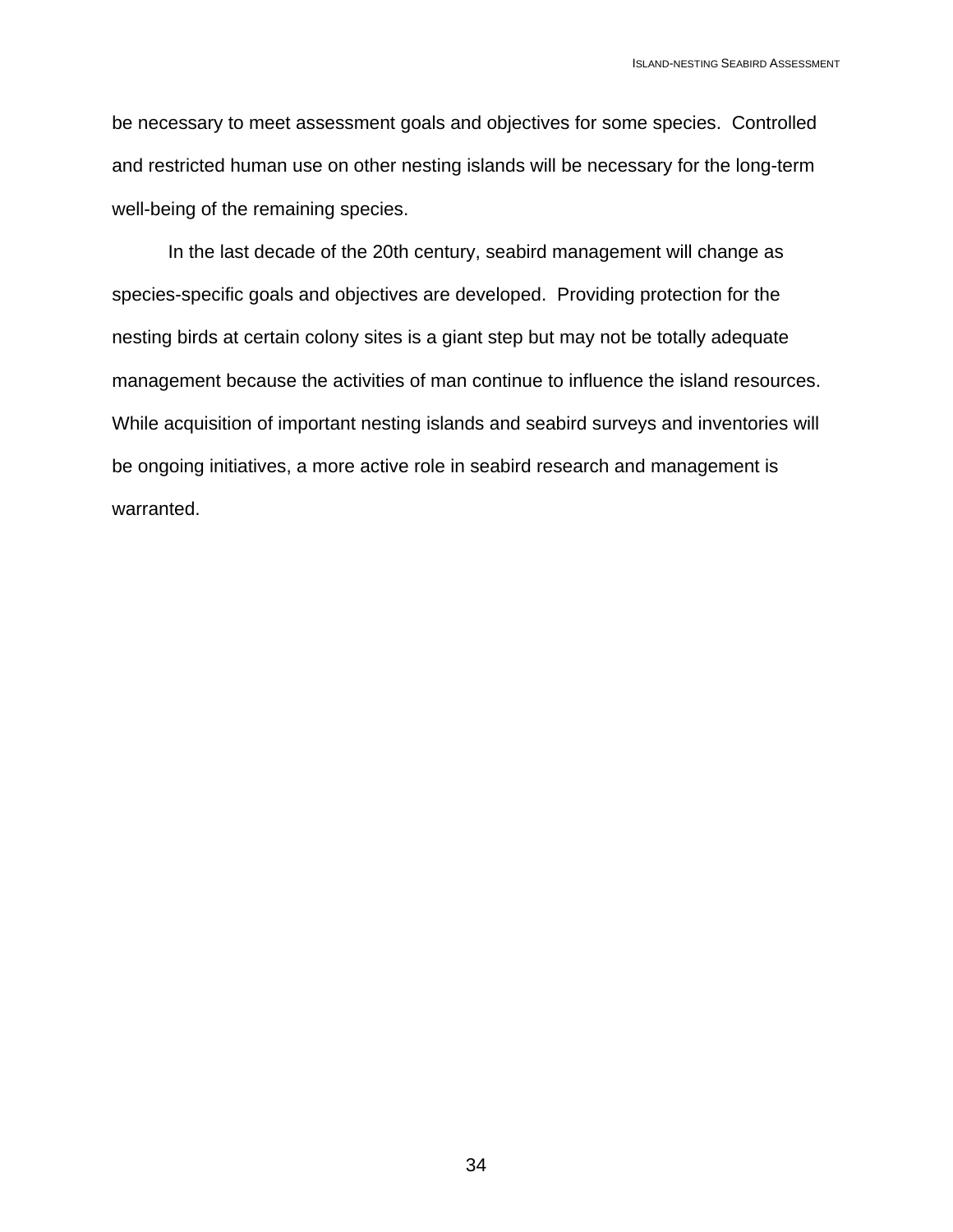### **LITERATURE CITED**

- Andrews, R. 1990. Coastal waterbird colonies: Maine to Virginia, 1984-85. An update of an atlas based on 1977 data, showing colony locations, showing colony locations, species and nesting pairs at both time periods. U. *S.* Fish and Wildlife Service, Biological Services Program, FWS.
- Attwood, S. B. 1973. The length and breadth of Maine. Maine studies no. 96. University of Maine, Orono. 310pp.
- Audubon Wildlife Report. 1985. A. S. Eno, Project Director and R. L. Di Silvesttro, Editor. National Audubon Society, NY, NY. 671pp.
- Birt, V. L., T. P. Birt, D. Goulet, D. K. Cairns, and W. A. Montevecchi. 1987. Ashmole's halo: direct evidence of prey depletion by a seabird. Mar. Ecol. Prog. Ser. Vol 40:205208.
- Blumpton, A. K., R. B. Owen, Jr., and W. B. Krohn. 1988. Habitat suitability index models: American eider (breeding). U.S. Fish. Wildl. Serv. Biol. Rep. 82(10.149).
- Boyle, K. J., *S.* D. Reiling, M. Teisl, and M. L. Phillips. 1990. A study of the impact of game and non-game species on Maine's economy. Dept. Agricult. and ReBour. Economics, Univ. Maine, Orono. 119pp.
- Brown, R.G.B. 1986. Revised Atlas of Eastern Canadian Seabirds. Canad. Wildl. Serv., Bedford Institute of Oceanography, Dartmouth, NS. 111pp.
- Caldwell, B. 1981. Islands of Maine. Published by Guy Gannett Publishing Co., Portland, ME.
- Conkling, P. W. 1981. Islands in time. A natural and human history of the islands of Maine. Down East Books, Camden, Maine. 223pp.
- Conkling, P. W. and B. S. Timson. 1979. A management plan of the unregistered coastal islands of Maine. Bureau of Public Lands, Dept. of Conservation. 94pp.
- Corr, P. O., A. E. Hutchinson, and W. B. Krohn. 1988. Status of eider ducks in the eastern United States with special reference to coastal Maine. Ed. C. A. Drolet, in Workshop on eider management, Ste-Foy, Quebec, Canada. 68pp.
- Dutcher, W. 1902. Results of special protection to gulls and terns obtained through the Thayer Fund. Auk 19:34-63.
- Dutcher, W. 1904. Report of the A.O.U. Committee on the protection of North American birds for the year 1903. Auk 21:97-208.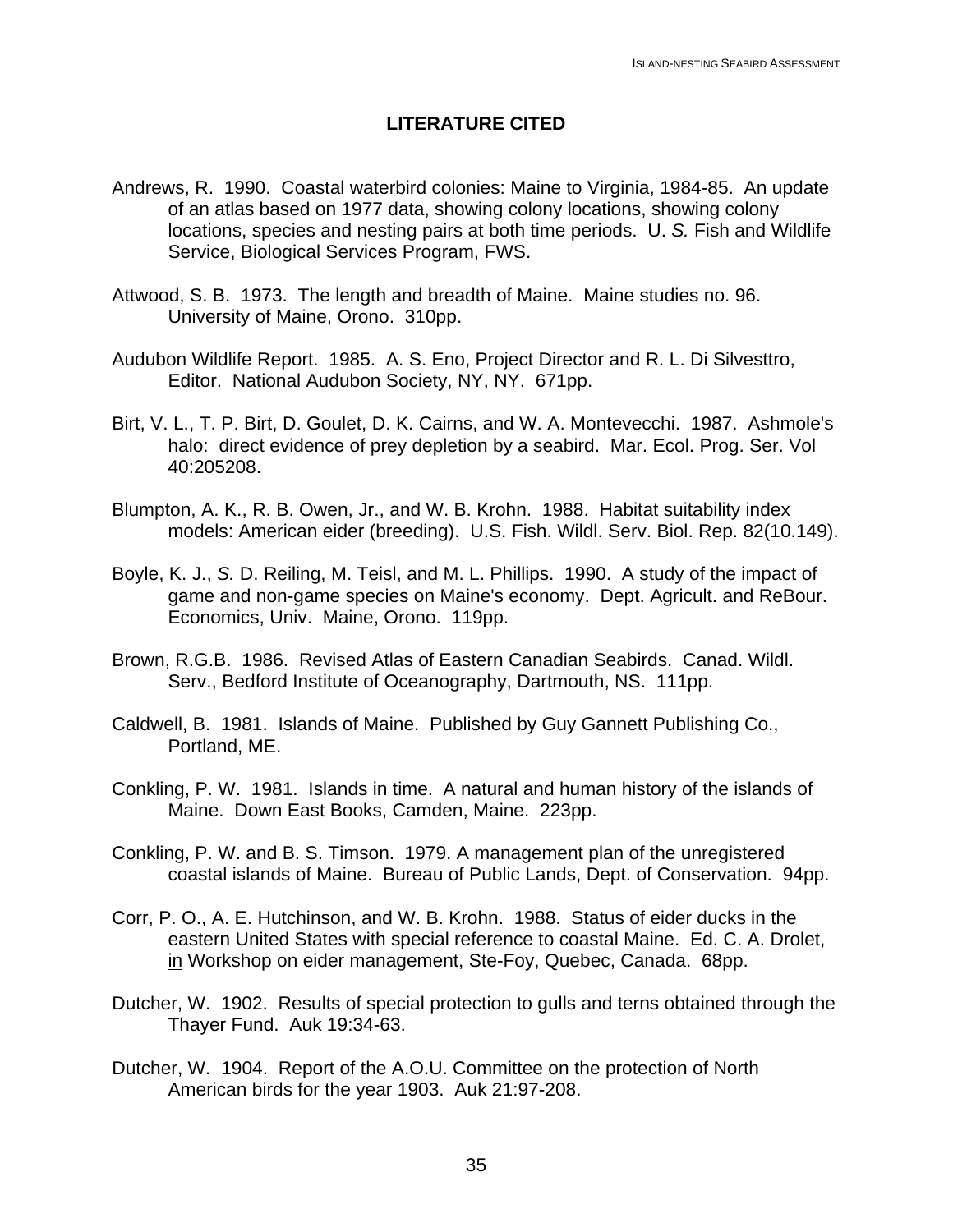- Drury, W. H. 1973. Population changes in New England Seabirds. Bird-banding 40:267-313.
- Drury, W. H., and J. J Hatch. 1985. Great Cormorants nesting on the New England coast. Amer. Birds 39:259.
- Egg Rock Update. 1993. Newsletter of the Fratercula Fund of the National Audubon Society. 8pp.
- Erwin, R. M., and C. E. Korschgen. 1979. Coastal waterbird colonies: Maine to Virginia, 1977. An atlas showing colony locations and species composition. U.S. Fish and Wildlife Service, Biological Services Program, FWS/OBS-79/08.
- Folger, D. C. 1986. Historic and present status of three seabird species nesting in the Gulf of Maine. Unpubl. report to Maine Department of Inland Fisheries and Wildlife. 45pp.
- FWS 1982. 1980 National survey of fishing, hunting, and wildlife associated recreation. U.S. Fish and Wildlife Service, Washington, DC.
- Griffith, F. 1976. A preliminary study of the coastal islands in the Land Use Regulation Commission's Jurisdiction. 129pp.
- Gross, A. O. 1944. The present status of the American eider on the Maine coast. Wilson Bulletin 56:15-26.
- Hutchinson, A. E. 1982. Wildlife Management Areas Coast of Maine. Maine Fish and Wildlife:9-14.
- Hutchinson, A. E., and R. C. Ferrero. 1981. Casco Bay Coastal Resources Inventory. Maine Department of Environmental Protection, Augusta, ME.
- Hutchinson, A. E. and S. J. Lovett. 1983. Marine Wildlife Inventory of Sheepscot Bay, Maine. Maine Department of Inland Fisheries and Wildlife, Augusta, ME. 147pp.
- Hutchinson, A. E., and S. J. Lovett. 1984. Muscongus Bay Marine Wildlife Inventory and Evaluation. Maine Department of Inland Fisheries and Wildlife, Augusta, ME. 103pp.
- Jackson, C.F., and P. P. Allen. 1931. Experiment in the recolonization of the Common tern (Sterna hirundo). Auk:17-21.
- Kadlec, T. A., and W. H. Drury. 1968. Structure of the New England Herring Gull population. Ecology 49:644-676.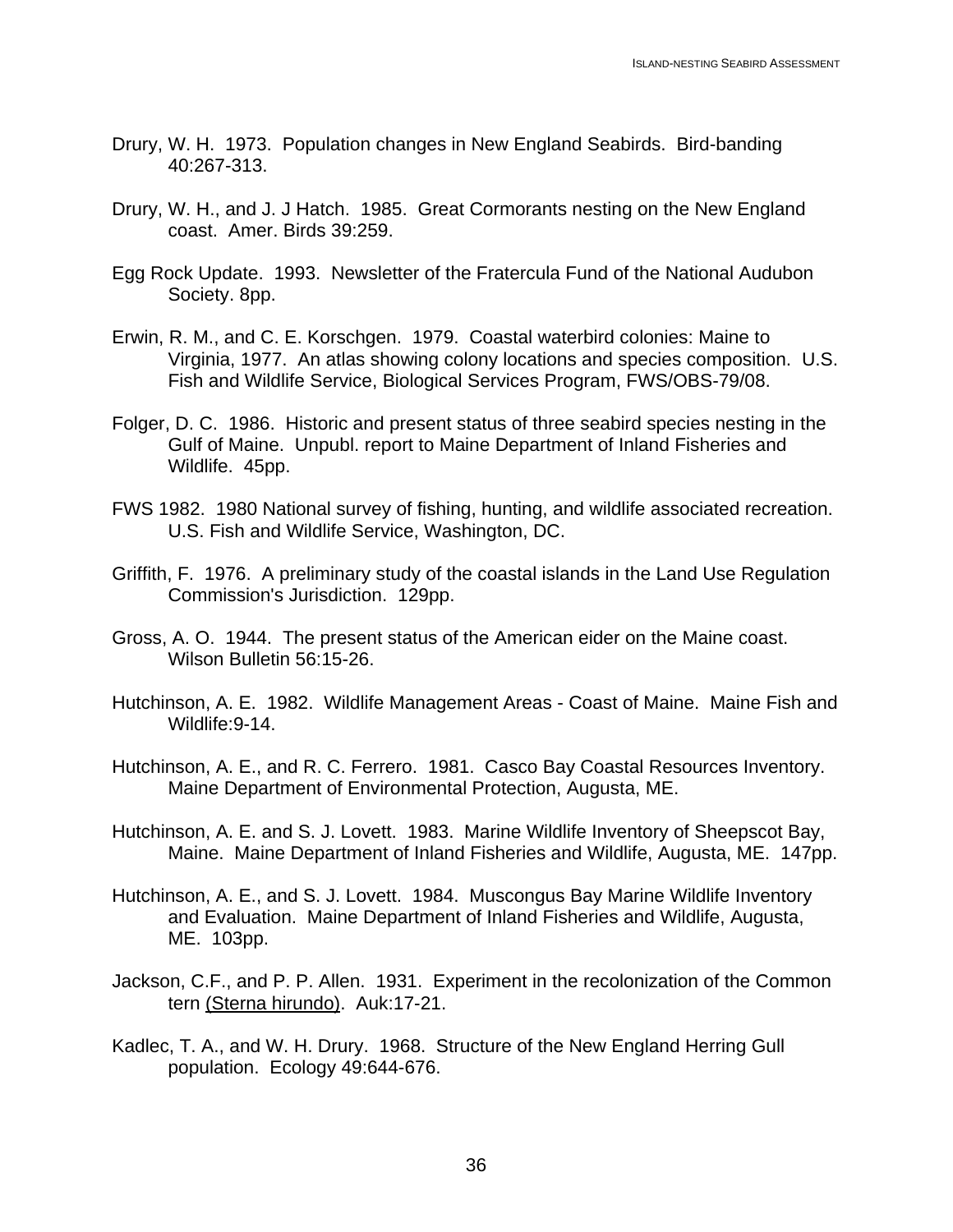- Korschgen, C. E. 1979. Coastal waterbird colonies: Maine. U.S. Fish and Wildlife Service, Biological Services Program, FWS/OBS-79/09. 83pp.
- Kopachena, J. G. 1991. Food dispersion, predation, and the relative advantage of colonial nesting. Colonial Waterbirds 14: 7-12.
- Kress, S. W. 1982. The return of the Atlantic Puffin to Eastern Egg Rock. Maine Fish and Wildlife:9-13.
- Krohn, W. B., P. O. Corr, and A. E. Hutchinson. 1992. Status of American Eider ducks with special reference to northern New England. U.S. Fish and Wildlife Service. Fish and Wildlife Research 12. 12pp.
- MDIFW. 1986. Waterfowl management plan 1985. Maine Department of Inland Fisheries and Wildlife, Augusta, ME. 134pp.
- MDIFW. 1988. Waterfowl management system and database. Maine Department of Inland Fisheries and Wildlife, Augusta, ME. 62pp.
- MDIFW. 1990. Island-n6sting tern assessment. Maine Department of Inland Fisheries and Wildlife, Augusta, ME. 69pp.
- MDIFW. 1992. Roseate, Common, and Arctic Tern management system and database. Maine Department of Inland Fisheries and Wildlife, Augusta, ME. 38pp.
- Mendall, H. L. 1969. Maine's waterfowl laws, the old, the new. Maine Fish and Game:26-29.
- Mendall, H. L. 1976. Eider ducks, islands and people. Maine Fish and Wildlife:4-7.
- Nettleship, D. N., and T. R. Birkhead. 1985. The Atlantic Alcidae. Academic Press, London. 574pp.
- Norton, A. H. 1907. Report of Arthur H. Norton on colonies of birds in Maine receiving special protection in 1907. Bird-Lore 9:319-327.
- Palmer, R. S. 1949. Maine birds. Bull. Museum Comparative Zoology, Harvard College, Vol. 102. Cambridge, Massachusetts. 656pp.
- Parnell, J. F., D. G. Ainey, H. Blokpoel, B. Cain, T. W. Custer, J. L. Dust, S. Kress, J. A. Kushlan, W. E. Southern, L. E. Stenzel, and B. C. Thompson. 1988. Colonial waterbird management in North America. Colonial Waterbirds 11:129165.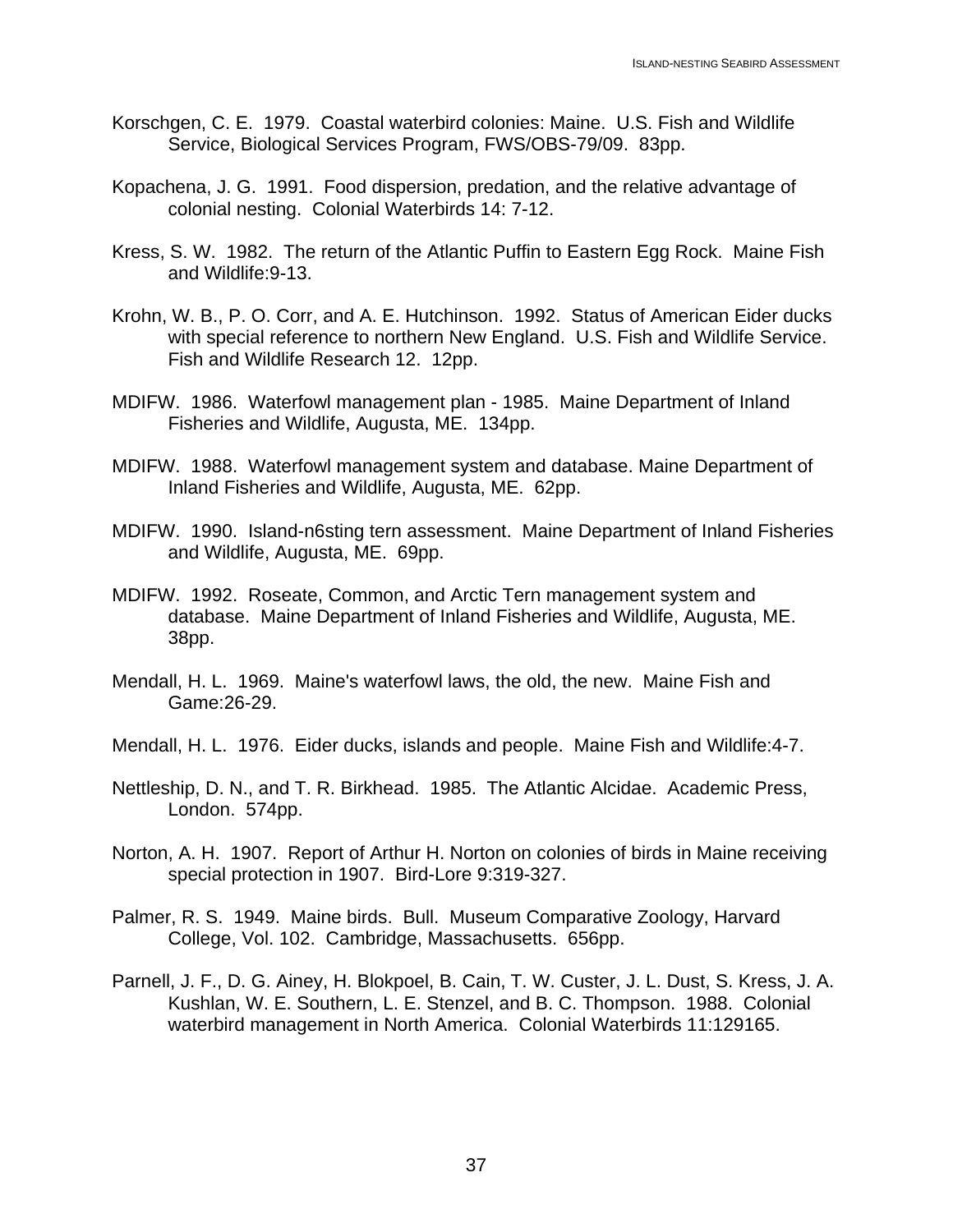- Spencer, H. E., and A. E. Hutchinson. 1980. Marine bird management plan. Pp. 300 324 in K. H. Anderson (ed.). Planning for Maine's Inland Fish and Wildlife. Maine Department of Inland Fisheries and Wildlife, Augusta, ME. 696pp.
- Ricklefs, R. E. 1990. Seabird life histories and the marine environment: some speculations. Colonial Waterbirds 13:1-6.
- Woodward, S. and A. E. Hutchinson. 1986. Management Plan for the Coast of Maine Wildlife Management Area, Regions A, B and C. Department of Inland Fisheries and wildlife, Augusta, Maine. 29pp.
- Woodward, S., A. E. Hutchinson, and R. B. Allen. 1991. Management Plan for the Coast of Maine Wildlife Management Area, Regions A, B and C. Department of Inland Fisheries and Wildlife, Augusta, Maine. 29pp.
- Woodward, S., A. E. Hutchinson, and M. McCollough. 1987. The Penobscot Bay Conservation Plan. Maine State Planning Office, Augusta, Maine. 107pp.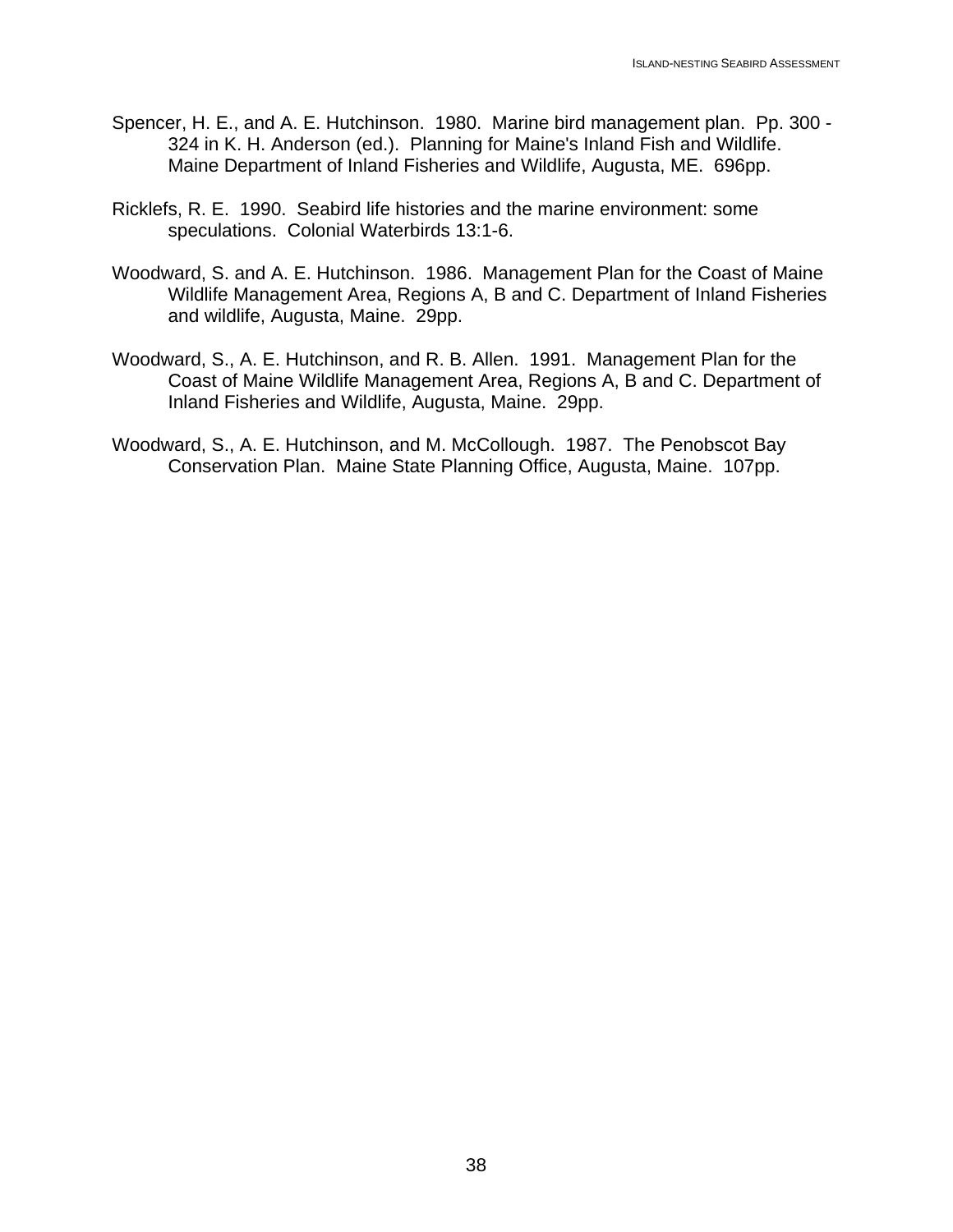# **APPENDIX I**

### **Seabirds Nesting in Maine**

Leach's Storm-Petrel (Oceanodroma leucorhoa)

Great Cormorant (Phalacrocorax carbo)

Double-crested Cormorant (Phalacrocorax auritis)

Common Eider (Somateria mollissima)

Laughing Gull (Larus atricilla)

Herring Gull (Larus argentatus)

Great Black-backed Gull (Larus marinus)

Common Tern (Sterna hirundo)

Arctic Tern (Sterna paradisaea)

Roseate Tern (Sterna douqallii)

Razorbill (Alca torda)

Black Guillemot (Cepphus grylle)

Atlantic Puffin (Fratercula arctica)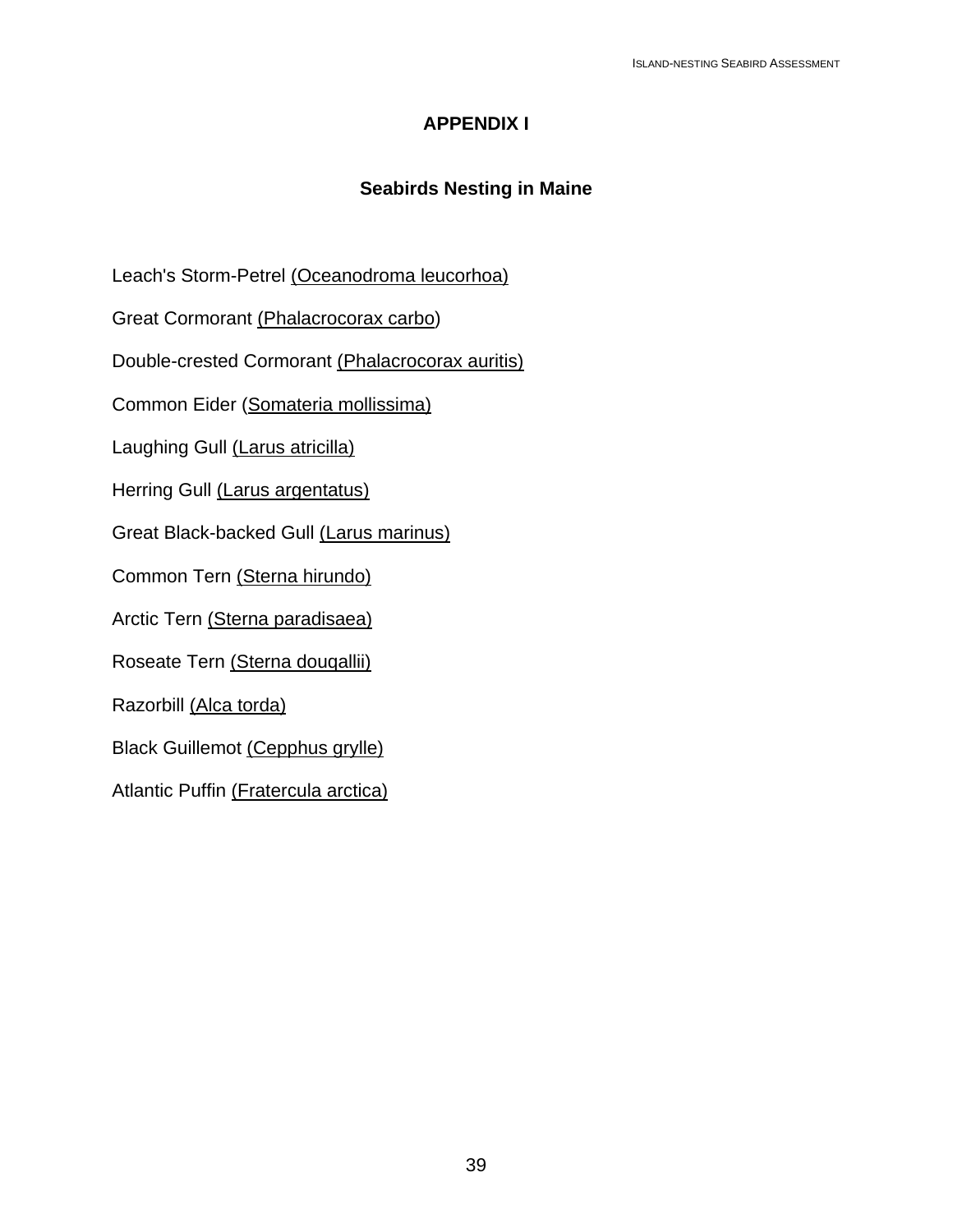# **APPENDIX II**

# Status Summaries of Island-nesting Seabirds

| <b>Species</b> | Page Number |
|----------------|-------------|
|                |             |
|                |             |
|                |             |
|                |             |
|                |             |
|                |             |
|                |             |
|                |             |
|                |             |
|                |             |
|                |             |
|                |             |
|                |             |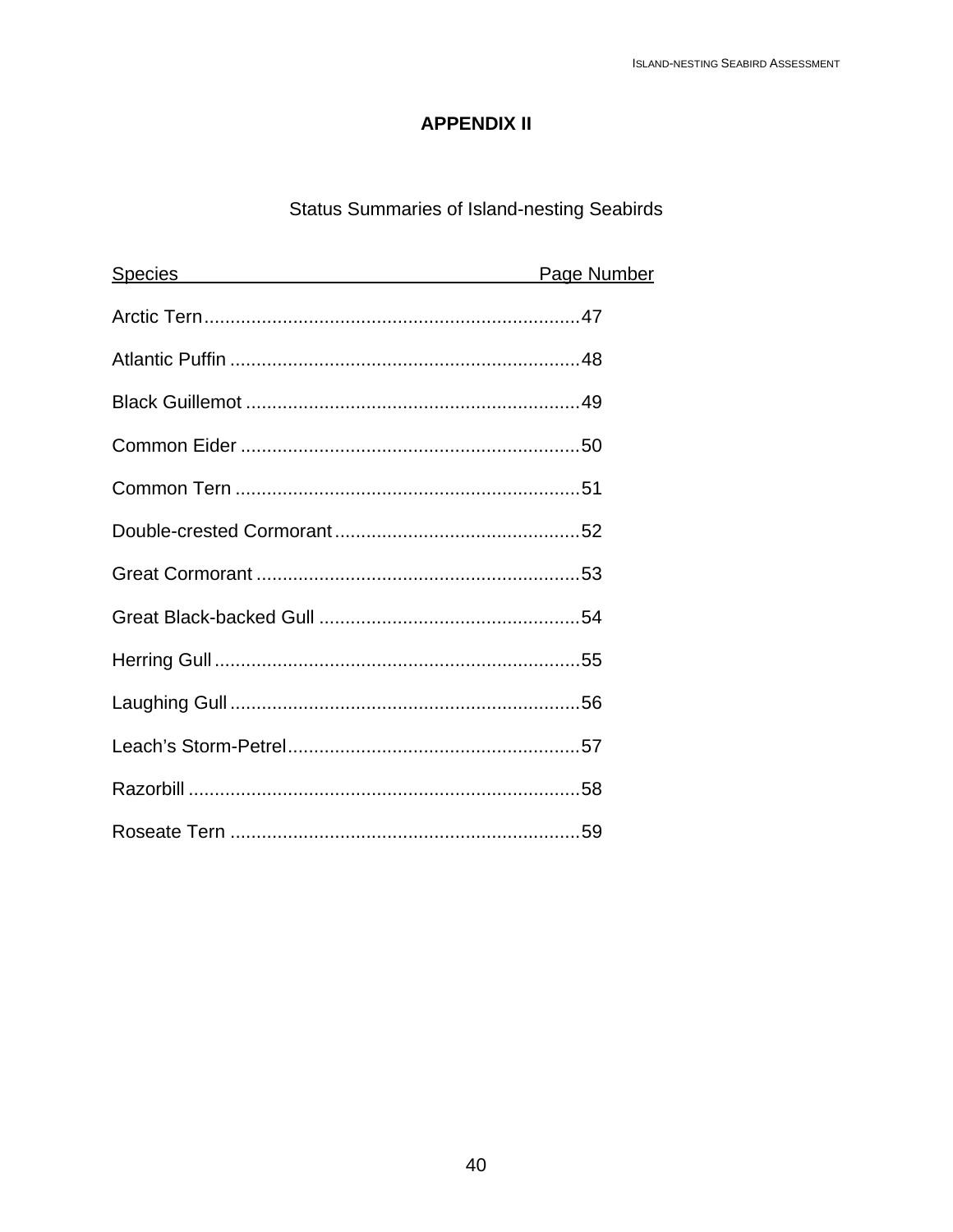### **ARCTIC TERN (Sterna paradisaea)**

**PAST TRENDS:** Arctic Terns were exploited for food and feathers in the mid to late 1800s. Their populations were more or less stable until 1970s because 3 major colonies were protected by lighthouse keepers. Declining in more recent times because of competition with and predation by Herring and Great Black-backed Gulls.

**PRESENT STATUS:** 1977 - 1,640 in 9 colonies; 1991 - 2,094 in 10 colonies. Declining since 1940 on Matinicus Island. There was a general decline in population until recent gull control activities.

**REPRODUCTIVE STRATEGIES AND SUCCESS:** The normal clutch size is 1-2 (usually 2) eggs. Sterninae (general): age at first reproduction is 3-5 years. Average survival to breeding 7-57%. Average adult survival is estimated at 79-92%.

**LIMITING FACTORS:** These terns are displaced by gulls on preferred nesting locations. Human disturbance and competition for space and predation by gulls limits populations.

**OTHER COMMENTS:** Typically inhabits outer islands. The southernmost breeding limit for Arctic terns is Massachusetts but southward expansion would not be unexpected. For more information and goals and objectives for terns, see MDIFW (1990), Island-nesting tern assessment and management system.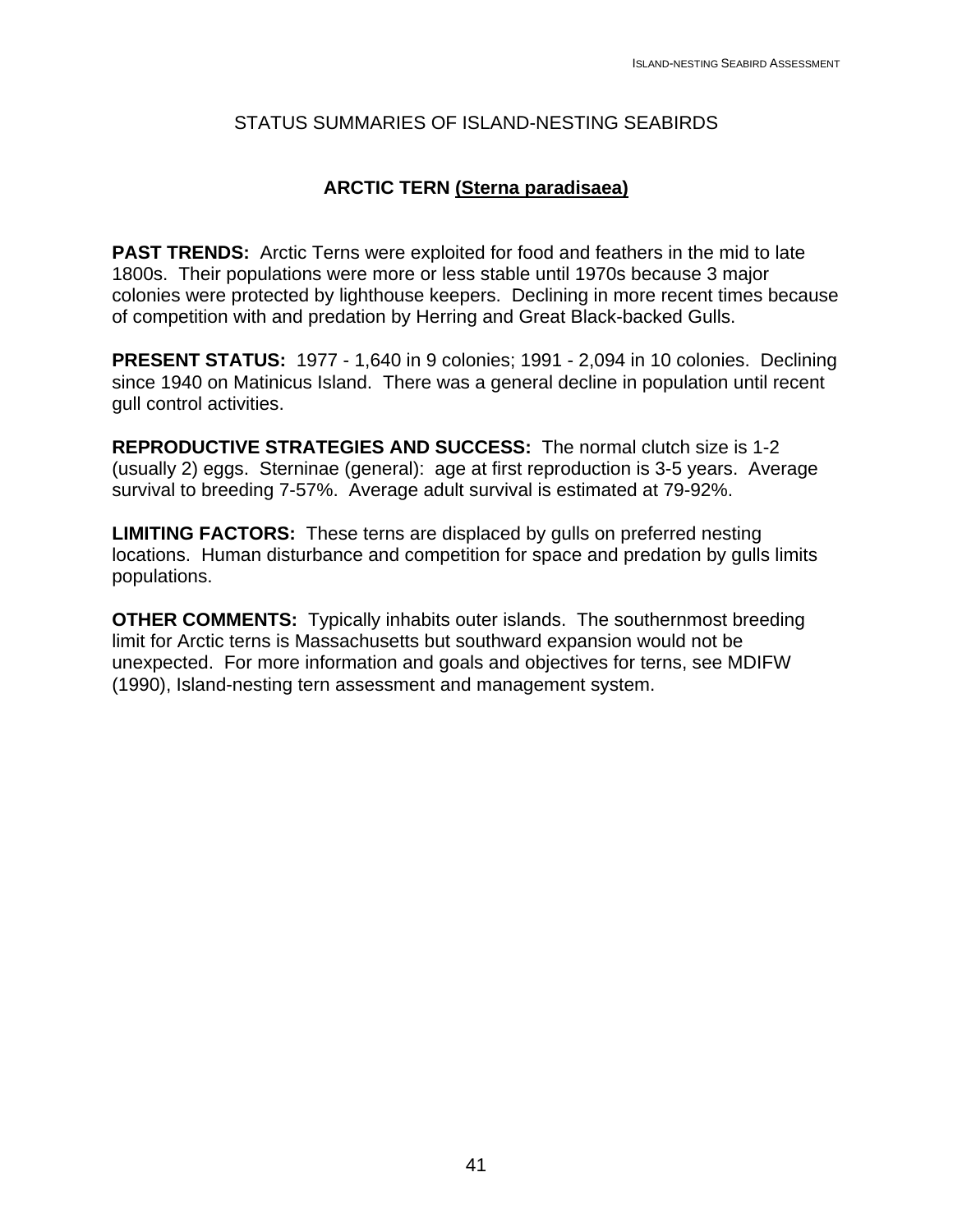# **ATLANTIC PUFFIN (Fratercula arctica)**

**PAST TRENDS:** Puffins were nesting in considerable numbers prior to 1860. The reduction, primarily by shooting, began very early in the 1800s. The species was almost eliminated in Maine in late 1800s. The Puffin population increased through 1950 (1-2 pairs in Matinicus Rock in 1902 and over 100 in 1985) . Puffins once nested on 8 islands in Maine.

**PRESENT STATUS:** 1977 - 125 on I island; 1991 - 133 on 3 islands. The Puffin population has been increasing slowly during this century. Population estimate for Atlantic Puffins is 5.8 million breeding pairs (range 3.8 - 8.2 million) . The Puffin population in Maine is apparently stable but in low numbers.

**REPRODUCTIVE STRATEGIES AND SUCCESS:** Puffins usually lay 1 egg in a hole in ground or rock crevice. In general, alcids do not breed until age 4-6 years. Reported survival to breeding age is reported as 13-53%-. Average adult survival approximates 80-96%;. Incubation is done primarily by female and lasts approximately 42 days. Adults feed young for 6 weeks and then leave chick to fend for itself.

**LIMITING FACTORS:** In Nova Scotia, gull predation limits Puffin populations. In Maine, Drury reported that gulls limit Puffin numbers and colony sites. other global decimating factors include: over-hunting, gill netting, toxic chemical pollution, overexploitation of captain stocks, gull predation on eggs, chicks, and adults and competition for nesting habitat (which has inhibited range expansion to former nesting islands) .

**OTHER COMMENTS***:* Puffins have been referred to as "sea parrots". For more information on the Alcidae in general, see Nettleship and Birkhead (1985). For more information on Maine's Puffins see publications by Dr. Stephen Kress and Eastern Egg Rock Updates.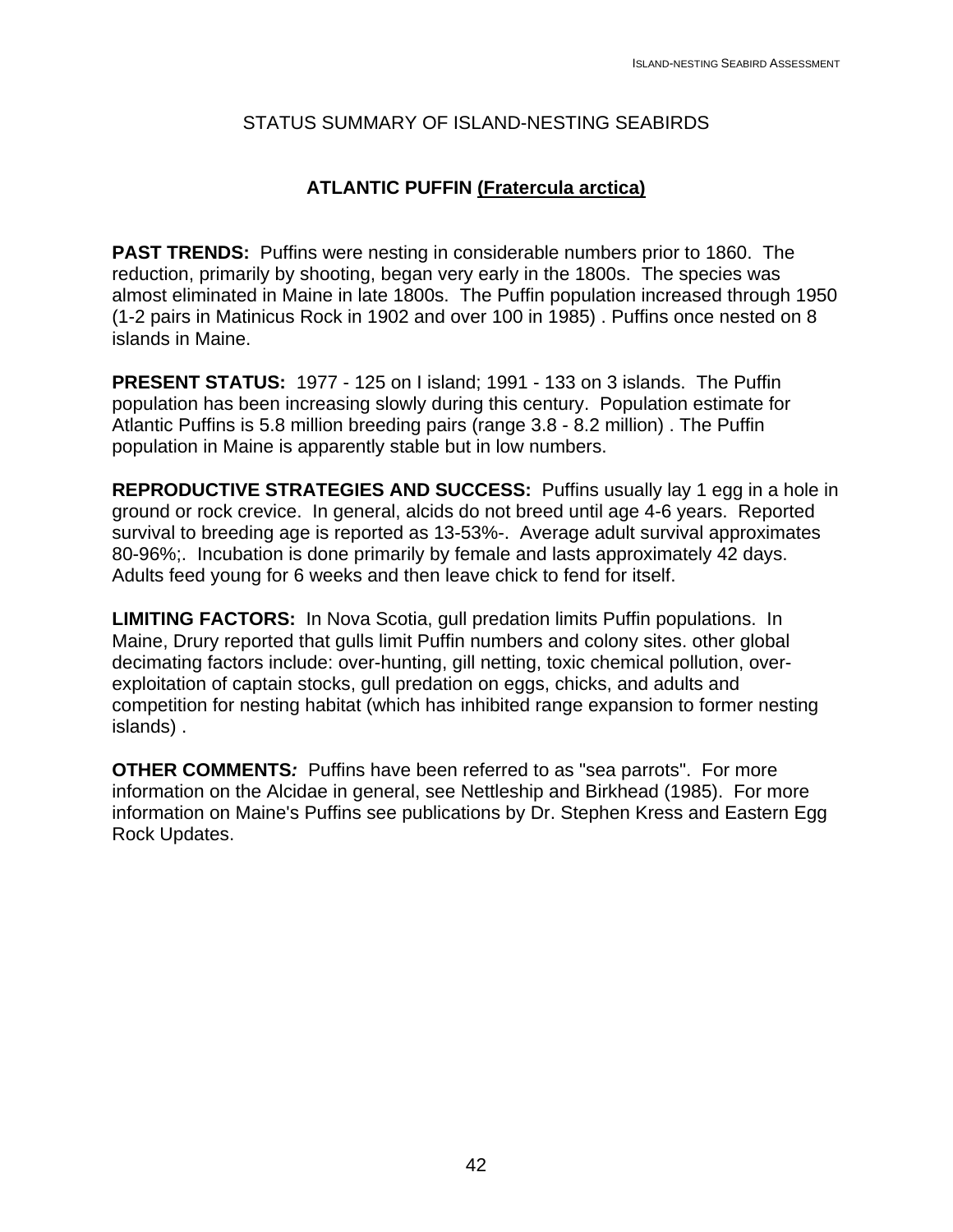# **BLACK GUILLEMOT (Cepphus grylle)**

**PAST TRENDS:** There exist little useable data on population numbers prior to 1900 when the population was believed to range between 85 - 600 pairs. This species may have survived extirpation because of its more diverse breeding distribution. Norton (1944) believed the guillemot population had changed little in the previous 70 years, but this is uncertain. Palmer (1949) reported a gradual increase in guillemot numbers since 1910, and these increases may have been associated with discoveries of new colonies. Various reports in the literature report 150 pairs in 1903 on 14 islands; 1931 - 600 pairs on 24 islands; 1945 - 1,350 pairs on 24 islands and 3,400 pairs in early 1970s (Drury 1973). Apparently the population increase through this century was fairly steady.

**PRESENT STATUS:** 1977 - 2 , 668 pairs on 115 islands (believed to be a low estimate by researchers) ; 1991 - 2,776 pairs on 132 islands. Atlantic population at only 270,000 with little data on specific populations (Nettleship and Birkhead 1985). Some declines reported but southern populations may be increasing.

**REPRODUCTIVE STRATEGIES AND SUCCESS:** Guillemots usually lay 2 eggs in burrows but generally only 1 chick fledges. General alcidae breeding: age at first reproduction is 4-6 years. Survival to breeding age is estimated at 13-53%. Average adult annual survival is high, reportedly 80-96%. Both sexes incubate eggs for roughly 27-33 days. Chicks stay in nest for another 6-8 weeks before fledging.

**LIXITING FACTORS:** Primarily, a lack of predator-free suitable nesting conditions limit populations. Other global threats include: oil pollution, human disturbance, agricultural and industrial chemicals, losses in commercial fishing gear, and predation by gulls.

**OTHER CO** *S:* "Sea doves" or "sea pigeons" reported on the coast of Maine by Josselyn (1674). Prefers to eat rock eels which it procure; in shoal water habitats while diving.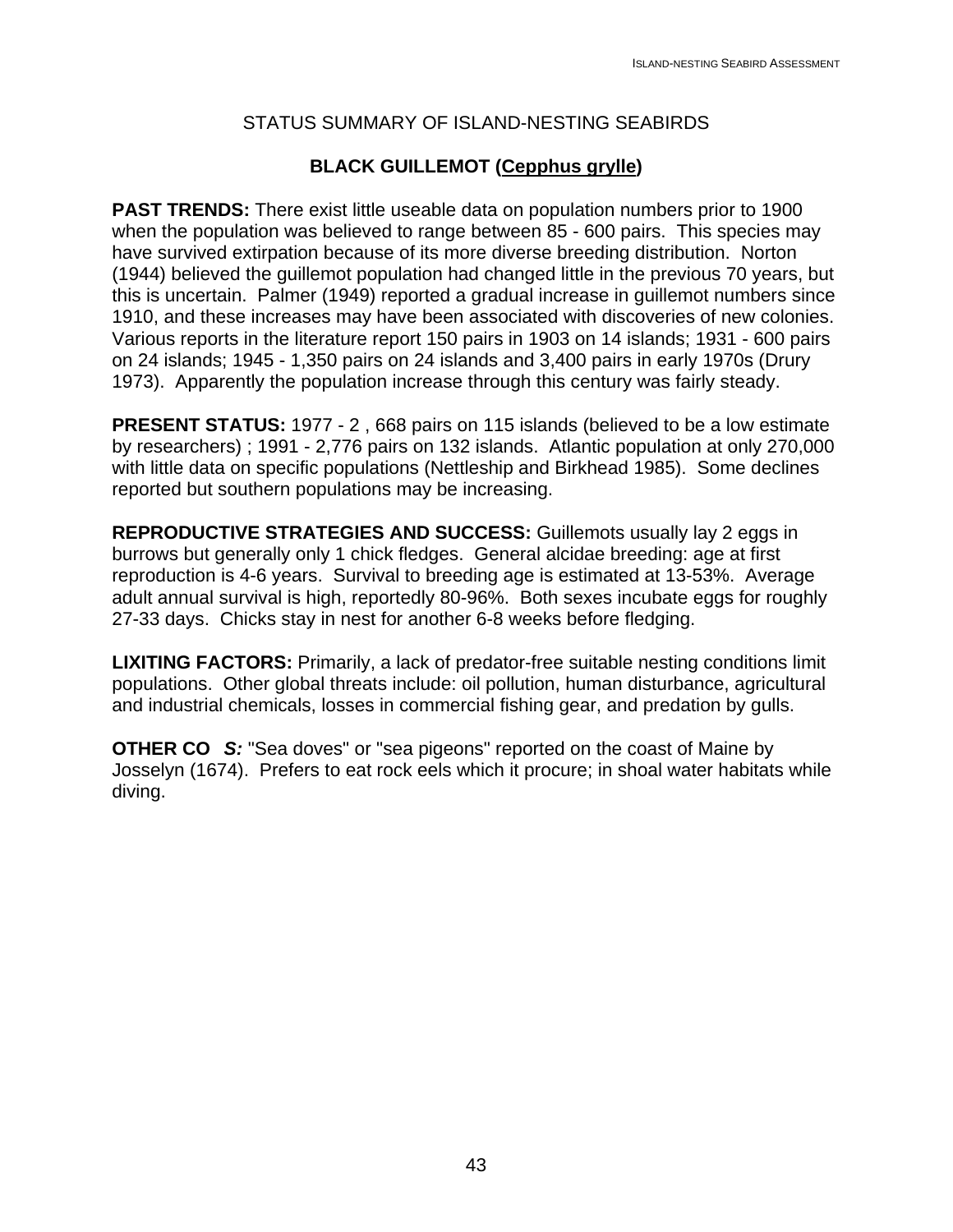### **COMMON EIDER (Somateria mollissima)**

**PAST TRENDS:** Eiders were historically abundant (even into the mid 1800s) but reduced to a few nesting pairs around the turn of the century. This species was exploited for food, eggs, and feathers. In 1907, it is reported that only 2 pairs remained on the Maine coast on Old Man Island in Cutler. In general, three factors aided their population recovery: abolition of spring shooting, a closed hunting season on eiders, and protection of several key nesting islands. However, early recovery was not rapid and by the 1940s the number approached 2100. The population apparently experienced exponential growth to 18,000 by the late 1960s. Steady population growth since the 1960s and the population may have leveled off (Krohn et al 1992).

**PRESENT STATUS:** 1977 - 22,000 on 240 islands; 1991 - 30,000 on 325 islands. There appears to be a trend towards smaller colonies on more islands.

**REPRODUCTIVE STRATEGIES AND SUCCESS:** Eiders generally lay 4-6 eggs. Eiders experience delayed maturity to 2-3 years of age. For nesting, female eiders seek wooded or treeless islands uninhabited by man. Eiders experience high duckling mortality and approximately lot of ducklings survive to flying stage.

**LIMITING FACTORS:** Gull competition for preferred nest sites and predation of eggs and young, mammalian predators, avian cholera, suitable nest sites (?), human disturbance-related lowered nest success all appear to influence eider numbers.

**OTHER COMMENTS:** Eider populations may be approaching carrying capacity in Maine. Twenty-two important eider nesting islands are listed in the Maine Critical Areas Program. Several research projects on eiders were conducted by the Maine Cooperative Wildlife Research Unit (FWS) in cooperation with the University of Maine at Orono.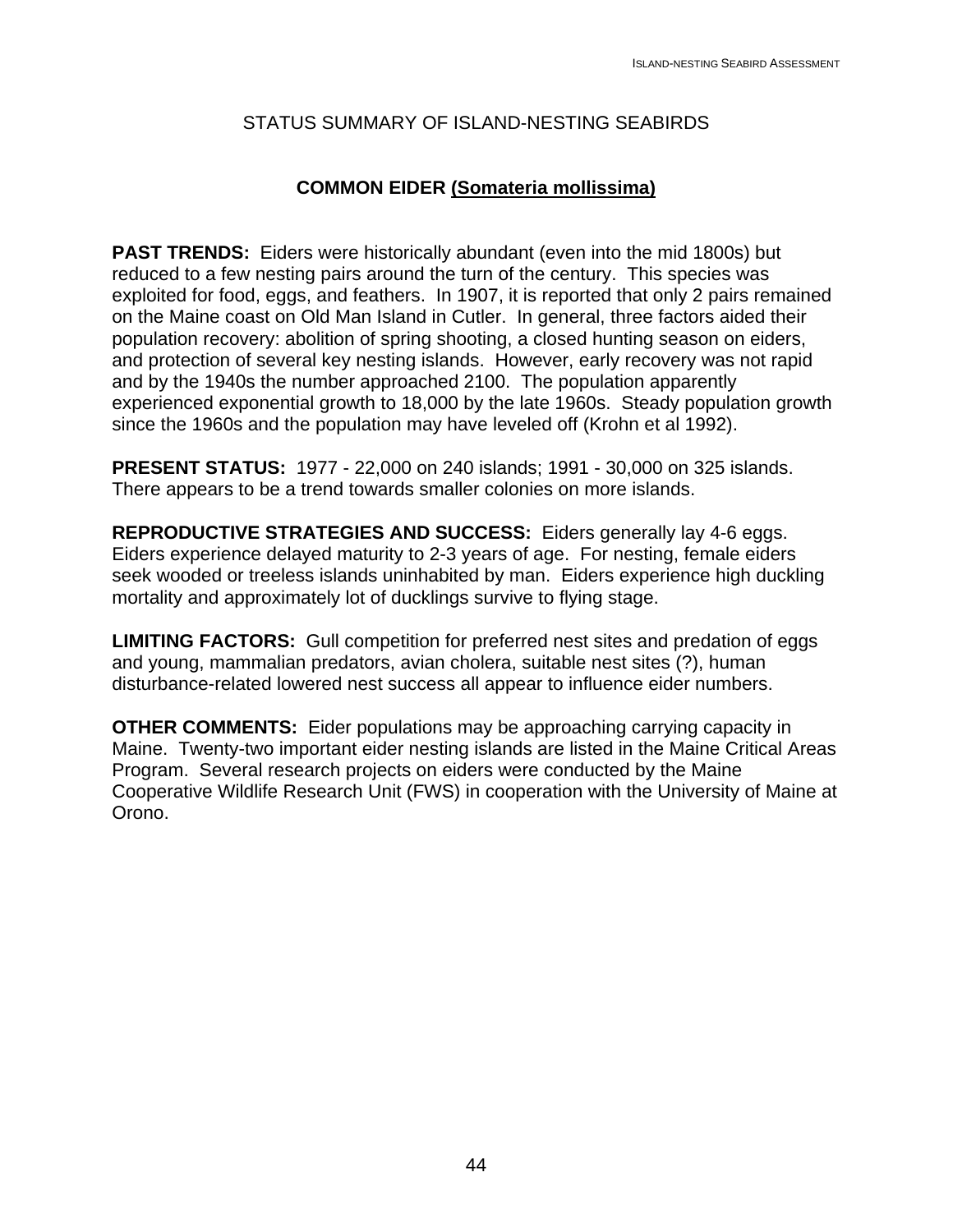### **COMMON TERN (Sterna hirundo)**

**PAST TRENDS:** Terns were heavily exploited in 1880s for their feathers. After protection, Common tern populations grew to a high in 1931 (6,500 pairs) but has declined since 1940 because of gull competition and predation.

**PRESENT STATUS:** Common Tern numbers was declining until recently but are now responding positively to gull control. 1977 - 2,095 pairs on 24 islands; 1991 - 4,032 pairs on 24 islands.

**REPRODUCTIVE STRATEGIES AND SUCCESS:** The normal clutch size is 2-3 eggs. Sterninae general: age at first reproduction is 3-5 years. Average survival to breeding is reported as 7-57%. Average annual adult survival of Common Terns is reported to be 79-92%.

**LIMITING FACTORS:** Tern numbers are limited by human disturbance, predators (gulls, rats, owls, Black-crowned Night Herons), and displacement by large gulls.

**OTHER COMMENTS:** In Maine there exist numerous resources for more information on terns. These include, but are not limited to: Kress, Nisbet, Drury, Gulf of Maine Tern Working Group, IFW Tern Assessment. Habitat management via vegetation manipulation has been successful on research islands. Future work should be directed towards an assessment of populations on the Latin America wintering grounds. For more information and goals and objectives for terns, see MDIFW (1990), the Islandnesting tern assessment and management system.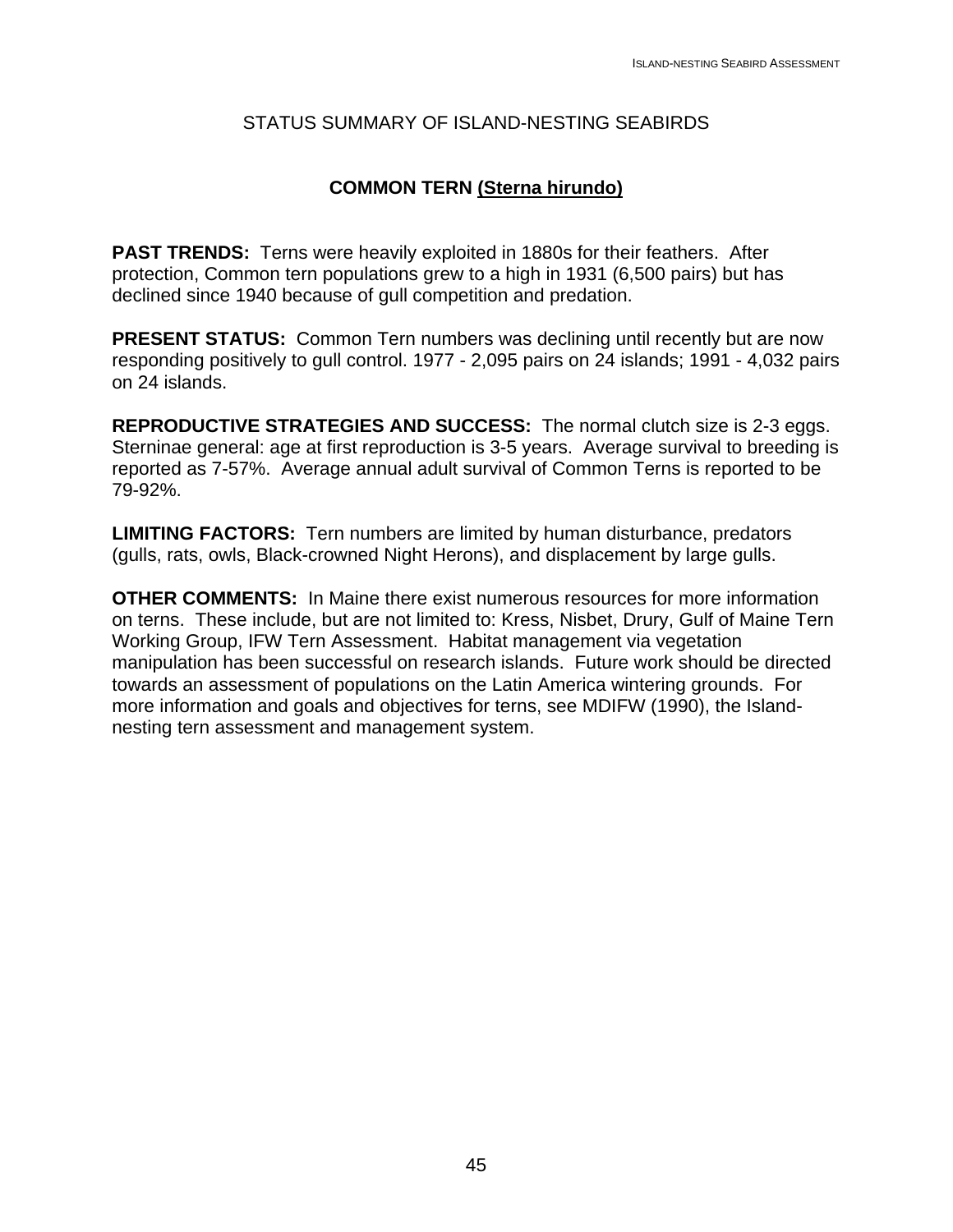### **DOUBLE-CRESTED CORMORANT (Phalacrocorax auritis)**

**PAST TRENDS:** Cormorants were eliminated off the New England coast in the late 1800s. This species didn't nest again in Maine until 1925. Once recolonized, their populations grew rapidly. Cormorant control by egg spraying began in 1944 and continued until 1953. This activity may have temporarily halted population growth; however, population expansion since the 1950s continues today.

**PRESENT STATUS:** 1977 - 15,000 pairs on 103 islands; 1991 28,400 pairs on 132 islands. Population has nearly doubled since the 1970s when protection from shooting was provided by the 1972 Treaty which officially recognized members of this taxonomic group as migratory birds.

**REPRODUCTIVE STRATEGIES AND SUCCESS:** In general, Cormorant clutch sizes are between 2-5 eggs; their age at first breeding is 4-5 years. Cormorant survival to breeding is reported 35-40%. Thereafter, adult survival is reported to approximate 84k. Incubation of eggs is done by both parents and lasts about 25 days.

**LIMITING FACTORS:** Unknown at this time.

**OTHER COMMENTS:** Primarily eat fish of no commercial value, but are known to prey on stocked Atlantic Salmon smolts. Some "control" continues today to protect hatchery raised and released salmon smolts. Cormorant colonies will move in response to disturbance.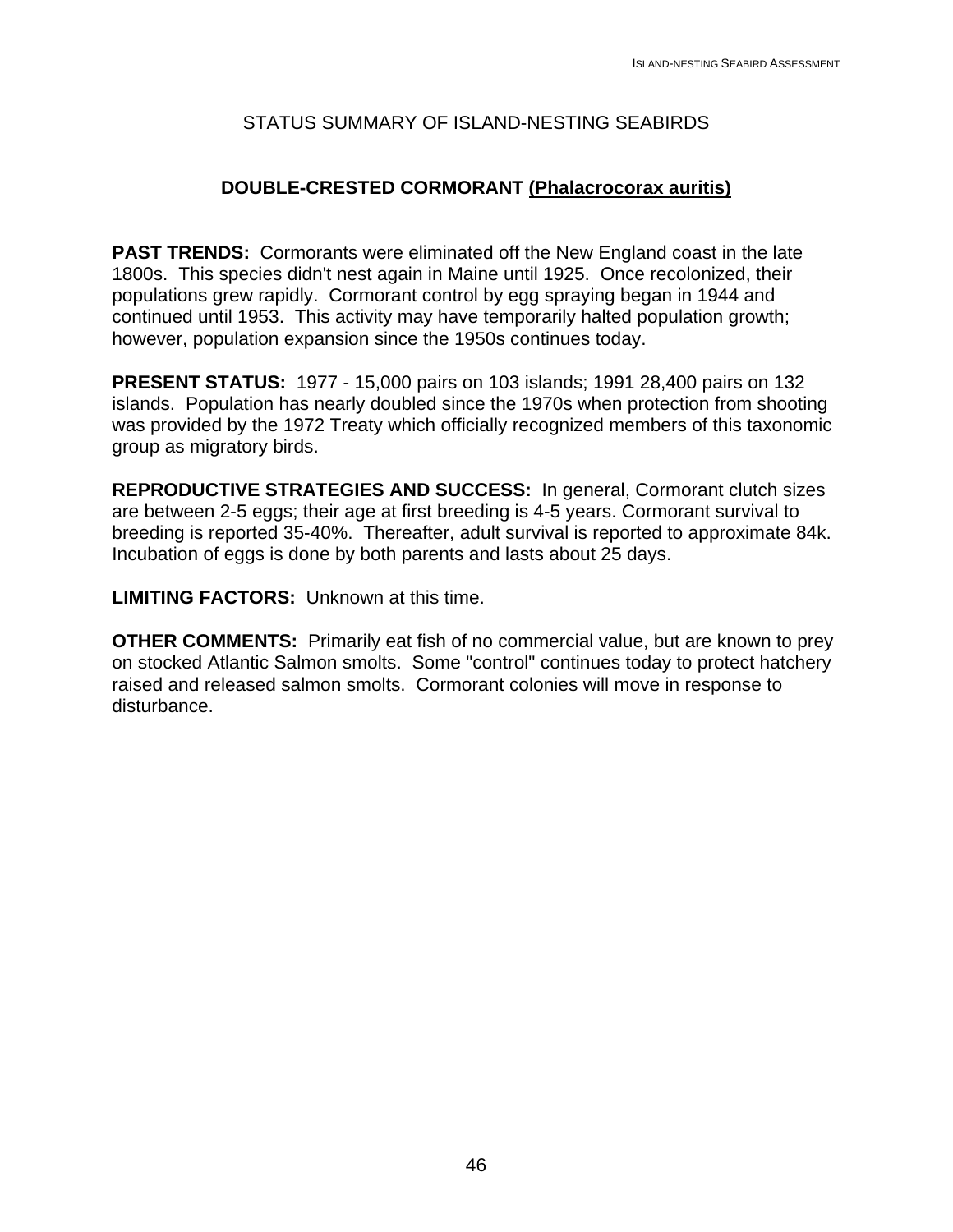# **GREAT BLACK -BACKED GRULL (Larus marinus)**

**PAST TRENDS:** This species was eliminated from New England in the late 1800s because gulls were pursued for their food and feathers. Great Black-backed Gulls returned to Maine to nest in 1928. By 1930, the recolonized population had increased to 30 pairs on 12 islands. By 1977, the population had grown to 9,800 pairs on 220 islands. These increases were believed to be the result of expanded food availability from dumps and inshore fishing activities. Control on this species first began in 1948 on Metinic Green Island but was discontinued in the early 1950s.

**PRESENT STATUS:** 1977 - 9,800 pairs on 220 islands; 1991 13,650 pairs on 255 islands. Numbers may have stabilized with annual fluctuations being normal.

**REPRODUCTIVE STRATEGIES AND SUCCESS:** The clutch size is 2-3 eggs, usually 3. Larinae (general): age at first reproduction is 3-4 years; average survival to breeding is reported as 36-73%; average annual adult survival approximates 80-95%.

**LIMITING FACTORS:** Unknown at this time.

**OTHER COMMENTS:** This species is the largest gull in the world. Generally does not nest on islands as far out to sea as the Herring Gull. Great Black-backed Gulls nest earlier than other seabirds and in smaller colonies. For more information, see Drury (1973).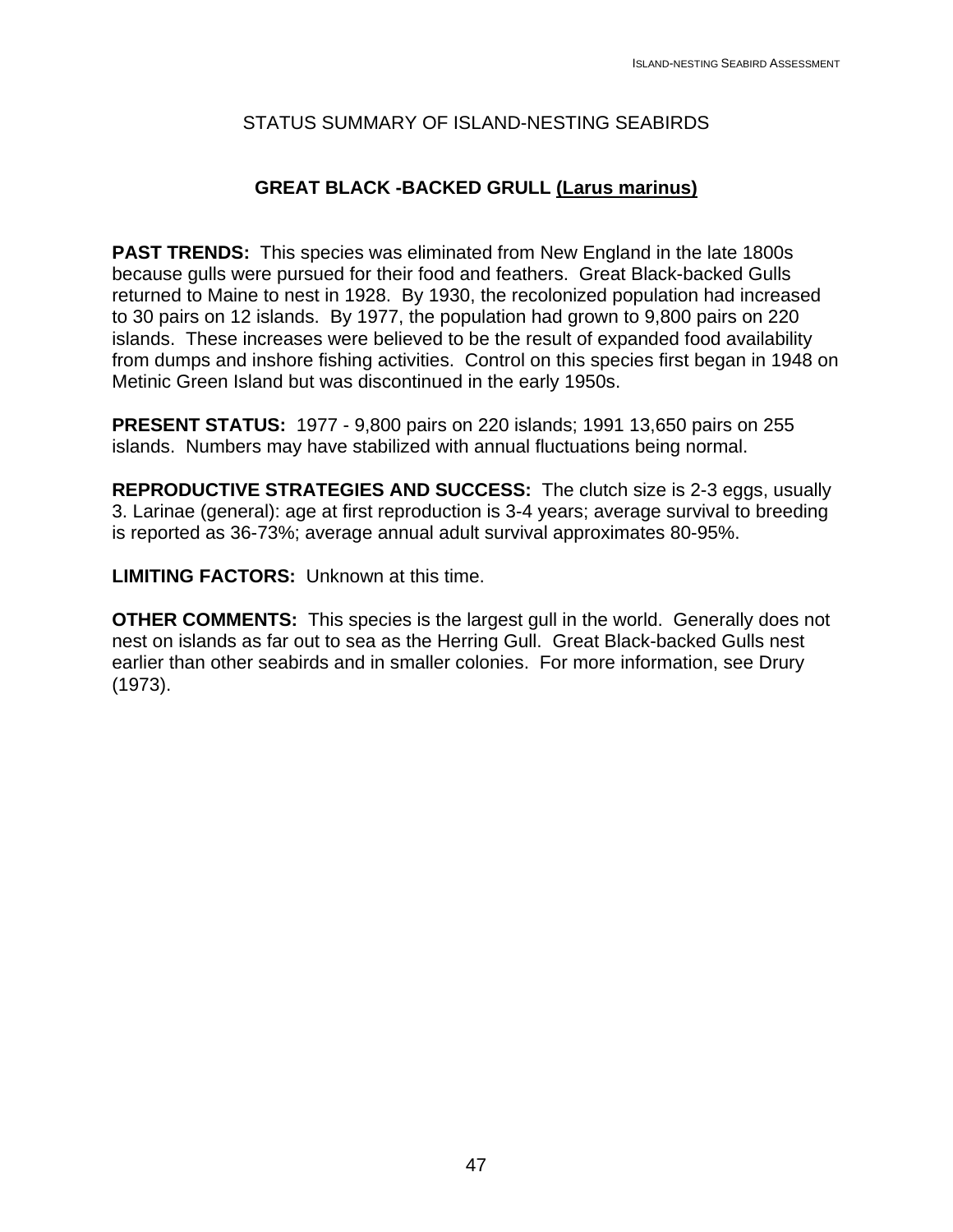### **GREAT CORMORANT (Phalacrocorax carbo)**

**PAST TRENDS:** Great Cormorants were reported as a sporadic nester in Maine and was believed to be extirpated from Maine islands by egging and hunting for food and feathers in the late 1800s. Their meat was used for food and fish bait.

**PRESENT STATUS:** Great Cormorants recolonized Maine islands as a nesting species in 1983. In 1991, 229 pairs nested on 4 islands in the Isle au Haut area. The population appeared to increase at a fairly rapid rate.

**REPRODUCTIVE STRATEGIES AND SUCCESS:** Nests on cliff ledges on islands or on the mainland. Females generally lay 3-7 eggs (usually 4-5). Folger (1986) reported fledgling rate of about 2 chicks per nest. Age at first reproduction around 4-5 years of age; Survival to breeding is reported as 35-40%; adult annual survival approximates 84%.

**LIMITING FACTORS:** Limiting factors are largely unknown. Recently nesting on several remote islands between Isle au Haut and Swan's Island.

**OTHER COMMENTS:** Gross (1944) is quoted as saying "be on watch for its nesting on the Maine coast." Recent increases in numbers on Maine islands is likely due to adults relocating from the Maritimes, not necessarily from recruitment of birds hatched on the islands. Nesting great Cormorants are usually associated with nesting Double-crested Cormorants. The species will desert a colony site en masse when severely disturbed.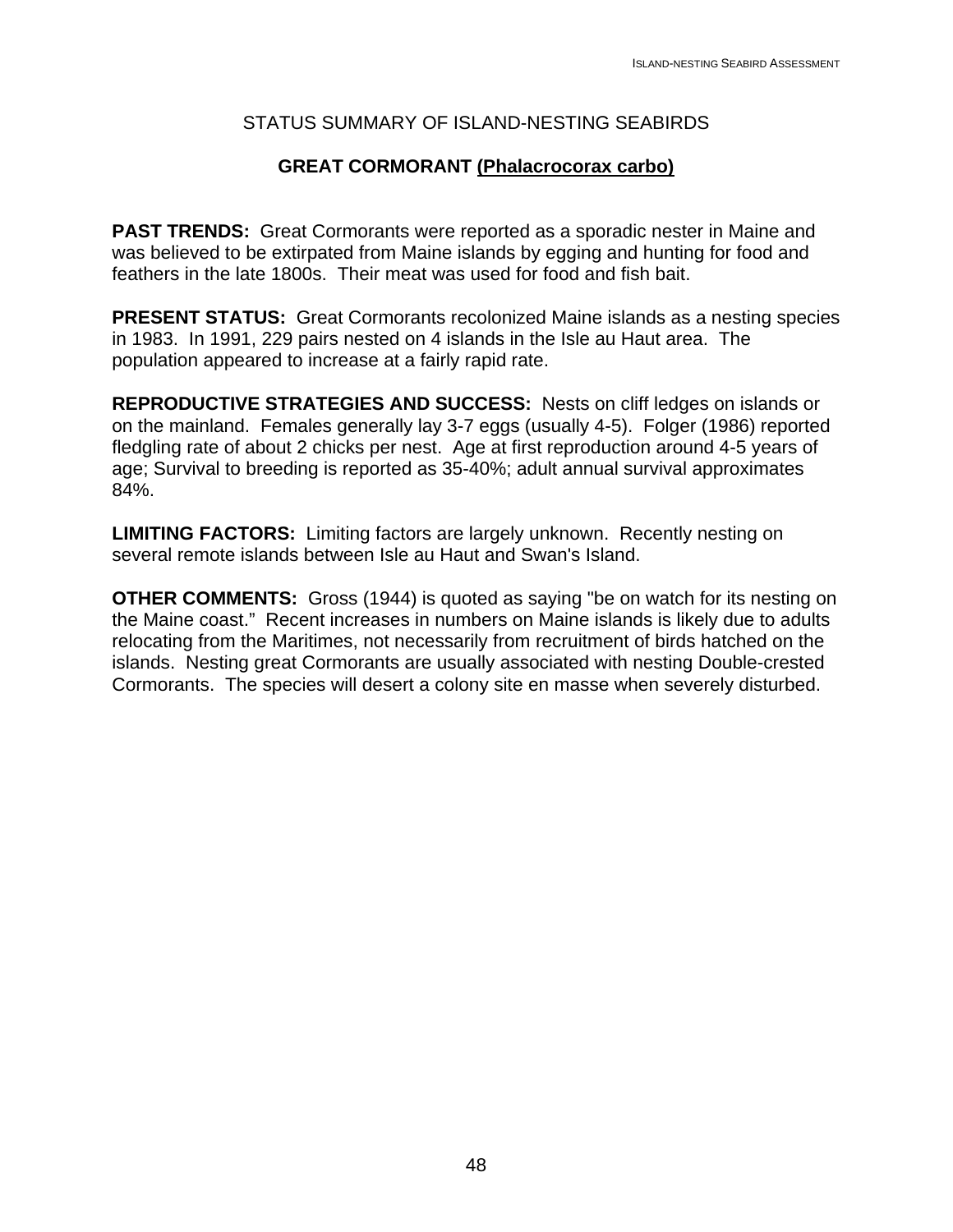### **HERRING GULL (Larus argentatus)**

**PAST TRENDS:** Feather hunting, in addition to the usual exploitation of seabirds, in 1876 and again around 1896 (after terns received some protection) reduced the population down to about 10,000 pairs on Maine' s outer islands. Egging was very popular with the fishermen and farmers, as well as quarrymen during slack times. Populations started building slowly at first until the 1930's and 1940's when it grew rapidly. Gull control began in 1934 when eggs were punctured. Later control involved spraying eggs between 1940 and 1953. Effectiveness of control program is debatable, but Palmer noted a marked decline in the breeding population. Between 1945-50, the Herring Gull population appeared to plateau, which may have been caused more by human disturbance than actual egg spraying. The reasons given for gull control include: gulls were deleterious to eiders, Laughing Gulls, and terns; they soiled public water supplies; and gulls were an air traffic problem around airports.

**STATUS:** 1977- 26,000 pairs on 223 islands. 1991 - 23,000 pairs on 258 islands. Populations may have leveled off or be declining as food base is decreasing (closing open dumps and fish and chicken processing plants).

**REPRODUCTIVE STRATEGIES AND SUCCESS:** Clutch size 2-3 eggs, usually 3; Larinae (general) : age at first reproduction 3-4 years; average survival to breeding reported as 36-73%; average adult survival nearly 80-95%.

**LIMITING FACTORS:** Herring Gulls nested on entire coastline in 1929. Areas where Herring Gull numbers have declined is coincident with declines in total fish landings, particularly the commercial herring fishery.

**OTHER COMMENTS:** Remarkably adaptable, food habits benefit other sea life (starfish and urchins) and can cause crop damage (particularly blueberry crops) . Terns and Laughing Gulls have suffered since 1928 because of Herring and Great Blackbacked Gull competition and predation.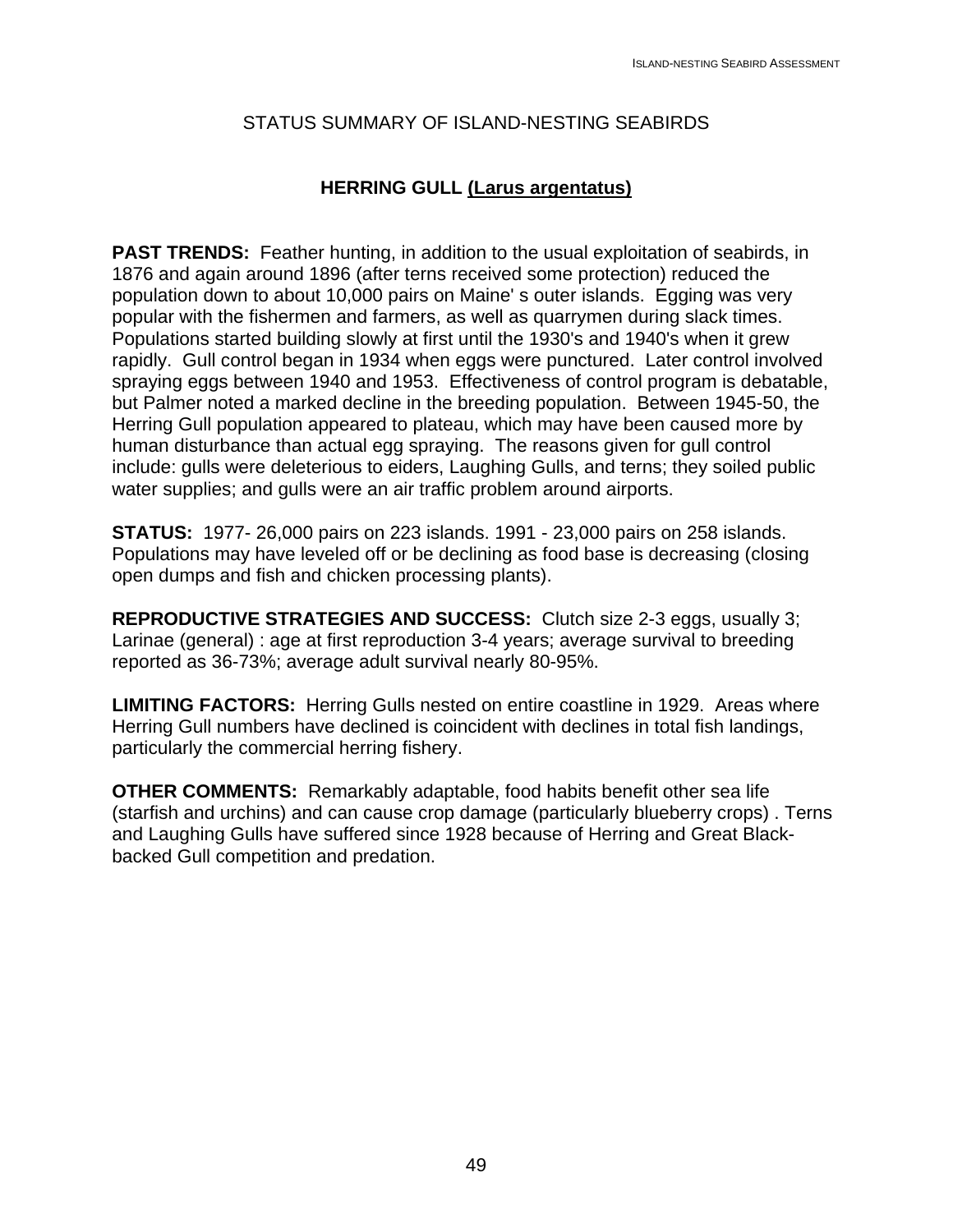# **LAUGHING GULL (Larus atricilla)**

**PAST TRENDS:** Survived millinery trade in western Maine (barely) and in Nantucket sound. 1895 - 14 birds on Western Egg Rock. Only a few colonies persisted and none in 1944 (Palmer 1949). Ceased breeding because of human molestation and shooting, rats, conflicts with grazing sheep, and Herring gull competition and predation. Recolonized a few Maine islands and increased to 250 pairs in 1952.

**PRESENT STATUS:** 1977 - 231 pairs on 6 islands; 1991 - 716 pairs on 9 islands. This species appears to be doing well on managed islands where gull numbers are controlled. Also doing well in colonies south of Maine.

**REPRODUCTIVE STRATEGIES AND SUCCESS:** Generally lays 3 eggs.; Larinae (general): age at first reproduction 3-4 years; average survival to breeding reported as 36-73%; average annual adult survival reported as 80-95%.

**LIMITING FACTORS:** Do not fare well on islands where sheep are present as these gulls prefer to nest in rank vegetation. Laughing Gulls are also displaced by large gulls from preferred nest sites. Typically a southern species with a marginal population north of New Jersey.

**OTHER COMMENTS:** Responding to gull control at northern edge of their range. This species is often associated with nesting terns.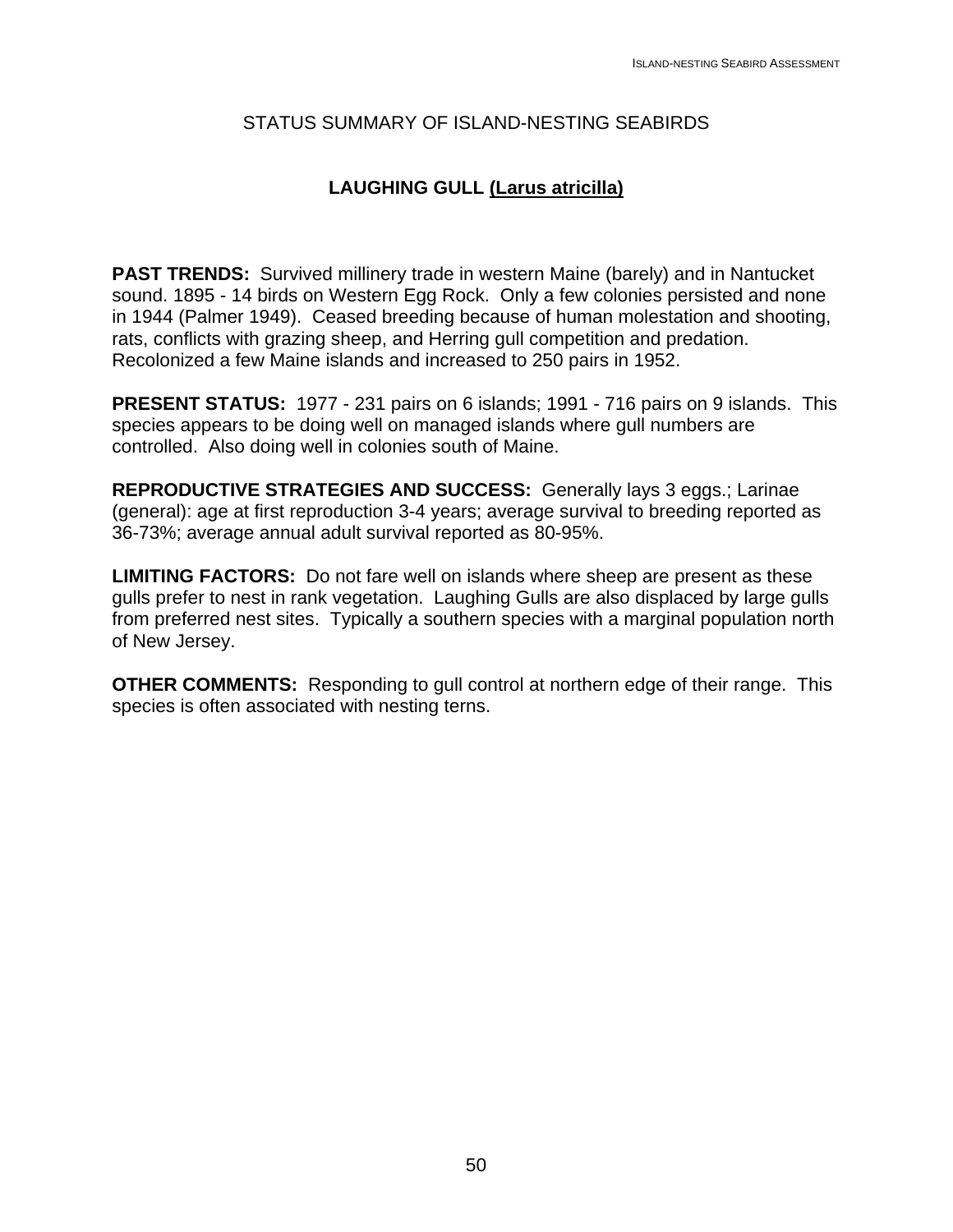# **LEACH'S STORM-PETREL (Oceanodroma leucorhoa)**

**PAST TRENDS:** Survived the exploitative 1800s in moderate numbers but unlike the other seabirds, their numbers may have declined since 1900 because of "destruction of breeding places". In the early decades of the 20th century, dogs and cats brought by people to the nesting islands took a heavy toll. A fox farm on No Mans Land in 1916 likely wiped out that nesting population. Sheep grazing also is disruptive to this species. Mink on inner islands cause considerable problems to nesting birds.

**PRESENT STATUS:** Abundant but localized on limited number of islands. 1977 - 19,000 pairs on 17 islands (93% on Great and Little Duck Islands); 1991 - 19,400 pairs on la islands. These estimates are generally believed to be high.

**REPRODUCTIVE STRATEGIES AND SUCCESS:** Most of the Atlantic population breeds in eastern Newfoundland. The normal clutch size is 1 egg. The age at first breeding is generally 4-5 years. Adult survival is reported to be 87-88%. Both sexes incubate.

**LIMITING FACTORS:** A lack of suitable predator-free nesting islands with the appropriate humus for burrowing may limit Maine's petrels. Gulls prey on adults and young. Huntington suggested they are food-limited (copepod crustaceans), not sitelimited.

**OTHER COMMENTS:** Maine's nesting petrels are nocturnal. They have been referred to as "Mother Carey's Chickens". Petrels were disliked by lighthouse keepers as they soiled fresh water supplies. Four petrel islands are listed by the Maine Critical Areas Program. Conservation needs include accurate census information and special protection of large traditional colony sites. Petrels are offshore pelagic surface feeders.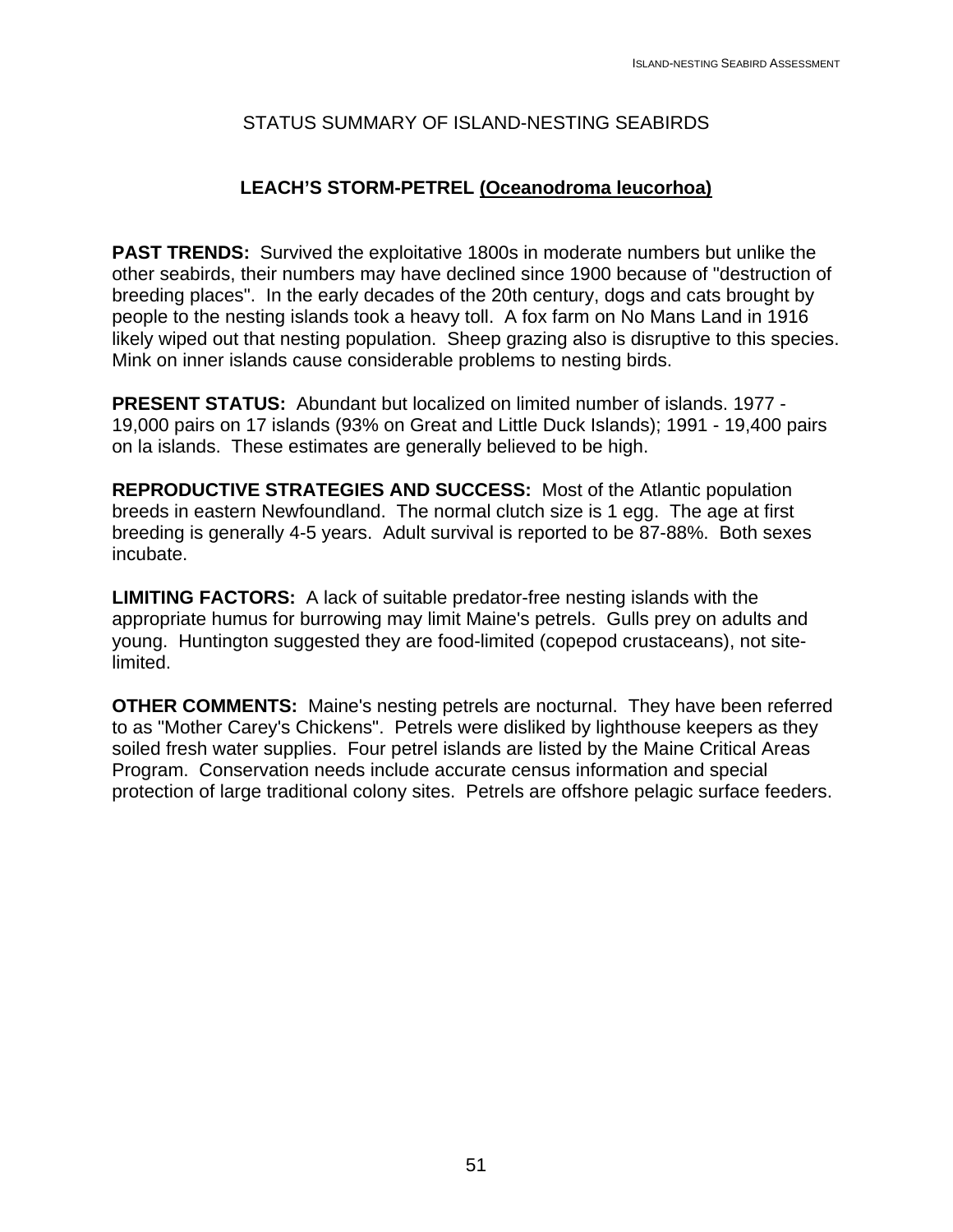### **RAZORBILL (Alca torda)**

**PAST TRENDS:** Razorbills were exploited by humans up to the 20th century. Since, there have been widespread declines on both sides of the Atlantic, particularly the southern populations of razorbills. In Maine, Razorbills were eliminated from the nesting islands in the mid to late 1800s (Folger 1986). The species reappeared in the 1920s but not confirmed nesting until 1968 on Matinicus Rock.

**PRESENT STATUS:** 700,000 in the Atlantic. 1977 - 25 pairs on 2 islands; 1991 - 75 pairs on 3 islands. Slowly increasing in Maine.

**REPRODUCTIVE STRATEGIES AND SUCCESS:** A single egg is laid on bare rock. Razorbills first breed and nest at 3-5 years of age. The juvenile survival rate is reported as 13-53% (ave. 30%). Adult survival reported as 80-96%. Both sexes incubate for the 35 day period.

**LIMITING FACTORS:** Largely unknown but problems with human exploitation, incidental kills in fishing nets, competition with commercial fishing interests, disturbance, habitat destruction, natural and introduced -predators, and oil pollution. Other major threats include pollution effects on the food base and harassment by gulls.

**OTHER COMMENTS:** According to Folger (1986), only 6 islands in Maine ever supported Razorbills. The size of the nesting population before extirpation is unknown. Single visit survey counts are questionable. major source of information is Nettleship and Birkhead (1985). Razorbills feed in the plankton zone.